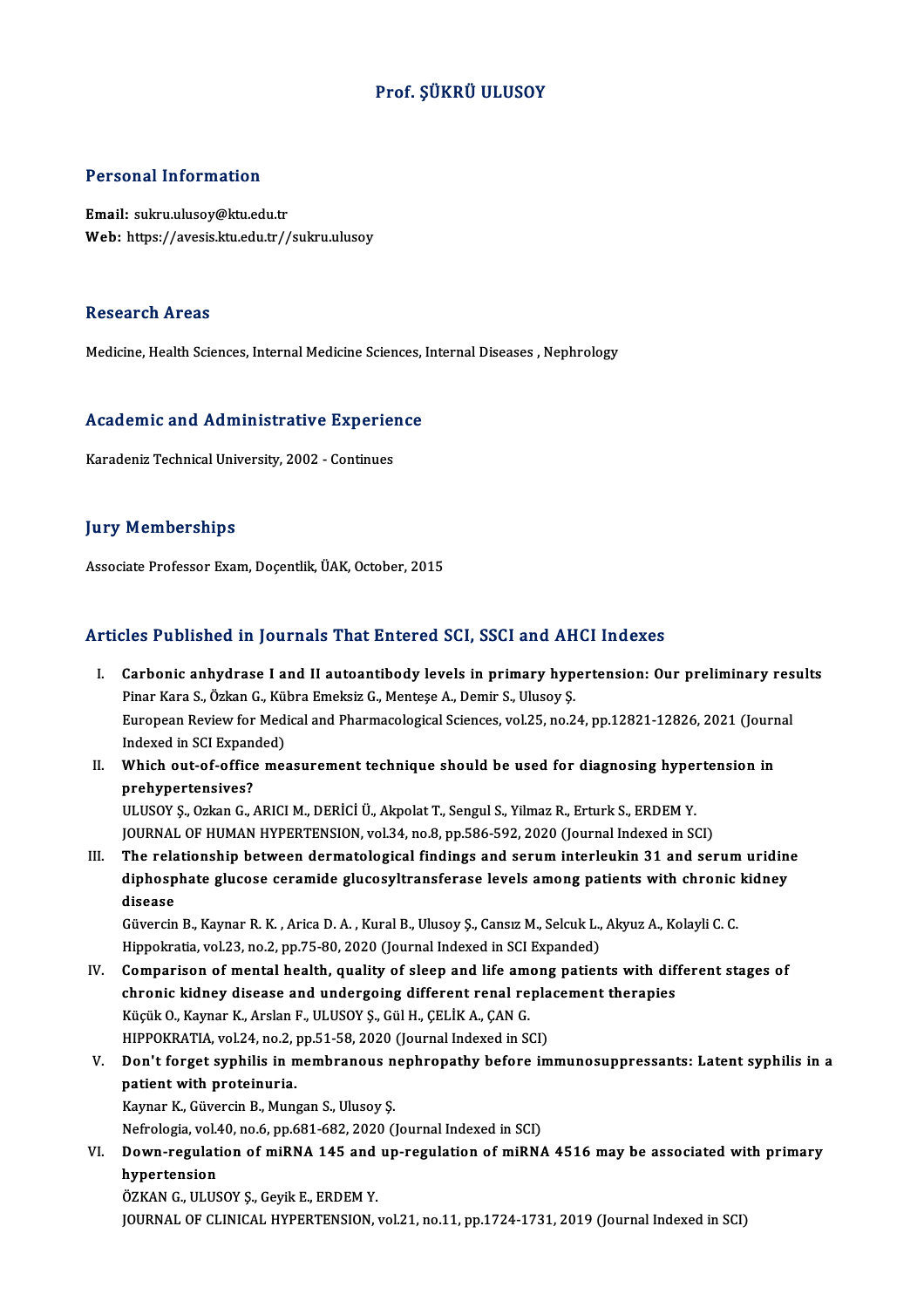| VII.   | Elevated serum levels of procollagen C-proteinase enhancer-1 in patients with chronic kidney                   |
|--------|----------------------------------------------------------------------------------------------------------------|
|        | disease is associated with a declining glomerular filtration rate                                              |
|        | ÖZKAN G., Guzel S., Atar R. V., FİDAN Ç., KARA S. P., ULUSOY Ş.                                                |
|        | NEPHROLOGY, vol.24, no.9, pp.938-942, 2019 (Journal Indexed in SCI)                                            |
| VIII.  | Soluble endothelial protein C is associated with blood pressure variability and salt consumption but           |
|        | not mean blood pressure in patients with newly diagnosed primary hypertension                                  |
|        | Ozkan G., KARA S. P., FİDAN Ç., Guezel S., Ulusoy Ş.                                                           |
|        | Clinical and Experimental Hypertension, vol.41, no.4, pp.353-358, 2019 (Journal Indexed in SCI Expanded)       |
| IX.    | Home sphygmomanometers can help in the control of blood pressure: a nationwide field survey                    |
|        | Akpolat T., ARICI M., ŞENGÜL Ş., DERİCİ Ü., ULUSOY Ş., ERTÜRK Ş., ERDEM Y.                                     |
|        | HYPERTENSION RESEARCH, vol.41, no.6, pp.460-468, 2018 (Journal Indexed in SCI)                                 |
| X.     | Do physicians measure patients' blood pressure, and are those measurements reliable?                           |
|        | ULUSOY Ş., ÖZKAN G., GÜVERCİN B., Sokmen Y., ERDEM Y.                                                          |
|        | JOURNAL OF HUMAN HYPERTENSION, vol.32, no.3, pp.203-211, 2018 (Journal Indexed in SCI)                         |
| XI.    | The effect of intermittent fasting on blood pressure variability in patients with newly diagnosed              |
|        | hypertension or prehypertension                                                                                |
|        | ERDEM Y., ÖZKAN G., ULUSOY Ş., ARICI M., DERİCİ Ü., ŞENGÜL Ş., Sindel S., ERTÜRK Ş.                            |
|        | JOURNAL OF THE AMERICAN SOCIETY OF HYPERTENSION, vol.12, no.1, pp.42-49, 2018 (Journal Indexed in SCI)         |
| XII.   | A case with acute antibody-mediated kidney transplant rejection and long term follow-up results                |
|        | Kaynar K., Sehit C., Ulusoy S.                                                                                 |
|        | HIPPOKRATIA, vol.22, no.4, pp.190, 2018 (Journal Indexed in SCI)                                               |
| XIII.  | Dietary Sources of High Sodium Intake in Turkey: SALTURK II                                                    |
|        | ERDEM Y., Akpolat T., DERİCİ Ü., ŞENGÜL Ş., ERTÜRK Ş., ULUSOY Ş., Altun B., ARICI M.                           |
|        | NUTRIENTS, vol 9, no 9, 2017 (Journal Indexed in SCI)                                                          |
| XIV.   | The Relation Between Variability of Intact Parathyroid Hormone, Calcium, and Cardiac Mortality in              |
|        | <b>Hemodialysis Patients.</b>                                                                                  |
|        | ULUSOY Ş., Ozkan G., GÜVERCİN B., Yavuz A.                                                                     |
|        | Artificial organs, vol.40, no.11, pp.1078-1085, 2016 (Journal Indexed in SCI Expanded)                         |
| XV.    | A new predictor of mortality in hemodialysis patients; Tenascin-C                                              |
|        | ULUSOY S., OZKAN G., MENTESE A., GÜVERCİN B., KARAHAN S. C., YAVUZ A., ALTAY D. U.                             |
|        | LIFE SCIENCES, vol.141, pp.54-60, 2015 (Journal Indexed in SCI)                                                |
| XVI.   | FEATURES OF CADAVER KIDNEY TRANSPLANT DONORS                                                                   |
|        | Kaynar K., ULUSOY Ş., Sahin N. O., TÜRKYILMAZ S., Kutlu O., Kilic E., MISIR N.                                 |
|        | TRANSPLANT INTERNATIONAL, vol.28, pp.668, 2015 (Journal Indexed in SCI)                                        |
| XVII.  | A new player in chronic kidney disease mineral and bone disorder: tenascin-C                                   |
|        | OZKAN G., ULUSOY Ş., GÜVERCİN B., MENTEŞE A., KARAHAN S. C., YAVUZ A.                                          |
|        | INTERNATIONAL JOURNAL OF ARTIFICIAL ORGANS, vol.38, no.9, pp.481-487, 2015 (Journal Indexed in SCI)            |
| XVIII. | The Frequency and Outcome of Acute Kidney Injury in a Tertiary Hospital: Which Factors Affect                  |
|        | Mortality?                                                                                                     |
|        | ULUSOY Ş., ARI D., OZKAN G., CANSIZ M., KAYNAR K.                                                              |
|        | Artificial organs, vol.39, no.7, pp.597-606, 2015 (Journal Indexed in SCI Expanded)                            |
| XIX.   | Poststreptococcal glomerulonephritis in a patient with essential thrombocytosis.                               |
|        | ULUSOY Ş., OZKAN G., SÖNMEZ M., Mungan S., KOSEOGLU R., CANSIZ M., KAYNAR K.                                   |
|        | Journal of Nippon Medical School = Nippon Ika Daigaku zasshi, vol.82, no.1, pp.59-63, 2015 (Journal Indexed in |
|        | <b>SCI Expanded)</b>                                                                                           |
| XX.    | Presence of fragmented QRS and its correlation with myocardial performance index in patients with              |
|        | nephrotic syndrome                                                                                             |
|        | Özkan G., ADAR A., ULUSOY Ş., BEKTAŞ H., Kiris A., FIDAN M., CELIK S.                                          |
|        | ANATOLIAN JOURNAL OF CARDIOLOGY, vol.14, no.5, pp.450-455, 2014 (Journal Indexed in SCI)                       |
| XXI.   | Fragmented QRS is associated with subclinical left ventricular dysfunction in patients with chronic            |
|        | kidney disease                                                                                                 |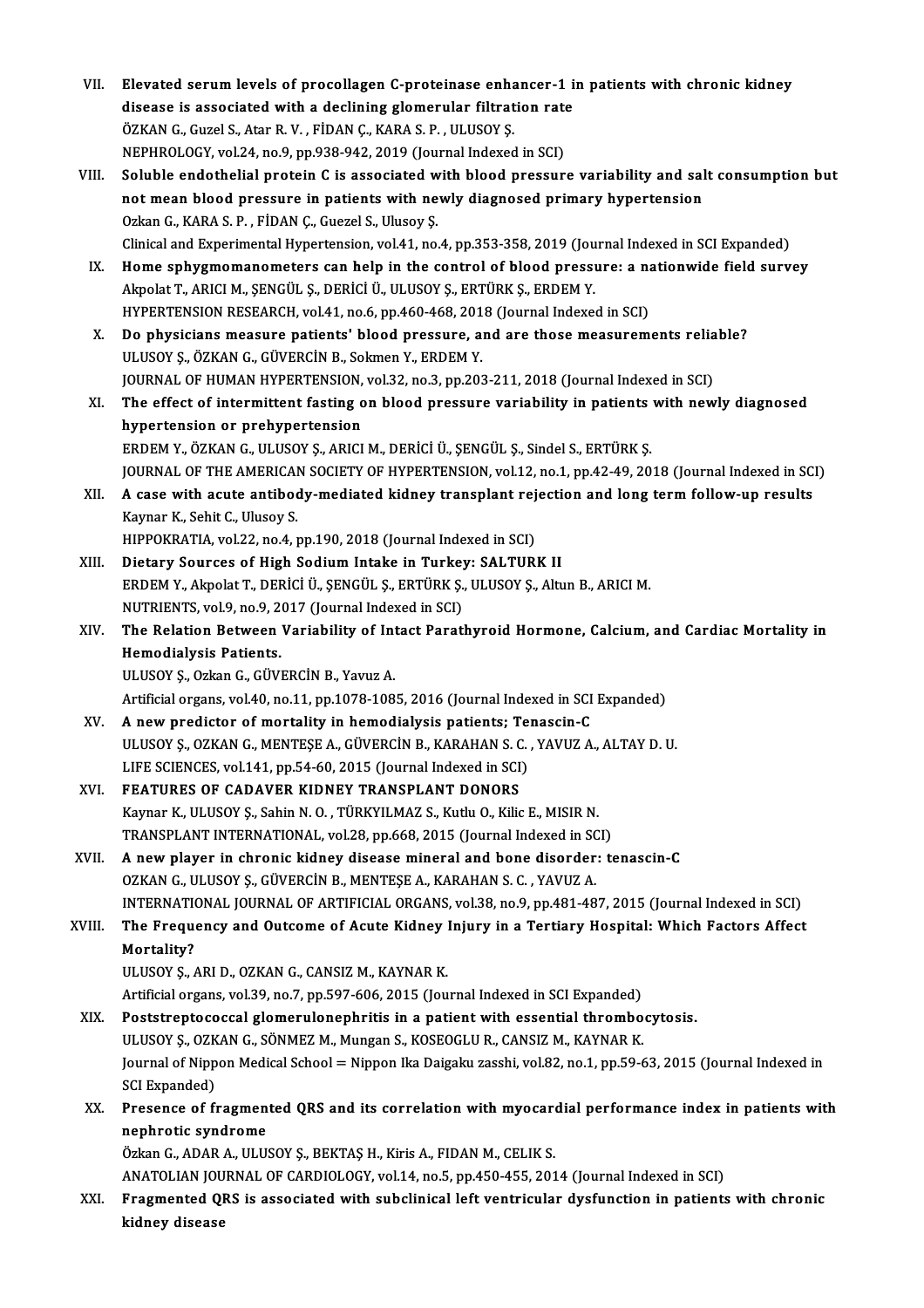AdarA.,KirisA.,ULUSOYŞ.,OzkanG.,BektasH.,Okutucu S.,ÖNALANO. Adar A., Kiris A., ULUSOY Ş., Ozkan G., Bektas H., Okutucu S., ÖNALAN O.<br>ACTA CARDIOLOGICA, vol.69, no.4, pp.385-390, 2014 (Journal Indexed in SCI)<br>Pelationship between freemented OBS sempley and left ventrieulen s Adar A., Kiris A., ULUSOY Ş., Ozkan G., Bektas H., Okutucu S., ÖNALAN O.<br>ACTA CARDIOLOGICA, vol.69, no.4, pp.385-390, 2014 (Journal Indexed in SCI)<br>XXII. Relationship between fragmented QRS complex and left ventricular ACTA CARDIOLOGICA, vol.69, i<br>Relationship between fragi<br>kidney transplant patients Relationship between fragmented QRS complex and<br>kidney transplant patients<br>ULUSOY Ş., Özkan G., ADAR A., BEKTAŞ H., Kiris A., CELIK S.<br>PROCRESS IN TRANSPLANTATION, vol 24, no 2, nn 146, 15: kidney transplant patients<br>ULUSOY Ș., Özkan G., ADAR A., BEKTAŞ H., Kiris A., CELIK S.<br>PROGRESS IN TRANSPLANTATION, vol.24, no.2, pp.146-151, 2014 (Journal Indexed in SCI)<br>CSPE is superier to NAC in the prevention of sentr ULUSOY Ș., Özkan G., ADAR A., BEKTAȘ H., Kiris A., CELIK S.<br>PROGRESS IN TRANSPLANTATION, vol.24, no.2, pp.146-151, 2014 (Journal Indexed in SCI)<br>XXIII. GSPE is superior to NAC in the prevention of contrast-induced nephropa PROGRESS IN TRANSPLANTATION, vol.24, n<br>GSPE is superior to NAC in the prevent<br>be related to caspase 1 and calpain 1?<br>ULUSOV S. Örkan C. Mungan S. ÖREM A. VI GSPE is superior to NAC in the prevention of contrast-induced nep<br>be related to caspase 1 and calpain 1?<br>ULUSOY \$., Özkan G., Mungan S., ÖREM A., YULUĞ E., Alkanat M., YUCESAN F.<br>UEE SCIENCES vel 103 no 3 nn 101 110 2014 ( be related to caspase 1 and calpain 1?<br>ULUSOY Ş., Özkan G., Mungan S., ÖREM A., YULUĞ E., Alkanat M., YUCESAN F.<br>LIFE SCIENCES, vol.103, no.2, pp.101-110, 2014 (Journal Indexed in SCI) ULUSOY Ş., Özkan G., Mungan S., ÖREM A., YULUĞ E., Alkanat M., YUCESAN F.<br>LIFE SCIENCES, vol.103, no.2, pp.101-110, 2014 (Journal Indexed in SCI)<br>XXIV. The effect of grape seed proanthocyanidin extract (GSPE) on urinary so çekirdeǧi proanthocyanidin özü (ÜÇPö)'nün i̇drar sodyumati{dotless}li{dotless}mi{dotless} üzerine The e<br>çekird<br>ëtkisi ÖzkanG.,ULUSOYŞ.,ÖREMA.,AlkanatM.,YücesanF. etkisi<br>Özkan G., ULUSOY Ş., ÖREM A., Alkanat M., Yücesan F.<br>Journal of Clinical and Analytical Medicine, vol.5, no.6, 2014 (Journal Indexed in SCI Expanded)<br>Is there any interestion of resistin and adinonestin levels with Özkan G., ULUSOY Ş., ÖREM A., Alkanat M., Yücesan F.<br>Journal of Clinical and Analytical Medicine, vol.5, no.6, 2014 (Journal Indexed in SCI Expanded)<br>XXV. Is there any interaction of resistin and adiponectin levels with pr Journal of Clinical and Analytical Medicine<br>Is there any interaction of resistin are<br>patients with chronic kidney disease<br>Kaypan B. K., Kural B. Hlugay S. Cangra M Is there any interaction of resistin and adiponectin levels with protein<br>patients with chronic kidney disease<br>Kaynar R. K. , Kural B., Ulusoy Ş., Cansız M., Akcan B., Mısır N., Yaman S., Kaya N.<br>Hamedialyais International patients with chronic kidney disease<br>Kaynar R. K. , Kural B., Ulusoy Ş., Cansız M., Akcan B., Mısır N., Yaman S., Kaya N.<br>Hemodialysis International, vol.18, no.1, pp.153-162, 2014 (Journal Indexed in SCI)<br>Assessment of ca Kaynar R. K. , Kural B., Ulusoy Ş., Cansız M., Akcan B., Mısır N., Yaman S., Kaya N.<br>Hemodialysis International, vol.18, no.1, pp.153-162, 2014 (Journal Indexed in SCI)<br>XXVI. Assessment of cardiovascular risk in hypertensi Hemodialysis Interna<br>Assessment of car<br>scoring programs<br><sup>Illucov S</sup> Asses<mark>sm</mark><br>scoring<br>Ulusoy S.<br>KIDNEY I scoring programs<br>Ulusoy S.<br>KIDNEY INTERNATIONAL SUPPLEMENTS, vol.3, no.4, pp.340-342, 2013 (Journal Indexed in SCI)<br>The role of adinosytekines on denressive symptoms of patients with shronis kidney d Ulusoy S.<br>KIDNEY INTERNATIONAL SUPPLEMENTS, vol.3, no.4, pp.340-342, 2013 (Journal Indexed in SCI)<br>XXVII. The role of adipocytokines on depressive symptoms of patients with chronic kidney disease.<br>KAYNAR K. OZKORUMAK E. Ku KIDNEY INTERNATIONAL SUPPLEMENTS, vol.3, no.4, pp.340-342, 2013 (Journal Indexed in SCI)<br>The role of adipocytokines on depressive symptoms of patients with chronic kidney of<br>KAYNAR K., OZKORUMAK E., Kural B., ULUSOY Ş., CA The role of adipocytokines on depressive symptoms of patients with ch<br>KAYNAR K., OZKORUMAK E., Kural B., ULUSOY Ş., CANSIZ M., AKCAN B., MISIR N., I<br>Renal failure, vol.35, no.8, pp.1094-100, 2013 (Journal Indexed in SCI Ex KAYNAR K., OZKORUMAK E., Kural B., ULUSOY Ş., CANSIZ M., AKCAN B., MISIR N., KELES I., Koc E.<br>Renal failure, vol.35, no.8, pp.1094-100, 2013 (Journal Indexed in SCI Expanded)<br>XXVIII. How Does Colistin-Induced Nephropathy D Renal failure, vol.35, no.8, pp.1094-100, 2013 (Journal Indexed in SCI Expanded) How Does Colistin-Induced Nephropathy Develop and Can It Be Treated?<br>Özkan G., ULUSOY Ş., ÖREM A., Alkanat M., Mungan S., YULUĞ E., YUCESAN F.<br>ANTIMICROBIAL AGENTS AND CHEMOTHERAPY, vol.57, no.8, pp.3463-3469, 2013 (Journa Özkan G., ULUSOY Ş., ÖREM A., Alkanat M., Mungan S., YULUĞ E., YUCESAN F.<br>ANTIMICROBIAL AGENTS AND CHEMOTHERAPY, vol.57, no.8, pp.3463-3469, 2013 (Journal<br>XXIX. New Marker of Platelet Activation, SCUBE1, Is Elevated in Hyp ANTIMICROBIAL AGENTS AND CHEMOTHERAPY, vol.57, no.8,<br>New Marker of Platelet Activation, SCUBE1, Is Elevated<br>Özkan G., ULUSOY Ş., MENTEŞE A., KARAHAN S. C. , CANSIZ M.<br>AMERICAN JOURNAL OF HYBERTENSION, vol.36, no.6, np.748 New Marker of Platelet Activation, SCUBE1, Is Elevated in Hypertensive Patients<br>Özkan G., ULUSOY Ş., MENTEŞE A., KARAHAN S. C. , CANSIZ M.<br>AMERICAN JOURNAL OF HYPERTENSION, vol.26, no.6, pp.748-753, 2013 (Journal Indexed i Özkan G., ULUSOY Ş., MENTEŞE A., KARAHAN S. C. , CANSIZ M.<br>AMERICAN JOURNAL OF HYPERTENSION, vol.26, no.6, pp.748-753, 2013 (Journal Indexed in SCI)<br>XXX. Attitudes and Behavior Regarding Organ Donation and Transplantat AMERICAN JOURNAL OF HYPERTENSION, vol.26, no.6, pp.<br>Attitudes and Behavior Regarding Organ Donation<br>Officials in the Eastern Black Sea Region of Turkey<br>T<sup>UREVULMAZS</sub> TOPPASM ULUSOVS FALVONCUM FU</sup> TÜRKYILMAZ S., TOPBAŞ M., ULUSOY Ş., KALYONCU M., Kilic E., ÇAN G. TRANSPLANTATIONPROCEEDINGS,vol.45,no.3,pp.864-868,2013 (Journal Indexed inSCI) TÜRKYILMAZ S., TOPBAŞ M., ULUSOY Ş., KALYONCU M., Kilic E., ÇAN G.<br>TRANSPLANTATION PROCEEDINGS, vol.45, no.3, pp.864-868, 2013 (Journal Indexed in SCI)<br>XXXI. FRAGMENTED QRS AS A SIGN OF CARDIAC FUNCTION IN PATIENTS WITH CH TRANSPLANTATION PROCEEDINGS, vol.45, no.3, pp.864-868, 2013 (Journal Indexed in SCI)<br>FRAGMENTED QRS AS A SIGN OF CARDIAC FUNCTION IN PATIENTS WITH CHRONIC KIDNEY DI<br>Adar A., Kiris A., Ozkan G., Ulusoy S., Okutucu S., Bekta FRAGMENTED QRS AS A SIGN OF CARDIAC FUNCTION IN PATIENTS WITH (<br>Adar A., Kiris A., Ozkan G., Ulusoy S., Okutucu S., Bektas H., Korkmaz L., Gokdeniz T., Ilt<br>INTERNATIONAL JOURNAL OF CARDIOLOGY, vol.163, 2013 (Journal Indexe Adar A., Kiris A., Ozkan G., Ulusoy S., Okutucu S., Bektas H., Korkmaz L., Gokdeniz T., Ilter A., Agac M. T. , et al.<br>INTERNATIONAL JOURNAL OF CARDIOLOGY, vol.163, 2013 (Journal Indexed in SCI)<br>XXXII. The Role Of Adipo INTERNATIONAL JOURNAL OF CARDIOLOGY, vol.163, 2013 (Journal Indexed in SCI)<br>The Role Of Adipocytokines On Depressive Symptoms Of Patients With Chronic Kidne<br>Kaynar R. K. , Özkorumak E., Kural B., Ulusoy Ş., Cansız M., Akça The Role Of Adipocytokines On Depressive Symptoms Of Patients Wit<br>Kaynar R. K. , Özkorumak E., Kural B., Ulusoy Ş., Cansız M., Akçan B., Mısır N., Ko<br>Renal Failure, vol.35, pp.1094-1100, 2013 (Journal Indexed in SCI Expand Kaynar R. K. , Özkorumak E., Kural B., Ulusoy Ş., Cansız M., Akçan B., Mısır N., Keleş Altun İ., Koç E.<br>Renal Failure, vol.35, pp.1094-1100, 2013 (Journal Indexed in SCI Expanded)<br>XXXIII. A Case of Recurrent Episodes o Renal Failure, vol.35, pp.1094-1100, 2013 (Journal Indexed in SCI Expanded)<br>A Case of Recurrent Episodes of Acute Renal Allograft Failure Caused by Renal Pedicle<br>KAYNAR R. K. , SÖNMEZ B., KUTLU Ö., ULUSOY Ş., Cansız M., TÜ A Case of Recurrent Episodes of Acute Renal Allograft Failure<br>KAYNAR R. K. , SÖNMEZ B., KUTLU Ö., ULUSOY Ş., Cansız M., TÜRKYILM<br>Ren Fail, vol.35, pp.556-559, 2013 (Journal Indexed in SCI Expanded)<br>Thrombin estivateble fib KAYNAR R. K. , SÖNMEZ B., KUTLU Ö., ULUSOY Ş., Cansız M., TÜRKYILMAZ S., CANSU A., MUNĞAN S.<br>Ren Fail, vol.35, pp.556-559, 2013 (Journal Indexed in SCI Expanded)<br>XXXIV. Thrombin activatable fibrinolysis inhibitor (TAFI of the effects of amlodipine and ramipril on TAFI levels Thrombin activatable fibrinolysis inhibitor (TAFI) levels in hypertensive patient<br>of the effects of amlodipine and ramipril on TAFI levels<br>ÖZKAN G., ULUSOY Ş., SÖNMEZ M., KARAHAN S. C. , MENTEŞE A., KAYNAR R. K. , BEKTAŞ Ö CLINICAL AND EXPERIMENTAL HYPERTENSION, vol.35, pp.134-140, 2013 (Journal Indexed in SCI Expanded)<br>Do hemodialysis adequacy data reflect reality? ÖZKAN G., ULUSOY Ş., SÖNMEZ M., KARAHAN S. C. , MI<br>CLINICAL AND EXPERIMENTAL HYPERTENSION, vol.<br>XXXV. Do hemodialysis adequacy data reflect reality? ULUSOY Ş., Güngör E., gül S., Özkan G., KARAHAN S. C., SIT D., AKDAG I., TOPAL C., YAVUZ A., Kaynar K., et al.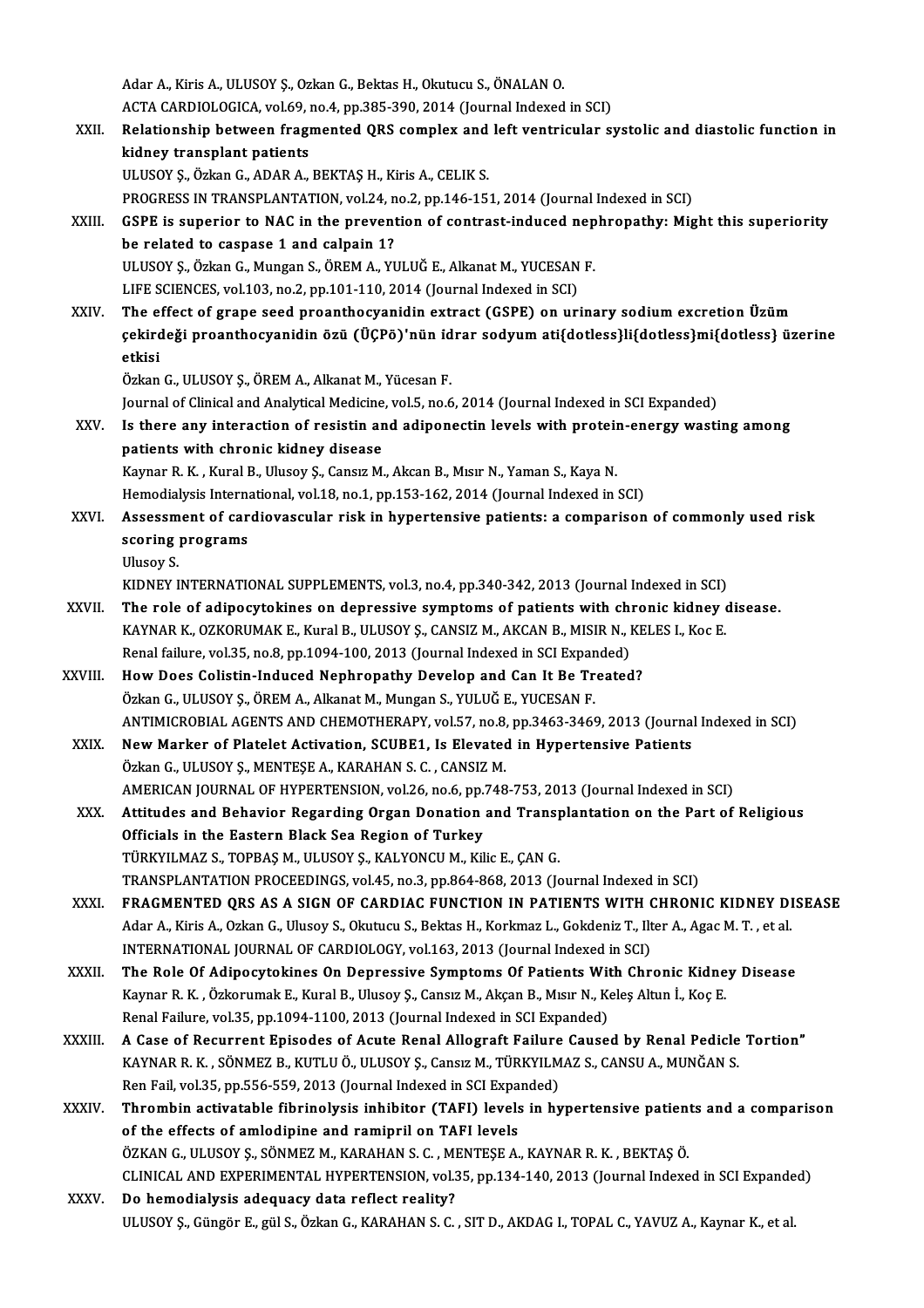Artificial organs, vol.37, no.2, pp.189-95, 2013 (Journal Indexed in SCI Expanded) Artificial organs, vol.37, no.2, pp.189-95, 2013 (Journal Indexed i<br>XXXVI. Risk factors for peritonitis related to peritoneal dialysis.<br>KARACULLEL KAVNAR K. ULUSOV S. Orkan G. GANSIZ M Artificial organs, vol.37, no.2, pp.189-95, 2013 (Journal Index)<br>Risk factors for peritonitis related to peritoneal dial<br>KARAGULLE I., KAYNAR K., ULUSOY Ş., Ozkan G., CANSIZ M.<br>Pratislavska lakanska listy, vol.114, no.9, n KARAGULLE I., KAYNAR K., ULUSOY Ş., Ozkan G., CANSIZ M.<br>Bratislavske lekarske listy, vol.114, no.9, pp.531-3, 2013 (Journal Indexed in SCI Expanded) XXXVII. A Case of Recurrent Episodes of Acute Renal Allograft Failure Caused by Renal Pedicle Tortion Bratislavske lekarske listy, vol.114, no.9, pp.531-3, 2013 (Journal Indexed in SCI Expanded)<br>A Case of Recurrent Episodes of Acute Renal Allograft Failure Caused by Renal I<br>Kaynar K., SÖNMEZ B., Kutlu O., ULUSOY Ş., Cansiz A Case of Recurrent Episodes of Acute Renal Allograft Failure Ca<br>Kaynar K., SÖNMEZ B., Kutlu O., ULUSOY Ş., Cansiz M., TÜRKYILMAZ S., CAI<br>RENAL FAILURE, vol.35, no.4, pp.556-559, 2013 (Journal Indexed in SCI)<br>Thrombin asti XXXVIII. Thrombin activatable fibrinolysis inhibitor (TAFI) levels in hypertensive patients and a comparison<br>of the effects of amlodipine and ramipril on TAFI levels. RENAL FAILURE, vol.35, no.4, pp.556-559, 2013 (Journal Indexed in SCI) Thrombin activatable fibrinolysis inhibitor (TAFI) levels in hypertensive particle of the effects of amlodipine and ramipril on TAFI levels.<br>Özkan G., ULUSOY Ş., SÖNMEZ M., KARAHAN S. C. , MENTEŞE A., KAYNAR K., Bektas O.<br> Clinical and experimental hypertension (New York, N.Y. : 1993), vol.35, no.2, pp.134-40, 2013 (Journal Indexed in SCI Expanded) Özkan G., ULUS<br>Clinical and exp<br>SCI Expanded)<br>Perspective e XXXIX. Perspective on Rhabdomyolysis-Induced Acute Kidney Injury and NewTreatment Options ULUSOYŞ.,ÖzkanG.,AlkanatM.,MunganS.,YULUĞE.,ÖREMA. Perspective on Rhabdomyolysis-Induced Acute Kidney Injury and New Treatment Op<br>ULUSOY Ş., Özkan G., Alkanat M., Mungan S., YULUĞ E., ÖREM A.<br>AMERICAN JOURNAL OF NEPHROLOGY, vol.38, no.5, pp.368-378, 2013 (Journal Indexed i ULUSOY Ș., Özkan G., Alkanat M., Mungan S., YULUĞ E., ÖREM A.<br>AMERICAN JOURNAL OF NEPHROLOGY, vol.38, no.5, pp.368-378, 2013 (Journal Indexed in SCI)<br>XL. A comparison of the effects of fixed dose vs. single-agent combi **AMERICAN**<br>**A comparis<br>variability.**<br>ULUSOV S. Ö A comparison of the effects of fixed<br>variability.<br>ULUSOY Ş., Özkan G., KONCA C., Kaynar K.<br>Hunartanaian ressansh : official jayrnal of **variability.**<br>ULUSOY Ş., Özkan G., KONCA C., Kaynar K.<br>Hypertension research : official journal of the Japanese Society of Hypertension, vol.35, no.11, pp.1111-7, 2012<br>(Journal Indeved in SCL Eupended) ULUSOY Ş., Özkan G., KONCA C., Kay<br>Hypertension research : official jou:<br>(Journal Indexed in SCI Expanded)<br>Signal pantide GUB ECE demoi: Hypertension research : official journal of the Japanese Society of Hypertension, vol.35, no.11, pp.1111-7, 2012<br>(Journal Indexed in SCI Expanded)<br>XLI. Signal peptide-CUB-EGF domain-containing protein 1 (SCUBE1) level in h (Journal Indexed in SCI Expanded)<br>XLI. Signal peptide-CUB-EGF domain-containing protein 1 (SCUBE1) level in hemodialysis patients and<br>parameters affecting that level ULUSOY Ş., Özkan G., MENTEŞE A., YAVUZ A., KARAHAN S. C., Sumer A. U. parameters affecting that level<br>ULUSOY \$., Özkan G., MENTE\$E A., YAVUZ A., KARAHAN S. C. , Sumer A. U.<br>CLINICAL BIOCHEMISTRY, vol.45, pp.1444-1449, 2012 (Journal Indexed in SCI)<br>Is there any way to protect from togralimus XLII. Is there any way to protect from tacrolimus-induced renal and pancreas injury? CLINICAL BIOCHEMISTRY, vol.45, pp.1444-1449, 2012 (Journal Indexed in SCI<br>Is there any way to protect from tacrolimus-induced renal and pancr<br>Kaynar K., Ersöz Ş., Aliyazıcıoğlu R., Uzun A., Ulusoy S., Al S., Özkan G., Cans Kaynar K., Ersöz Ș., Aliyazıcıoğlu R., Uzun A., Ulusoy S., Al S., Özkan G., Cansız M.<br>Clinical transplantation, vol.26, pp.722-8, 2012 (Journal Indexed in SCI Expanded) XLIII. The Role of Erythropoietin in Prevention of Amikacin Induced Nephropathy Clinical transplantation, vol.26, pp.722-8, 2012 (Journal Indexed in SCI Expande<br>The Role of Erythropoietin in Prevention of Amikacin Induced Nephro<br>KAYNAR R. K. , ALİYAZICIOĞLU R., ERSÖZ Ş., ULUSOY Ş., al s., Özkan G., Ca JOURNAL OF NEPHROLOGY, vol.25, no.5, pp.744-749, 2012 (Journal Indexed in SCI Expanded)<br>Role of erythropoietin in prevention of amikacin-induced nephropathy. KAYNAR R. K., ALİYAZICIOĞLU R., ERSÖZ Ş., ULUSOY Ş., al s., Özkan G., Cansız M.<br>JOURNAL OF NEPHROLOGY, vol.25, no.5, pp.744-749, 2012 (Journal Indexed in Statistic Alexandric Nephropathy.<br>Kayman K. Al IYAZIOCU ILB. ERSÖZ S JOURNAL OF NEPHROLOGY, vol.25, no.5, pp.744-749, 2012 (Journal Index<br>Role of erythropoietin in prevention of amikacin-induced nephro<br>Kaynar K., ALIYAZIOGLU R., ERSÖZ Ş., Ulusoy S., AL S., Özkan G., Cansız M.<br>Journal of per Journal of nephrology, vol.25, no.5, pp.744-9, 2012 (Journal Indexed in SCI Expanded)<br>Evaluation of nutritional parameters of hemodialysis patients. Kaynar K., ALIYAZIOGLU R., ERSÖZ Ş., Ulusoy S., AL S., Özkan G., Cansız ]<br>Journal of nephrology, vol.25, no.5, pp.744-9, 2012 (Journal Indexed in XLV. Evaluation of nutritional parameters of hemodialysis patients.<br>KAYNAR K Journal of nephrology, vol.25, no.5, pp.744-9, 2012 (Journal Indexed in S<br>Evaluation of nutritional parameters of hemodialysis patients.<br>KAYNAR K., TAT S. T. , ULUSOY Ş., CANSIZ M., Ozkan G., GUL S., BEKTAŞ Ö.<br>Hinnelmatia Evaluation of nutritional parameters of hemodialysis patients.<br>KAYNAR K., TAT S. T. , ULUSOY Ş., CANSIZ M., Ozkan G., GUL S., BEKTAŞ Ö.<br>Hippokratia, vol.16, no.3, pp.236-40, 2012 (Journal Indexed in SCI Expanded)<br>Anti-apon XLVI. Anti-apoptotic and anti-oxidant effects of grape seed proanthocyanidin extract in preventing cyclosporine A-induced nephropathy. Anti-apoptotic and anti-oxidant effects of grape seed proanthocyanidin extract in<br>cyclosporine A-induced nephropathy.<br>ULUSOY Ş., Özkan G., YUCESAN F., ERSÖZ Ş., ÖREM A., Alkanat M., YULUĞ E., KAYNAR K., Al S.<br>Nephrology (C cyclosporine A-induced nephropathy.<br>ULUSOY Ș., Özkan G., YUCESAN F., ERSÖZ Ș., ÖREM A., Alkanat M., YULUĞ E., KAYNAR K., Al S.<br>Nephrology (Carlton, Vic.), vol.17, no.4, pp.372-9, 2012 (Journal Indexed in SCI Expanded)<br>A co ULUSOY Ș., Özkan G., YUCESAN F., ERSÖZ Ș., ÖREM A., Alkanat M., YULUĞ E., KAYNAR K., Al S.<br>Nephrology (Carlton, Vic.), vol.17, no.4, pp.372-9, 2012 (Journal Indexed in SCI Expanded)<br>XLVII. A comparison of the effects of lo Nephrology (Carlton, Vic.), vol.17, no.4, pp.372-9, 2012 (Journal Index<br>A comparison of the effects of losartan and ramipril on blood<br>progression in polycystic kidney disease: A 5-Year follow-up.<br>HUROVS, Orkan G, KOSUCU B, A comparison of the effects of losartan and ramip<br>progression in polycystic kidney disease: A 5-Yea:<br>ULUSOY Ş., Ozkan G., KOŞUCU P., Kaynar K., EYÜBOĞLU İ.<br>Hinnelmatia vel 16 ne 2 nn 142 8 2012 (Jaurnal Indexa progression in polycystic kidney disease: A 5-Year follow-up.<br>ULUSOY \$., Ozkan G., KO\$UCU P., Kaynar K., EYÜBOĞLU İ.<br>Hippokratia, vol.16, no.2, pp.143-8, 2012 (Journal Indexed in SCI Expanded)<br>Phabdomyolysis and seyore mus ULUSOY Ş., Ozkan G., KOŞUCU P., Kaynar K., EYÜBOĞLU İ.<br>Hippokratia, vol.16, no.2, pp.143-8, 2012 (Journal Indexed in SCI Expanded)<br>XLVIII. Rhabdomyolysis and severe muscle weakness secondary to colistin therapy.<br>OZKAN G., Hippokratia, vol.16, no.2, pp.143-8, 2012 (Journal Indexed in SC)<br>Rhabdomyolysis and severe muscle weakness secondary<br>OZKAN G., Ulusoy S., GAZİOĞLU S., CANSIZ M., Kaynar K., ARI D.<br>Penal failure vol.34, no.3, np.926, 9, 20 Renal failure, vol.34, no.7, pp.926-9, 2012 (Journal Indexed in SCI Expanded) OZKAN G., Ulusoy S., GAZİOĞLU S., CANSIZ M., Kaynar K., ARI D.<br>Renal failure, vol.34, no.7, pp.926-9, 2012 (Journal Indexed in SCI Expanded)<br>XLIX. Anti-apopoptotic and anti-oxidant Effects of Grape Seed Proanthocyanidin Ex Renal failure, vol.34, no.7, pp.926-9, 2012 (<br>Anti-apopoptotic and anti-oxidant Effe<br>Cyclosporine A-Induced Nephropathy<br>III USOV S. Özkan G. BALABAN VÜCESAN E Anti-apopoptotic and anti-oxidant Effects of Grape Seed Proanthocyanidin Extract in Prevent<br>Cyclosporine A-Induced Nephropathy<br>ULUSOY Ş., Özkan G., BALABAN YÜCESAN F., ERSÖZ Ş., ÖREM A., Alkanat M., YULUĞ E., KAYNAR R. K. Cyclosporine A-Induced Nephropathy<br>ULUSOY Ș., Özkan G., BALABAN YÜCESAN F., ERSÖZ Ș., ÖREM A., Alkanat M., YULUĞ E., KAYNAR R. K. , Al S.<br>NEPHROLOGY, vol.17, pp.372-379, 2012 (Journal Indexed in SCI Expanded)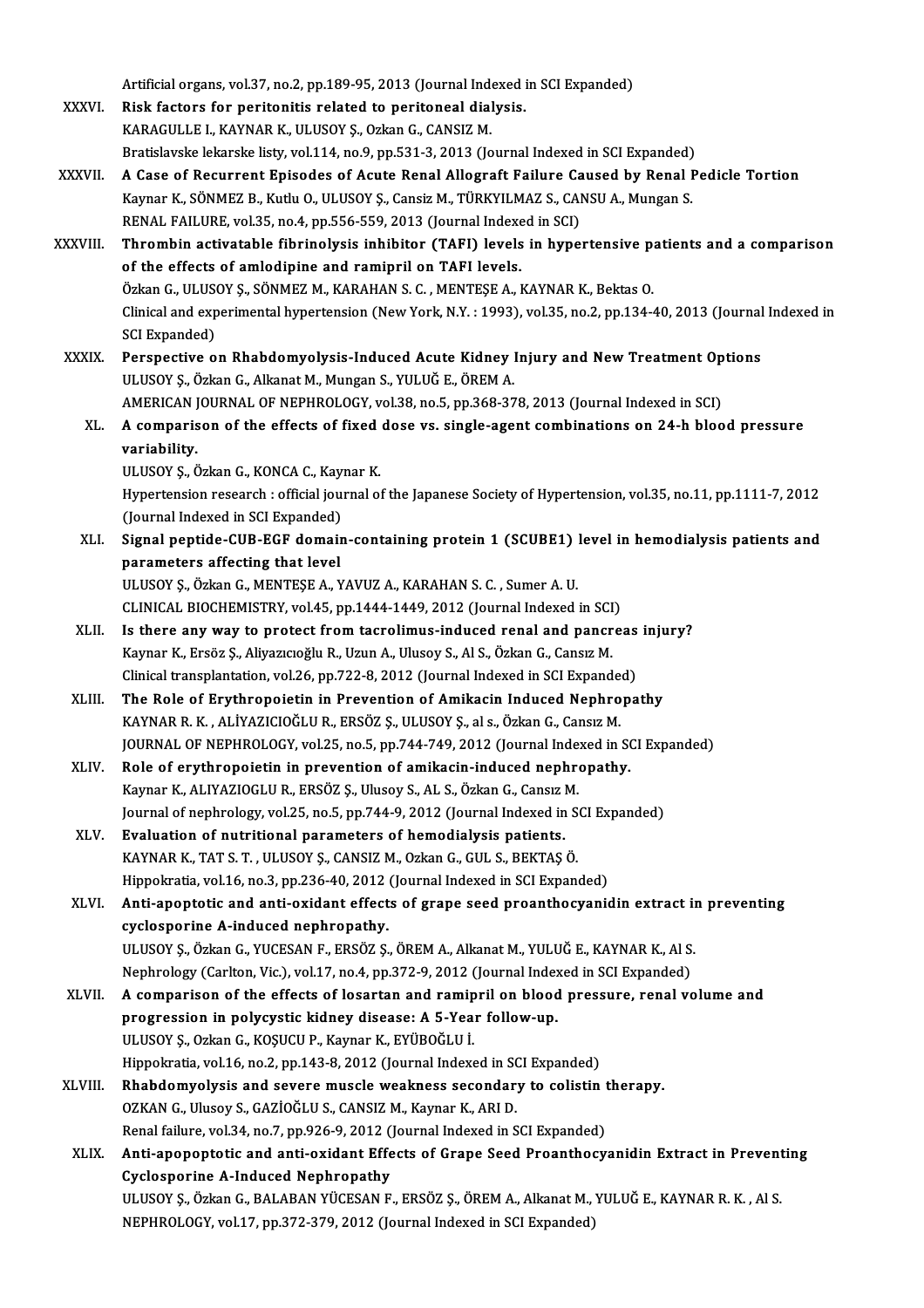| L.     | Role of Erythropoietin in Prevention of Amikacin-Induced Nephropathy                                              |
|--------|-------------------------------------------------------------------------------------------------------------------|
|        | KAYNAR R. K., ALİYAZICIOĞLU R., ERSÖZ Ş., ULUSOY Ş., Al S., Özkan G., Cansız M.                                   |
|        | JOURNAL OF NEPHROLOGY, vol.25, pp.744-749, 2012 (Journal Indexed in SCI Expanded)                                 |
| LI.    | The effect of Grape Seed Proanthocyanidin Extract in Preventing Amikacin-Induced Nephropathy                      |
|        | ULUSOY Ş., Özkan G., ERSÖZ Ş., ÖREM A., Alkanat M., BALABAN YÜCESAN F., KAYNAR R. K., S A.                        |
|        | RENAL FAILURE, vol.34, pp.227-234, 2012 (Journal Indexed in SCI Expanded)                                         |
| LII.   | Antiapoptotic and antioxidant effects of GSPE in preventing cyclosporine A-induced cardiotoxicity.                |
|        | Özkan G., Ulusoy S., Alkanat M., ÖREM A., AKCAN B., ERSÖZ Ş., YULUĞ E., KAYNAR K., Al S.                          |
|        | Renal failure, vol.34, no.4, pp.460-6, 2012 (Journal Indexed in SCI Expanded)                                     |
| LIII.  | Do Hemodialysis Adequacy Data Reflect Reality                                                                     |
|        | ULUSOY Ș., Güngör E., Gül S., Özkan G., KARAHAN S. C., ȘİT D., AKDAĞ İ., Topal C., YAVUZ A., KAYNAR R. K., et al. |
|        | ARTIFICIAL ORGANS, vol.37, pp.189-195, 2012 (Journal Indexed in SCI Expanded)                                     |
| LIV.   | Protective effect of the grape seed proanthocyanidin extract in a rat model of contrast-induced                   |
|        | nephropathy.                                                                                                      |
|        | Özkan G., ULUSOY Ş., ÖREM A., ERSÖZ Ş., ALKANAT M., YUCESAN F., Kaynar K., AL S.                                  |
|        | Kidney & blood pressure research, vol.35, no.6, pp.445-53, 2012 (Journal Indexed in SCI Expanded)                 |
| LV.    | Is There Any Way to Protect From Tacrolimus-Induced Renal and Pancreas Injury                                     |
|        | KAYNAR R. K., ERSÖZ Ş., ALİYAZICIOĞLU R., Uzun A., ULUSOY Ş., Al S., Özkan G., Cansız M.                          |
|        | CLINICAL TRANSPLANTATION, vol.26, pp.722-728, 2012 (Journal Indexed in SCI Expanded)                              |
| LVI.   | "Evaluation of Nutritional Parameters of Hemodialysis Patients"                                                   |
|        | KAYNAR R. K., Tat T. S., ULUSOY Ş., Cansız M., Özkan G., Gül S., Bektaş Ö.                                        |
|        | HIPPOKRATIA, vol.16, pp.236-240, 2012 (Journal Indexed in SCI Expanded)                                           |
| LVII.  | The effect of grape seed proanthocyanidin extract in preventing amikacin-induced nephropathy.                     |
|        | ULUSOY Ş., Özkan G., ERSÖZ Ş., ÖREM A., ALKANAT M., YUCESAN F., Kaynar K., AL S.                                  |
|        | Renal failure, vol.34, no.2, pp.227-34, 2012 (Journal Indexed in SCI Expanded)                                    |
| LVIII. | A Comparison of the Effects of Losartan and Ramipril on Blood Pressure, Renal Volume and                          |
|        | Progression in Polycystic Kidney Disease: a 5-Year Follow-up                                                      |
|        | ULUSOY Ş., Özkan G., KOŞUCU P., KAYNAR R. K., EYÜBOĞLU İ.                                                         |
|        | HIPPOKRATIA, vol.16, pp.143-148, 2012 (Journal Indexed in SCI Expanded)                                           |
| LIX.   | Information, Attitude, and Behavior Toward Organ Transplantation and Donation Among Health                        |
|        | Workers in the Eastern Black Sea Region of Turkey                                                                 |
|        | TOPBAŞ M., TÜRKYILMAZ S., ÇAN G., ULUSOY Ş., KALYONCU M., Kaynar K., YAVUZYILMAZ A., KILIC E., ARI S., ARI B.     |
|        | TRANSPLANTATION PROCEEDINGS, vol.43, no.3, pp.773-777, 2011 (Journal Indexed in SCI)                              |
| LX.    | Peritonitis Due to Aspergillus nidulans and Its Effective Treatment with Voriconazole: the First Case             |
|        | Report                                                                                                            |
|        | ULUSOY Ș., Ozkan G., TOSUN İ., Kaynar K., Koksal I., TÜRKYILMAZ S., Vetem I.                                      |
|        | PERITONEAL DIALYSIS INTERNATIONAL, vol.31, no.2, pp.212-213, 2011 (Journal Indexed in SCI)                        |
| LXI.   | Improvement of renal functions after embolization of renal AVF in a patient who had been on                       |
|        | dialysis for 5 years.                                                                                             |
|        | ULUSOY Ş., Özkan G., DİNÇ H., KAYNAR K., Ozturk M. H., GUL S., KAPLAN S. T.                                       |
|        | Cardiovascular and interventional radiology, 2011 (Journal Indexed in SCI Expanded)                               |
| LXII.  | Ureterosigmoidostomy and secondary Amyloidosis                                                                    |
|        | Kaynar K., ULUSOY Ş., ÖZORAN Y., Özkan G., Demirel A.                                                             |
|        | HEALTHMED, vol.5, no.2, pp.292-294, 2011 (Journal Indexed in SCI)                                                 |
| LXIII. | Treatment of a case of mesangioproliferative glomerulonephritis secondary to Echinococcus                         |
|        | alveolaris with albendazole.                                                                                      |
|        | ULUSOY S., OZKAN G., Mungan S., ARSLAN M., CANSU A., Cansiz M., KOSEOGLU R., KAYNAR K.                            |
|        | Internal medicine (Tokyo, Japan), vol.50, no.17, pp.1821-4, 2011 (Journal Indexed in SCI Expanded)                |
| LXIV.  | Bilateral asymptomatic giant renal artery aneurysm                                                                |
|        | Ozkan G., ULUSOY Ş., DİNÇ H., KAYNAR K., SÖNMEZ B., AKAGUNDUZ K.                                                  |
|        | HIPPOKRATIA, vol.15, no.3, pp.269-271, 2011 (Journal Indexed in SCI)                                              |
|        |                                                                                                                   |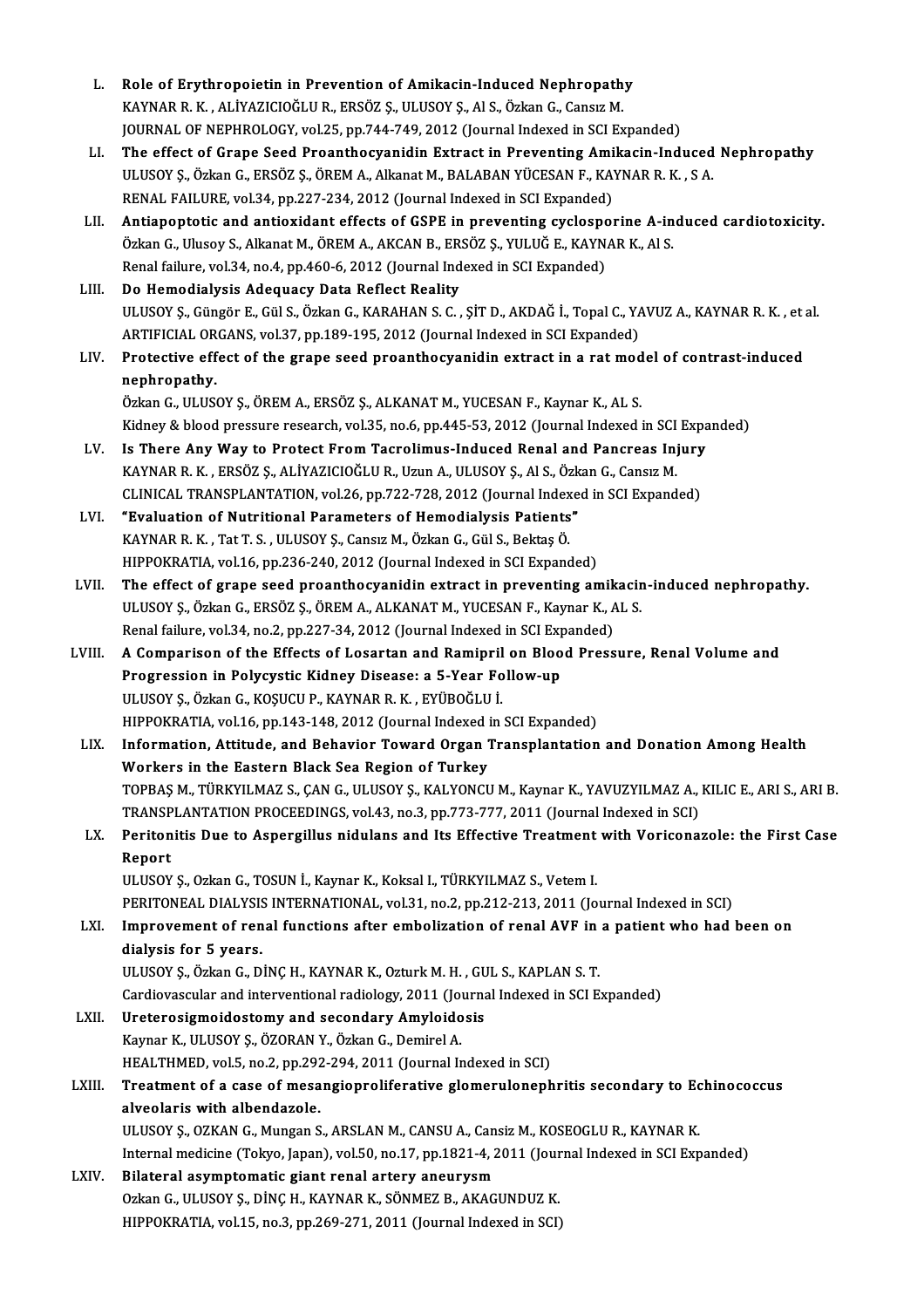| LXV.           | Swine H1N1 infection in a renal transplant recipient.                                                                                                                                |
|----------------|--------------------------------------------------------------------------------------------------------------------------------------------------------------------------------------|
|                | Özkan G., ULUSOY Ş., Kaynar K., ÖZTUNA F., Cansız M., Kazaz N.<br>Experimental and clinical transplantation : official journal of the Middle East Society for Organ Transplantation, |
|                | vol.8, no.4, pp.318-20, 2010 (Journal Indexed in SCI Expanded)                                                                                                                       |
| LXVI.          | Ischemia-Modified Albumin as an Early Diagnostic Marker for Acute Renal Ischemia and Infarction                                                                                      |
|                | KARAHAN S. C. , TURKMEN S., MENTEŞE A., ZENGIN A., GÜNDÜZ A., TÜREDİ S., YULUĞ E., ÇOBANOĞLU Ü., ULUSOY                                                                              |
|                | H, ULUSOY Ş, et al.                                                                                                                                                                  |
|                | TURKIYE KLINIKLERI TIP BILIMLERI DERGISI, vol.30, no.4, pp.1230-1235, 2010 (Journal Indexed in SCI)                                                                                  |
| LXVII.         | Ramsay Hunt syndrome in renal transplantation recipient: a case report.                                                                                                              |
|                | ULUSOY Ş., ÖZKAN G., BEKTAŞ D., KAYNAR R. K., CANSIZ M., KAZAZ N.                                                                                                                    |
|                | TRANSPLANTATION PROCEEDINGS, vol.42, pp.1986-1988, 2010 (Journal Indexed in SCI Expanded)                                                                                            |
| LXVIII.        | Treatment of tumor lysis syndrome with the highest known uric acid level.                                                                                                            |
|                | Özkan G., ULUSOY Ş., Sonmez M., Kaynar K., Karagülle M.                                                                                                                              |
|                | Renal failure, vol.32, no.7, pp.895-8, 2010 (Journal Indexed in SCI Expanded)                                                                                                        |
| LXIX.          | A comparison of the effects of ramipril and losartan on blood pressure control and left ventricle                                                                                    |
|                | hypertrophy in patients with autosomal dominant polycystic kidney disease.                                                                                                           |
|                | ULUSOY Ș., Özkan G., ÖREM C., Kaynar K., KOŞUCU P., Kiris A.                                                                                                                         |
|                | Renal failure, vol.32, no.8, pp.913-7, 2010 (Journal Indexed in SCI Expanded)                                                                                                        |
| LXX.           | Absence of hypoalbuminemia despite nephrotic proteinuria in focal segmental glomerulosclerosis                                                                                       |
|                | secondary to polycythemia vera.                                                                                                                                                      |
|                | ULUSOY Ş., Özkan G., SÖNMEZ M., Mungan S., KAYNAR K., Cansız M., Kazaz N.                                                                                                            |
|                | Internal medicine (Tokyo, Japan), vol.49, no.22, pp.2477-80, 2010 (Journal Indexed in SCI Expanded)                                                                                  |
| LXXI.          | An Unusual Etiology of Erythropoietin Resistance: Hyperthyroidism                                                                                                                    |
|                | KAYNAR R. K., ÖZKAN G., EREM C., GÜL S., YILMAZ M., SÖNMEZ B., ÖZDEMİR F., ULUSOY Ş.                                                                                                 |
|                | RENAL FAILURE, pp.759-761, 2007 (Journal Indexed in SCI Expanded)                                                                                                                    |
| LXXII.         | An unusual etiology of erythropoietin resistance: Hyperthyroidism                                                                                                                    |
|                | Kaynar K., Özkan G., Erem C., gül S., Yilmaz M., Sonmez B., Ozdemir F., Ulusoy S.                                                                                                    |
|                | RENAL FAILURE, vol.29, no.6, pp.759-761, 2007 (Journal Indexed in SCI)                                                                                                               |
| <b>LXXIII.</b> | Amikacin-induced nephropathy: Is there any protective way?                                                                                                                           |
|                | KAYNAR K., GUL S., Ersoz S., Ozdemir F., Ulusoy H., Ulusoy S.                                                                                                                        |
|                | RENAL FAILURE, vol.29, no.1, pp.23-27, 2007 (Journal Indexed in SCI)                                                                                                                 |
| LXXIV.         | Antiphospholipid syndrome with lupus erythematosus presenting with myocardial infarction                                                                                             |
|                | Kaynar K., ULUSOY Ş., Gul S., Kilicarslan F., ÖZTUNA F., AHMETOĞLU A., Omay S. B.                                                                                                    |
|                | Scottish Medical Journal, vol.52, no.2, 2007 (Journal Indexed in SCI Expanded)                                                                                                       |
| LXXV.          | Erythrocytosis in a patient on hemodialysis for thirteen years.                                                                                                                      |
|                | KAYNAR K., DILLI U. D., AKDOGAN R., AKDOGAN E., Ozdemir F., Cobanoglu U., GUL S., Ulusoy S.                                                                                          |
|                | The Mount Sinai journal of medicine, New York, vol.73, no.8, pp.1095-7, 2006 (Journal Indexed in SCI Expanded)                                                                       |
| <b>LXXVI</b>   | Acute coronary syndrome in a patient with calciphylaxis.                                                                                                                             |
|                | Kaynar K., yılmazer B., Erkut M., gül S., kasap H., Ulusoy S.                                                                                                                        |
|                | Nephrology (Carlton, Vic.), vol.11, no.5, pp.477, 2006 (Journal Indexed in SCI Expanded)                                                                                             |
| <b>LXXVII</b>  | TGF-beta and TNF-alpha producing effects of losartan and amlodipine on human mononuclear cell                                                                                        |
|                | culture<br>KAYNAR K., Ulusoy S., OVALI E., VANIZOR B., DIKMEN T., GUL S.                                                                                                             |
|                | NEPHROLOGY, vol.10, no.5, pp.478-482, 2005 (Journal Indexed in SCI)                                                                                                                  |
| LXXVIII.       | Adult onset tubulointerstitial nephritis and uveitis syndrome.                                                                                                                       |
|                | KAYNAR K., ERSOZ S., AKYOL N., ERSOZ O., UNLU Ö., OZBAY T., Ulusoy S.                                                                                                                |
|                | Nephrology (Carlton, Vic.), vol.10, no.4, pp.418-20, 2005 (Journal Indexed in SCI Expanded)                                                                                          |
| <b>LXXIX</b>   | Renal hypoplasia and situs inversus totalis.                                                                                                                                         |
|                | KAYNAR K., Ulusoy S., GUL S., OZKAN G., CAYLAN R., KOSUCU P.                                                                                                                         |
|                | Nephrology (Carlton, Vic.), vol.10, no.2, pp.189-91, 2005 (Journal Indexed in SCI Expanded)                                                                                          |
| <b>LXXX</b>    | Hemostatic and fibrinolytic response to nasal desmopressin in hemodialysis patients                                                                                                  |
|                |                                                                                                                                                                                      |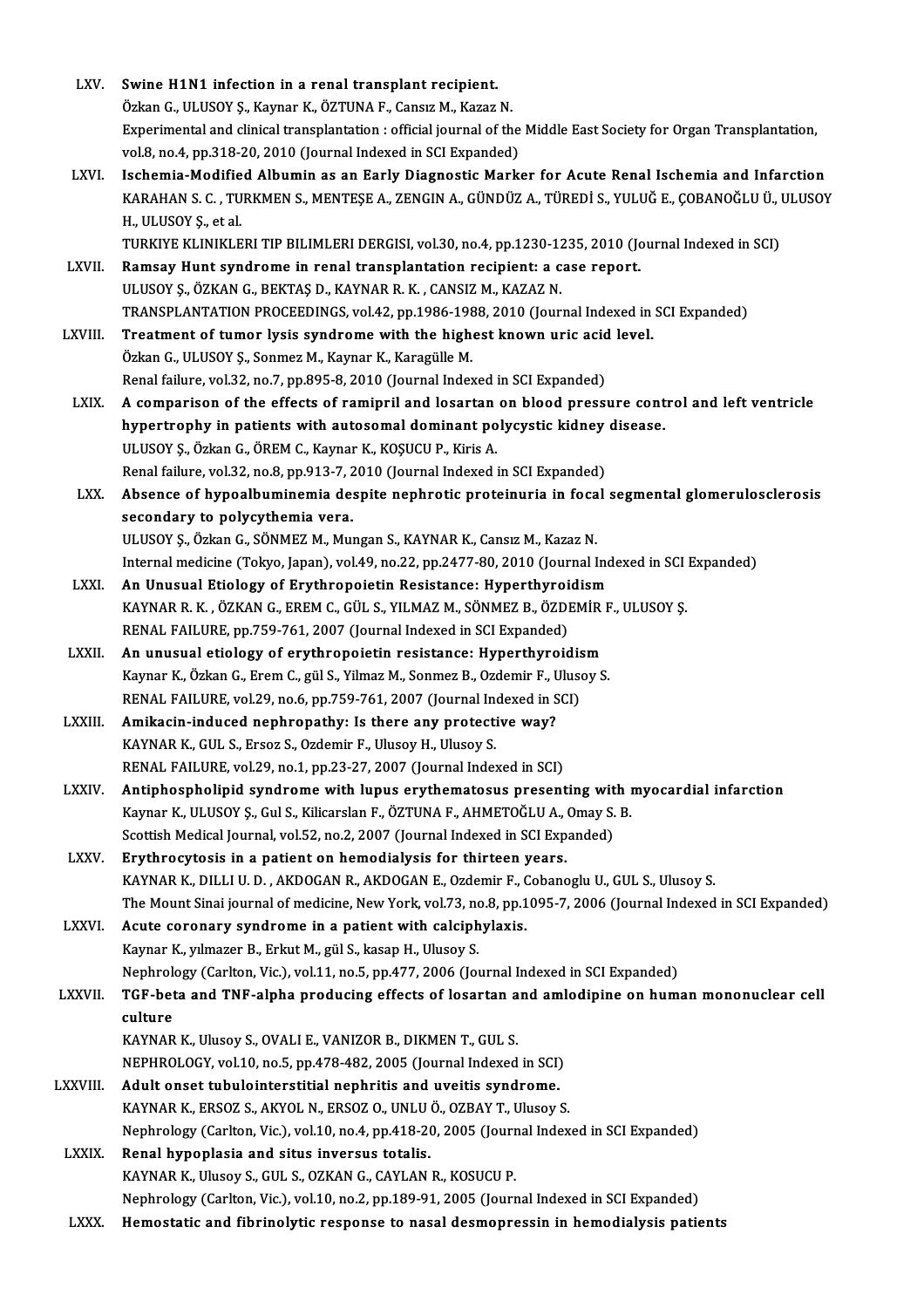|                                             | Ulusoy Ş., Ovali E., Aydin F., Erem C., Ozdemir F., Kaynar K.                                                |
|---------------------------------------------|--------------------------------------------------------------------------------------------------------------|
|                                             | MEDICAL PRINCIPLES AND PRACTICE, vol.13, no.6, pp.340-345, 2004 (Journal Indexed in SCI)                     |
| <b>LXXXI</b>                                | Renal failure due to Bardet-Biedl syndrome - A case report                                                   |
|                                             | Ulusoy S., KAYNAR K., GUL S., UKINC K.                                                                       |
|                                             | MEDICAL PRINCIPLES AND PRACTICE, vol.13, no.6, pp.380-382, 2004 (Journal Indexed in SCI)                     |
| <b>LXXXII.</b>                              | Rhinocerebral mucormycosis in a patient with membranous glomerulonephritis [6]                               |
|                                             | Akçay A., ALTUN B., Usalan C., Güneş D., ULUSOY Ş., Kiykim A. A., ERDEM Y., Yasavul Ü., Turgan Ç., Çağlar Ş. |
|                                             | Nephron, vol.86, no.3, pp.352-353, 2000 (Journal Indexed in SCI Expanded)                                    |
| <b>LXXXIII.</b>                             | Bone mineral density in haemodialysis patients: A comparative study of dual-energy X-ray                     |
|                                             | absorptiometry and quantitative ultrasound                                                                   |
|                                             | ARICI M. E., ERTURK H., ALTUN B., USALAN C., Ulusoy S., ERDEM Y., SIVRI A., YASAVUL U., TURGAN C., CAGLAR S. |
|                                             | NEPHROLOGY DIALYSIS TRANSPLANTATION, vol.15, no.11, pp.1847-1851, 2000 (Journal Indexed in SCI)              |
| <b>LXXXIV</b>                               | Hepatitis A viral infection-related acute renal failure                                                      |
|                                             | Akcay A., Altun B., Usalana C., Ulusoy Ş., Kiykim A., Erdem Y., Yasavul U., Turgan C., Caglar S.             |
|                                             | NEPHRON, vol.83, no.2, pp.191-192, 1999 (Journal Indexed in SCI)                                             |
| <b>LXXXV.</b>                               | Cyclical acute renal failure due to bilateral ureteral endometriosis                                         |
|                                             | AKCAY A., ALTUN B., USALAN C., Ulusoy S., ERDEM Y., YASAVUL U., TURGAN C., CAGLAR S.                         |
|                                             | CLINICAL NEPHROLOGY, vol.52, no.3, pp.179-182, 1999 (Journal Indexed in SCI)                                 |
| <b>LXXXVI.</b>                              | Plasma lipoprotein (a) levels in Turkish NIDDM patients with and without vascular diabetic<br>complications  |
|                                             | Erem C., Deger O., Bostan M., Orem A., Sonmez M., Ulusoy Ş., Telatar M.                                      |
|                                             | Acta Cardiologica, vol.54, no.4, pp.203-207, 1999 (Journal Indexed in SCI Expanded)                          |
| <b>LXXXVII.</b>                             | Thrombopoietin and thrombospondin in renal allograft recipients                                              |
|                                             | ALTUN B., USALAN C., HAZNEDAROGLU I., ARICI M. E., Ulusoy S., ERDEM Y., YASAVUL U., TURGAN C., CAGLAR S.,    |
|                                             | <b>KIRAZLI S</b>                                                                                             |
|                                             | BLOOD COAGULATION & FIBRINOLYSIS, vol.10, no.5, pp.233-237, 1999 (Journal Indexed in SCI)                    |
| <b>LXXXVIII</b>                             | Hypernatraemia and polyuria due to high-dose colchicine in a suicidal patient                                |
|                                             | USALAN C., ALTUN B., Ulusoy S., ERDEM Y., YASAVUL U., TURGAN C., CAGLAR S.                                   |
|                                             | NEPHROLOGY DIALYSIS TRANSPLANTATION, vol.14, no.6, pp.1556-1557, 1999 (Journal Indexed in SCI)               |
| LXXXIX.                                     | Plasma lipoprotein (a) concentrations in hypothyroid, euthyroid and hyperthyroid subjects                    |
|                                             | Erem C., Deger O., Bostan M., Orem A., Sonmez M., Ulusoy Ş., Telatar M.                                      |
|                                             | Acta Cardiologica, vol.54, no.2, pp.77-81, 1999 (Journal Indexed in SCI Expanded)                            |
| XC.                                         | Compliance in hemodialysis patients: Unanticipated monitoring of biochemical indices                         |
|                                             | ARICI M. E., ALTUN B., USALAN C., Ulusoy S., ERDEM Y., YASAVUL U., TURGAN C., CAGLAR S.                      |
|                                             | BLOOD PURIFICATION, vol.16, no.5, pp.275-280, 1998 (Journal Indexed in SCI)                                  |
| XCI.                                        | Urinary camp activity in chronic renal failure                                                               |
|                                             | Mocan M., Erem C., ULUSOY Ş.                                                                                 |
|                                             | International Urology and Nephrology, vol.30, no.2, pp.215-221, 1998 (Journal Indexed in SCI Expanded)       |
| XCII.                                       | Results of treatment with cyclophosphamide, doxorubicin, vincristine and prednisone (CHOP) for               |
|                                             | non-Hodgkin's aggressive lymphoma analyzed according to the International Prognostic Index                   |
|                                             | AYDIN F., Ulusoy S., OVALI E.                                                                                |
|                                             | JOURNAL OF CHEMOTHERAPY, vol.9, no.6, pp.446-451, 1997 (Journal Indexed in SCI)                              |
| XCIII.                                      | Effect of high-dose medroxyprogesterone acetate on tumor necrosis factor-alpha release in patients           |
|                                             | with chemotherapy-induced neutropenia                                                                        |
|                                             | AYDIN F., Ulusoy S., OVALI E., SONMEZ M.                                                                     |
|                                             | JOURNAL OF CHEMOTHERAPY, vol.9, no.5, pp.377-381, 1997 (Journal Indexed in SCI)                              |
|                                             |                                                                                                              |
|                                             |                                                                                                              |
| <b>Articles Published in Other Journals</b> |                                                                                                              |

## rticles Published in Other Journals<br><sub>I. İstirahat Nabız Sayısı ve Hipertansiyon</sub>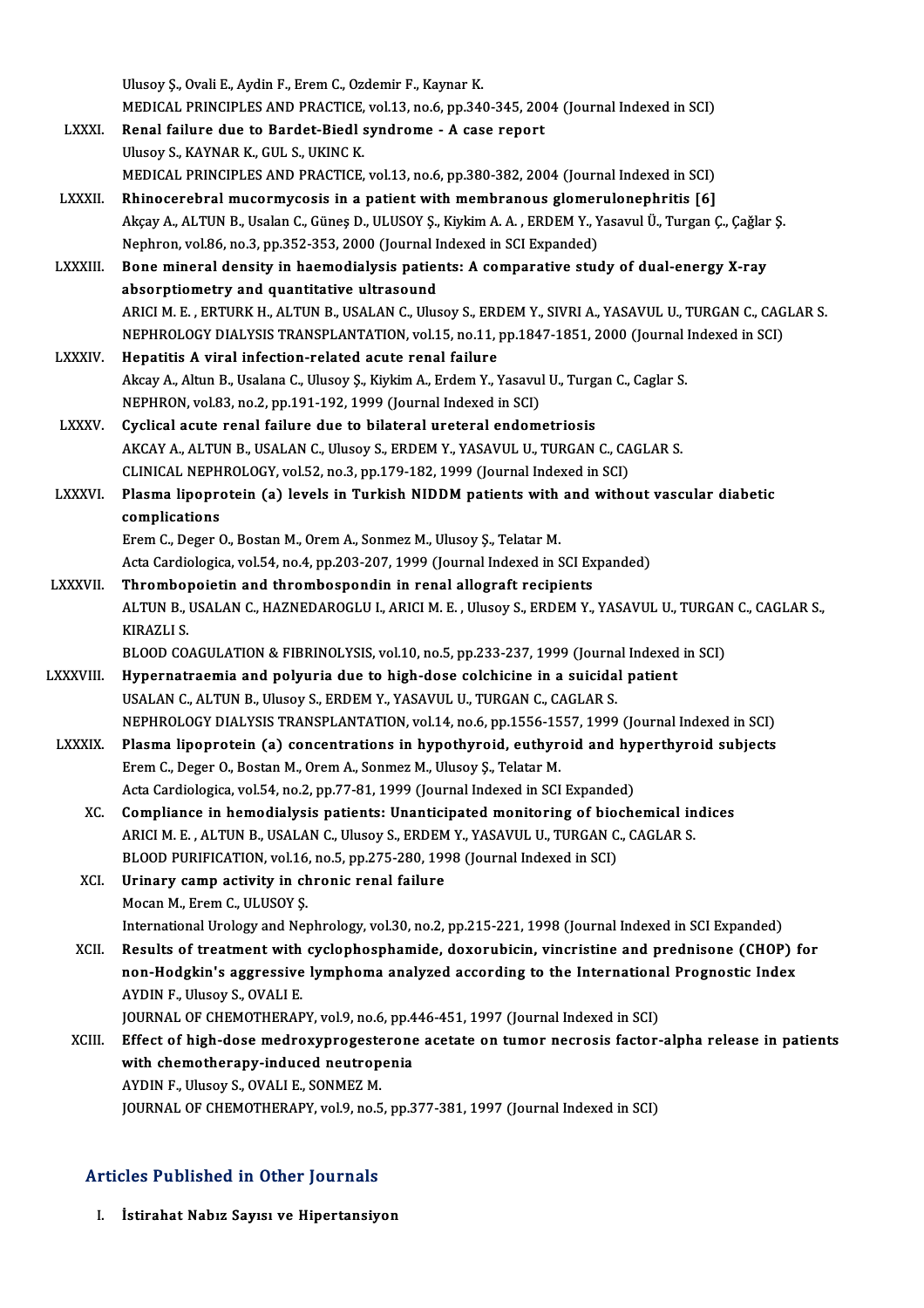ÖZKAN G., ULUSOY Ş., ERDEM Y. Türkiye Klinikleri nefroloji, vol.10, no.1, pp.41-44, 2017 (Other Refereed National Journals) II. Dirençli Hipertansiyon Tedavisi ULUSOY<sub>S.</sub> Türkiye Klinikleri Nefroloji, vol.10, no.1, pp.67-72, 2017 (Other Refereed National Journals) ULUSOY Ş.<br>Türkiye Klinikleri Nefroloji, vol.10, no.1, pp.67-72, 2017 (Other Refereed National Journals)<br>III. KRONİK BÖBREK YETMEZLİĞİ HASTALARINDA HEMODİYALİZ GİRİŞİ İÇİN OLUŞTURULAN KALICI<br>DAMAR YOLLARININ ACIK KALMA Türkiye Klinikleri Nefroloji, vol.10, no.1, pp.67-72, 2017 (Other Refereed National Journals)<br>KRONİK BÖBREK YETMEZLİĞİ HASTALARINDA HEMODİYALİZ GİRİŞİ İÇİN OLUŞTURULAN KALI<br>DAMAR YOLLARININ AÇIK KALMA SÜRELERİNİN BELİRLENM KRONİK BÖBREK YETMEZLİĞİ F<br>DAMAR YOLLARININ AÇIK KAL<br>FAKTÖRLERİN ARAŞTIRILMASI<br>Temar Ö, ULUSOV S, BULATHAN Z DAMAR YOLLARININ AÇIK KALMA SÜRELERİNİN BELİRLENMESİ VE BU SÜREYE ETKİSİ OLAN FAKTÖRLERİN ARAŞTIRILMASI<br>FAKTÖRLERİN ARAŞTIRILMASI<br>Tomar Ö., ULUSOY S., PULATHAN Z., KAYNAR R. K. , ÖZKAN G. FAKTÖRLERİN ARAŞTIRILMASI<br>Tomar Ö., ULUSOY Ş., PULATHAN Z., KAYNAR R. K. , ÖZKAN G.<br>International Journal of Basic and Clinical Medicine, 2016 (Other Refereed National Journals)<br>Tug ve Kan Basınsı Değiskanliğillişkisi IV. Tuz ve Kan Basıncı Değişkenliğiİlişkisi Internation<br>Tuz ve Ka<br>ULUSOY Ş.<br>Hinortansi Tuz ve Kan Basıncı Değişkenliğiİlişkisi<br>ULUSOY Ş.<br>Hipertansiyon Haber Bülteni, vol.3, no.5, pp.10-11, 2016 (Other Refereed National Journals)<br>Reğdenefreteksisite V. Psödonefrotoksisite Hipertansiyon Haber<br>Psödonefrotoksisit<br>ÖZKAN G., ULUSOY Ş.<br>Türkiye Klinikleri Nef Türkiye Klinikleri Nefroloji Özel Dergisi, vol.9, no.2, pp.93-96, 2016 (Other Refereed National Journals) ÖZKAN G., ULUSOY Ş.<br>Türkiye Klinikleri Nefroloji Özel Dergisi, vol.9, no.2, pp.93-96, 2016 (Other Refereed National J<br>VI. A case of renal failure developing in association with African mango consumption<br>Örken G. Ulysey Türkiye Klinikleri N<br><mark>A case of renal f</mark><br>Özkan G., Ulusoy Ş.<br>Int I Clin Eun Med A case of renal failure developing in association with African mango<br>Özkan G., Ulusoy Ş.<br>Int J Clin Exp Med , vol.8, no.4, pp.6374-6378, 2015 (Journal Indexed in ESCI)<br>Is There Any Difference on Gestrossonis Eindings Betwe Özkan G., Ulusoy Ș.<br>Int J Clin Exp Med , vol.8, no.4, pp.6374-6378, 2015 (Journal Indexed in ESCI)<br>VII. Is There Any Difference on Gastroscopic Findings Between Hemodialysis and Peritoneal Dialysis<br>Retiente? Int J Clin Export<br>Is There<br>Patients?<br>Ozkan C - U Is There Any Difference on Gastroscopic Findings Between Hemo.<br>Patients?<br>Ozkan G., ULUSOY Ş., ARSLAN M., Kaynar K., FİDAN S., Yildiz B., Kaplan S. T.<br>JOUPMAL OF CLINICAL AND ANALYTICAL MEDICINE YOLE PO 4, 2014 (Jo) Patients?<br>Ozkan G., ULUSOY Ş., ARSLAN M., Kaynar K., FİDAN S., Yildiz B., Kaplan S. T.<br>JOURNAL OF CLINICAL AND ANALYTICAL MEDICINE, vol.5, no.4, 2014 (Journal Indexed in ESCI) Ozkan G., ULUSOY Ş., ARSLA<br>JOURNAL OF CLINICAL AND<br>VIII. Kan Basıncı Değişkenliği<br>III IISOV S. ÖZKAN C JOURNAL OF CLINICA<br>Kan Basıncı Değişk<br>ULUSOY Ş., ÖZKAN G.<br>Klinik Altuel Tın Nefr ULUSOY Ș., ÖZKAN G.<br>Klinik Aktuel Tıp Nefroloji Forumu, 2014 (Other Refereed National Journals) IX. Anyon Açığı Artmış Metabolik Asidoz ULUSOYŞ.,ÖZKANG. Anyon Açığı Artmış Metabolik Asidoz<br>ULUSOY Ş., ÖZKAN G.<br>Türkiye Klinikleri, 2014 (Other Refereed National Journals)<br>Böhnek Hestalıklerunde Hinertansiyenun Günsel Tede X. Böbrek Hastalıklarında Hipertansiyonun Güncel Tedavisi Türkiye Klinikleri, 2014 (<mark>(</mark><br>Böbrek Hastalıklarında<br>KAYNAR R. K. , ULUSOY Ş.<br>Nefralaji Farumu, 1121 n Böbrek Hastalıklarında Hipertansiyonun Güncel Tedavisi<br>KAYNAR R. K. , ULUSOY Ş.<br>Nefroloji Forumu, vol.2, pp.22-26, 2013 (National Non-Refereed Journal)<br>Ürüm Celtindeği Preanthesyanidin Örü ÜCPÖ nün İdrar Sadyum A KAYNAR R. K. , ULUSOY Ş.<br>Nefroloji Forumu, vol.2, pp.22-26, 2013 (National Non-Refereed Journal)<br>XI. Üzüm Çekirdeği Proanthocyanidin Özü ÜÇPÖ nün İdrar Sodyum Atılımı Üzerine Etkisi<br>ÖZKAN C. ULUSOY S. ÖDEM A. ALKANAT M Nefroloji Forumu, vol.2, pp.22-26, 2013 (National Non-Refereed Journal)<br>Üzüm Çekirdeği Proanthocyanidin Özü ÜÇPÖ nün İdrar Sody<br>ÖZKAN G., ULUSOY Ş., ÖREM A., ALKANAT M., BALABAN YÜCESAN F.<br>Analitik Tın Dergisi, 2012 (Othar Üzüm Çekirdeği Proanthocyanidin Özü ÜÇPÖ nün İdrar<br>ÖZKAN G., ULUSOY Ş., ÖREM A., ALKANAT M., BALABAN YÜCES<br>Analitik Tıp Dergisi., 2013 (Other Refereed National Journals)<br>Hamadiyaliz ve Baritan Diyalizi Hastalarının Gastras ÖZKAN G., ULUSOY Ş., ÖREM A., ALKANAT M., BALABAN YÜCESAN F.<br>Analitik Tıp Dergisi., 2013 (Other Refereed National Journals)<br>XII. Hemodiyaliz ve Periton Diyalizi Hastalarının Gastroskopik Bulgularının Arasında Fark Varm Analitik Tıp Dergisi., 2013 (Other Refereed National Journals)<br>Hemodiyaliz ve Periton Diyalizi Hastalarının Gastroskopik Bulgularının<br>ÖZKAN G., ULUSOY Ş., ARSLAN M., KAYNAR R. K. , FİDAN S., YILDIZ B., KAPLAN T.<br>Analitik T Hemodiyaliz ve Periton Diyalizi Hastalarının Gastrosko<br>ÖZKAN G., ULUSOY Ş., ARSLAN M., KAYNAR R. K. , FİDAN S., YII<br>Analitik Tıp Dergisi., 2013 (Other Refereed National Journals)<br>Nutrisyonal Durumun Değerlendirilmesi ÖZKAN G., ULUSOY Ş., ARSLAN M., KAYNAR R.<br>Analitik Tıp Dergisi., 2013 (Other Refereed Na<br>XIII. Nutrisyonel Durumun Değerlendirilmesi<br>III IISOV S. KAYNAR R. K Analitik Tıp Dergisi., 2013<br><mark>Nutrisyonel Durumun</mark><br>ULUSOY Ş., KAYNAR R. K.<br>Türkiye Klinikleri, yol 2. n Nutrisyonel Durumun Değerlendirilmesi<br>ULUSOY Ş., KAYNAR R. K.<br>Türkiye Klinikleri, vol.2, pp.7-13, 2009 (Other Refereed National Journals)<br>Böhnek Hastalıklarında Hinertansiyen ve Tedevisi ULUSOY Ş., KAYNAR R. K.<br>Türkiye Klinikleri, vol.2, pp.7-13, 2009 (Other Refereed N<br>XIV. Böbrek Hastalıklarında Hipertansiyon ve Tedavisi<br>KAYNAR R. K. , ULUSOY Ş. Türkiye Klinikleri, vol.2, p<sub>l</sub><br>Böbrek Hastalıklarında<br>KAYNAR R. K. , ULUSOY Ş.<br>Nefreleji Ferumu, yol.2, p Böbrek Hastalıklarında Hipertansiyon ve Tedavisi<br>KAYNAR R. K. , ULUSOY Ş.<br>Nefroloji Forumu, vol.2, pp.41-45, 2008 (National Non-Refereed Journal)<br>Meme Kanseri Hestelerunda Kemetereninin Böhrek Fenksivenlerı XV. Meme Kanseri Hastalerında Kemoterapinin Böbrek Fonksiyonlarına Etkisi Nefroloji Forumu, vol.2, pp.41-45, 2008 (National Non-l<br>Meme Kanseri Hastalerında Kemoterapinin Böbro<br>KAYNAR R. K. , ÖZDEMİR F., Yıldız B., ÇAN G., ULUSOY Ş.<br>TÜRK NEEROLOJİ DİYALİZ VE TRANSPLANTASYON DEL Meme Kanseri Hastalerında Kemoterapinin Böbrek Fonksiyonlarına Etkisi<br>KAYNAR R. K. , ÖZDEMİR F., Yıldız B., ÇAN G., ULUSOY Ş.<br>TÜRK NEFROLOJİ DİYALİZ VE TRANSPLANTASYON DERGİSİ, vol.16, pp.187-189, 2007 (Other Refereed Nati KAYNAR I<br>TÜRK NEI<br>Journals)<br>Divebetil TÜRK NEFROLOJİ DİYALİZ VE TRANSPLANTASYON DERGİSİ, vol.16, pp.187-189<br>Journals)<br>XVI. Diyabetik Nefropatisi olan Bir Hastada Sebebi Bilinmeyen Ateş Varlığı Journals)<br>KVI. Diyabetik Nefropatisi olan Bir Hastada Sebebi Bilinmeyen Ateş Varlığı<br>KAYNAR R. K. , Özkan G., Güngör E., ARSLAN M., YILDIZ K., SARI A., ÖZTUNA F., Gül S., Besli S., ULUSOY Ş. TÜRK NEFROLOJİ DİYALİZ VE TRANSPLANTASYON DERGİSİ, vol.16, pp.201-204, 2007 (Other Refereed National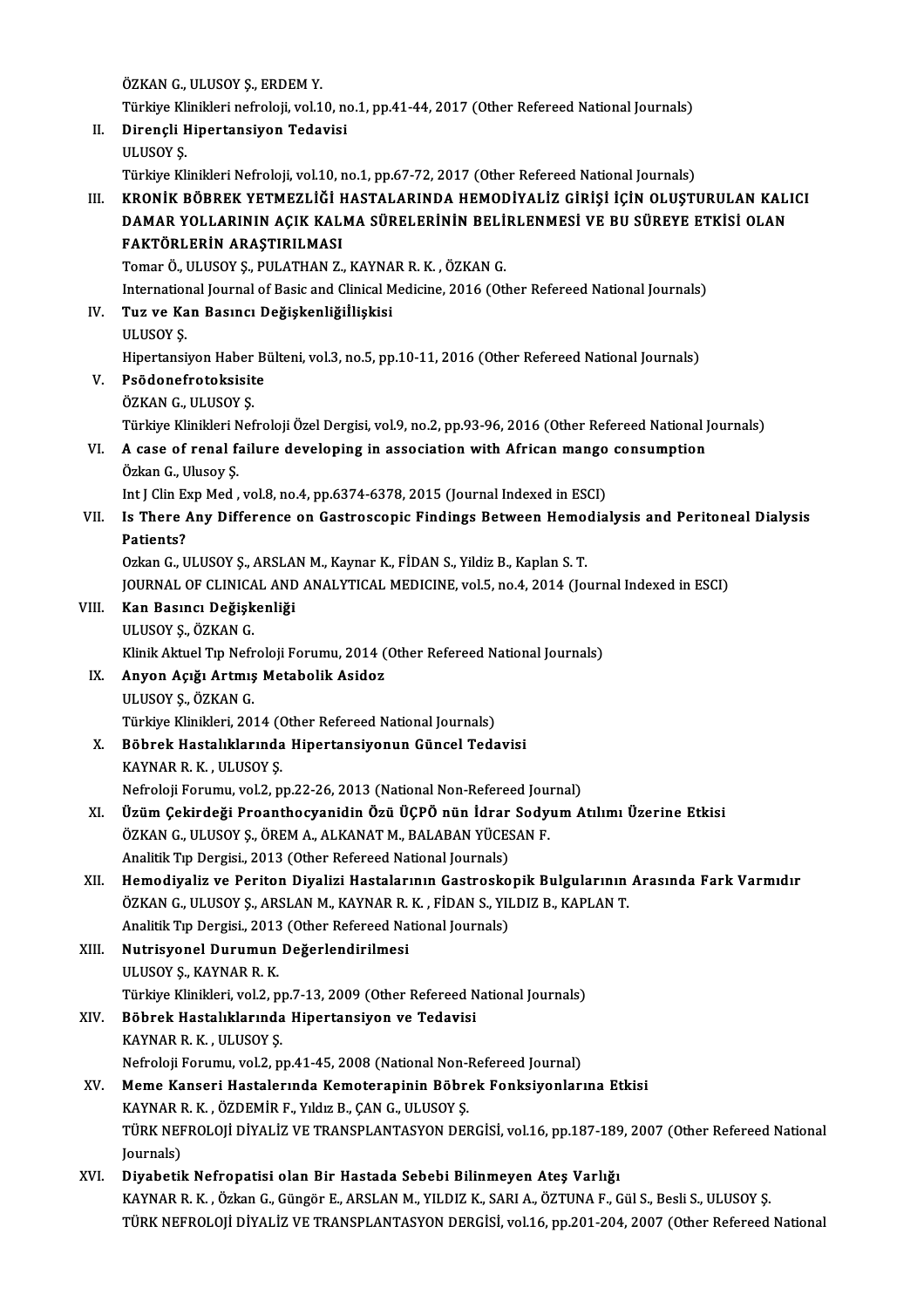Journals)<br>Periton I

|         | Journals)                                                                                                                                                                            |
|---------|--------------------------------------------------------------------------------------------------------------------------------------------------------------------------------------|
| XVII.   | Periton Diyaliz Tipleri                                                                                                                                                              |
|         | KAYNAR R. K., ULUSOY Ş.<br>TÜRK NEFROLOJİ DİYALİZ VE TRANSPLANTASYON DERGİSİ, vol.16, pp.31-33, 2007 (Other Refereed National                                                        |
|         |                                                                                                                                                                                      |
|         | Journals)                                                                                                                                                                            |
| XVIII.  | Hemodiyaliz Hastalarında Osteoporoz için Risk Faktörleri                                                                                                                             |
|         | KAYNAR R. K., Özkan G., Gül S., ÇAN G., Tosun M., ULUSOY Ş.                                                                                                                          |
|         | TÜRK NEFROLOJİ DİYALİZ VE TRANSPLANTASYON DERGİSİ, vol.16, pp.22-25, 2007 (Other Refereed National                                                                                   |
|         | Journals)                                                                                                                                                                            |
| XIX.    | İnsidental Renal Arter Darlığı Olan Bir Vaka ve Literatürün Gözden Geçirilmesi                                                                                                       |
|         | KAYNAR R. K., Gül S., DİNÇ H., Yıldız B., ULUSOY Ş.                                                                                                                                  |
|         | TÜRK NEFROLOJİ DİYALİZ VE TRANSPLANTASYON DERGİSİ, vol.15, pp.49-51, 2006 (Other Refereed National                                                                                   |
|         | Journals)                                                                                                                                                                            |
| XX.     | Renal Transplant Alıcılarında Hiperkolesterolemi Tedavisi                                                                                                                            |
|         | KAYNAR R. K., Gül S., ULUSOY S.                                                                                                                                                      |
|         | TÜRK NEFROLOJİ DİYALİZ VE TRANSPLANTASYON DERGİSİ, vol.15, pp.186-190, 2006 (Other Refereed National                                                                                 |
|         | Journals)                                                                                                                                                                            |
| XXI.    | Renal Yetmezlik, İşitme Kaybı ve Çift Üreter Birlikteliği Olan Bir Vaka                                                                                                              |
|         | KAYNAR R. K., Özkan G., Gül S., Kapusuz M., ÇOBANOĞLU Ü., KOŞUCU P., ULUSOY Ş.                                                                                                       |
|         | TÜRK NEFROLOJİ DİYALİZ VE TRANSPLANTASYON DERGİSİ, vol.15, pp.129-131, 2006 (Other Refereed National                                                                                 |
|         | Journals)                                                                                                                                                                            |
| XXII.   | Nefrotik Sendromlu Bir Hastada Karın Ağrısı                                                                                                                                          |
|         | KAYNAR R. K., Bektaş Ö., Gül S., TÜRKYILMAZ S., Buran M., ULUSOY Ş.                                                                                                                  |
|         | TÜRK NEFROLOJİ DİYALİZ VE TRANSPLANTASYON DERGİSİ, vol.15, pp.233-235, 2006 (Other Refereed National                                                                                 |
|         | Journals)                                                                                                                                                                            |
| XXIII.  | Nefropatik Sendromlu Bir Hastada Karın Ağrısı                                                                                                                                        |
|         | KAYNAR R. K., BEKTAŞ Ö., GÜL S., TÜRKYILMAZ S., BURAN M., ULUSOY Ş.                                                                                                                  |
|         | Türk Nefroloji Diyaliz ve Transplantasyon, vol.15, no.4, pp.233-235, 2006 (Other Refereed National Journals)                                                                         |
| XXIV    | Anjiyotensin Dönüştürücü Enzim İnhibitörleri İle Anjiyotensin Reseptör Blokerleri Arasındaki                                                                                         |
|         | Farklar Nelerdir                                                                                                                                                                     |
|         | <b>ULUSOY S</b>                                                                                                                                                                      |
|         | Türk Nefroloji Diyaliz ve Transplantasyon, vol.13, pp.51-54, 2004 (Other Refereed National Journals)                                                                                 |
| XXV.    | Preoperatif Renal Risk Değerlendirmesi,                                                                                                                                              |
|         | ULUSOY H., KAYNAR R. K., ULUSOY Ş.                                                                                                                                                   |
|         | TÜRK NEFROLOJİ DİYALİZ VE TRANSPLANTASYON DERGİSİ, vol.12, pp.84-87, 2003 (Other Refereed National                                                                                   |
|         | Journals)                                                                                                                                                                            |
| XXVI.   | HEMODIYALIZ HASTALARINDA RENIN ANJIOTENSIN SISTEMININ KEMIK METABOLIZMASINDAKI<br>ROLÜ ANJİOTENSIN KONVERTING ENZIM GEN POLIMORFIZMININ GENETIK BELIRLEYICI ETKISI                   |
|         | ALTUN B., KIYKIM A. A., SEYRANTEPE V., ARICI M., USALAN C., ERDEM Y., ÇAĞLAR M., ULUSOY Ş., YAVASUL Ü.,                                                                              |
|         |                                                                                                                                                                                      |
|         | TURGAN Ç, et al.<br>Türk Nefroloji Diyaliz ve Transplantasyon, vol.9, no.3, pp.143-150, 2000 (Other Refereed National Journals)                                                      |
| XXVII.  |                                                                                                                                                                                      |
|         | Hematolojik maliniteli hastalarda nötropeni ateş ataklarının değerlendirilmesi ve bakteremi<br>etkenlerinin dağılımı                                                                 |
|         | VOLKAN S., AYDIN K., AYDIN F., KÖKSAL İ., ÇAYLAN R., ÖKSÜZ R., ULUSOY Ş., OVALI E.                                                                                                   |
|         |                                                                                                                                                                                      |
|         | THOD, vol.9, no.2, pp.90-95, 1999 (Other Refereed National Journals)                                                                                                                 |
| XXVIII. | Plasma Endothelin-1 Levels in Patients With Type II Diabetes Mellitus<br>EREM C., Savaşkan H., Çağılcı F., DEĞER O., KARAHAN S. C., Korkmaz H., ULUSOY Ş., SÖNMEZ M., Cihanyurdu N., |
|         | Telatar M                                                                                                                                                                            |
|         | DIABETES RESEARCH, vol.31, pp.105-111, 1996 (Refereed Journals of Other Institutions)                                                                                                |
| XXIX.   | Duodenal ülserde sindirim hormonlarının etkileri                                                                                                                                     |
|         | MUSTAFA N., AYDIN F., ULUSOY Ş.                                                                                                                                                      |
|         |                                                                                                                                                                                      |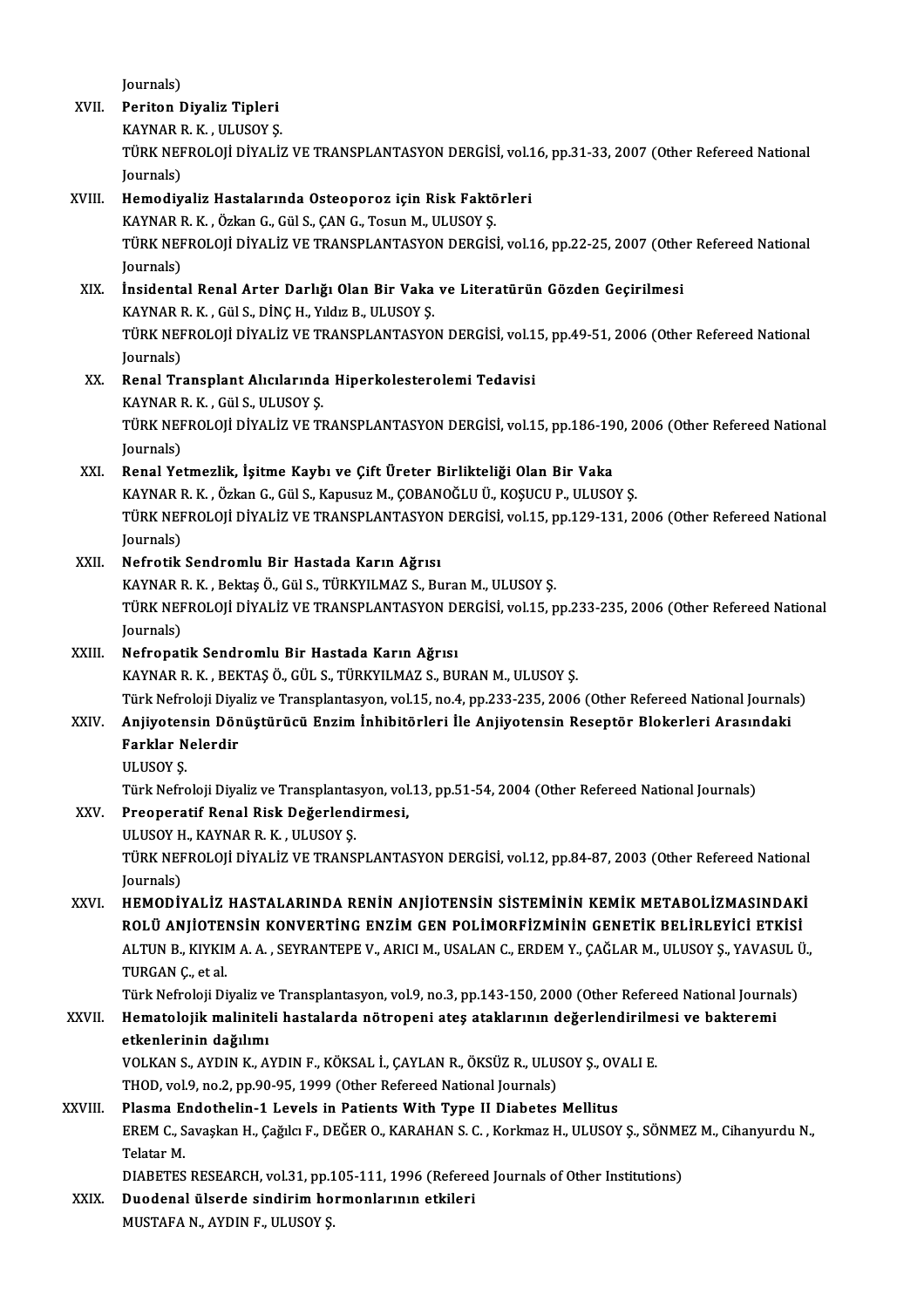|                                  | MN Klnik bilimler., vol.55, 1995 (Other Refereed National Journals)                                 |
|----------------------------------|-----------------------------------------------------------------------------------------------------|
| XXX.                             | Trabzon ve yöresinde Gebelerde Guatr Prevalansı                                                     |
|                                  | EREM C., MOCAN Z., TELATAR M., ULUSOY Ş.                                                            |
|                                  | Endokrinolojide Yönelişler, vol.4, no.1, pp.20-23, 1995 (Other Refereed National Journals)          |
| XXXI.                            | Kronik Hemodiyaliz Hastalarında HBsAg Anti HBs Anti HCV ve Anti HIV prevalansı                      |
|                                  | ULUSOY Ș., EREM C., KARDEȘ B., OVALI E., KÖKSAL İ., MOCAN Z.                                        |
|                                  | Mikrobiyoloji Bülteni, vol.29, no.4, pp.397-403, 1995 (Other Refereed National Journals)            |
| XXXII.                           | Diabetik Hiperfiltrasyon                                                                            |
|                                  | YILDIRIM M., ULUSOY Ş., KAVGACI H.                                                                  |
|                                  | Karadeniz Tıp Dergisi, vol.7, no.2, pp.87-89, 1994 (Other Refereed National Journals)               |
| XXXIII.                          | Akut Böbrek Yetersizliğinin etyopatogenezi                                                          |
|                                  | KAVGACI H., EREM C., ULUSOY Ş., AYDIN F.                                                            |
|                                  | T. Klin. Bilimleri., vol.14, pp.235-238, 1994 (Other Refereed National Journals)                    |
| <b>XXXIV</b>                     | Tip 2 Hiperfiltrasyonda N acetil D Glocosaminidase düzeyi                                           |
|                                  | ULUSOY Ş., ÖZBEK E., AĞAOĞLU N.                                                                     |
|                                  | Karadeniz Tıp Dergisi, vol.7, no.3, pp.132-134, 1994 (Other Refereed National Journals)             |
| XXXV.                            | Nonhodgkin Lenfoma sonrası gelişen bir hipereosinofilik sendrom olgusu                              |
|                                  | SÖNMEZ M., OVALI E., ÇETİNER M., ULUSOY Ş., MOCAN Z.                                                |
|                                  | THOD, vol.3, no.1, pp.121-124, 1993 (Other Refereed National Journals)                              |
| XXXVI.                           | Rekürren abortus antikardiolipin antikor ve dolaşan antikoagülan varlığı ile sereden bir sistemik   |
|                                  | lupus eritamatozus olgusu                                                                           |
|                                  | ÇETİNER M., OVALI E., AYDIN F., SÖNMEZ M., YİĞİTER Y., ULUSOY Ş., SARICA E., MOCAN Z.               |
|                                  | T. Klin. Tıp Bilimleri., vol.13, pp.260-263, 1993 (Other Refereed National Journals)                |
| <b>XXXVII</b>                    | Alfa interferonun nötrofil adherans ingestion ve bakterisidal aktivite fonksiyonları üzerine etkisi |
|                                  | OVALI E., ÇETİNER M., ÖREM A., AYDIN F., KAVGACI H., ULUSOY Ş., SÖNMEZ M., KARDEŞ B., TEKELİOĞLU Y. |
|                                  | Anadolu Tıp Dergisi., vol.15, no.1, pp.69-81, 1993 (Other Refereed National Journals)               |
| XXXVIII.                         | Viral hepatit serolojisi                                                                            |
|                                  | AYDIN F., ULUSOY Ş., KAVGACI H., KARDEŞ B., MOCAN Z.                                                |
|                                  | T. Klin. Tip Bilimleri., vol.12, pp.281-287, 1992 (Other Refereed National Journals)                |
| <b>XXXIX</b>                     | Eser element olarak bakır ve ilgili klinik durumlar                                                 |
|                                  | AYDIN F., ULUSOY Ş., MOCAN Z., MOCAN H., UZUN D. Y.                                                 |
|                                  | SSK Tepecik dergisi, vol.2, no.3, pp.260-264, 1992 (Other Refereed National Journals)               |
|                                  |                                                                                                     |
| <b>Books &amp; Book Chapters</b> |                                                                                                     |

| <b>Books &amp; Book Chapters</b> |                                                                      |
|----------------------------------|----------------------------------------------------------------------|
| Ъ.                               | Umudun Renkleri                                                      |
|                                  | TÜRKYILMAZ S., TOPBAŞ M., SEVER S., KILIÇ E., ULUSOY Ş., KALYONCU M. |
|                                  | KARADENİZ tEKNİK ÜNİVERSİTESİ, Trabzon, 2015                         |
| Н.                               | <b>Bleeding Diathesis in Hemodialysis Patients</b>                   |
|                                  | 0717 ANI CITITICOV C                                                 |

- KARADENİZ tEKNİK İ<br>Bleeding Diathesis<br>OZKAN G., ULUSOY Ş.<br>in: Hemedialysis Susı 0ZKAN G., ULUSOY Ș.<br>in: Hemodialysis, Suzuki H., Editor, Intech, Rijeka, pp.59-80, 2013 OZKAN G., ULUSOY Ş.<br>in: Hemodialysis, Suzuki H., Editor, Intech, Rijeka, p<br>III. Lipit Abnormalities in Hemodialysis Patients<br>III. IISOV S. OZKAN C.
- in: Hemodialysis, Suz<mark>ı</mark><br>Lipit Abnormalities<br>ULUSOY Ş., OZKAN G.<br>in: Hemodialysis, Suru ULUSOY Ș., OZKAN G.<br>in: Hemodialysis, Suzuki H., Editor, Intech, Rijeka, pp.101-125, 2013 ULUSOY Ş., OZKAN G.<br>in: Hemodialysis, Suzuki H., Editor, Intech, I<br>IV. Acute Complications of Hemodialysis<br>Orkan G. H. HSOV S.

## in: Hemodialysis, Su:<br>Acute Complicatio<br>Ozkan G., ULUSOY Ş.<br>in: Technical Problet Acute Complications of Hemodialysis<br>Ozkan G., ULUSOY Ș.<br>in: Technical Problems in Patients on Hemodialysis, Penido MA., Editor, Intech, Rijeka, pp.251-294, 2011<br>Zehirlanmalarda Hamodiyalir.

### Ozkan G., ULUSOY Ş.<br>in: Technical Problems in Patients<br>V. Zehirlenmelerde Hemodiyaliz<br>KAYNAR K., ULUSOY Ş. in: Technical Problems<br>Zehirlenmelerde He<br>KAYNAR K., ULUSOY Ş.<br>in: Heltimler isin Heme in: Hekimler için Hemodiyaliz, Arık N.,Ateş K.,Süleymanlar G.,Tonbul ZH.,Türk S.,Yıldız A., Editor, Güneş Tıp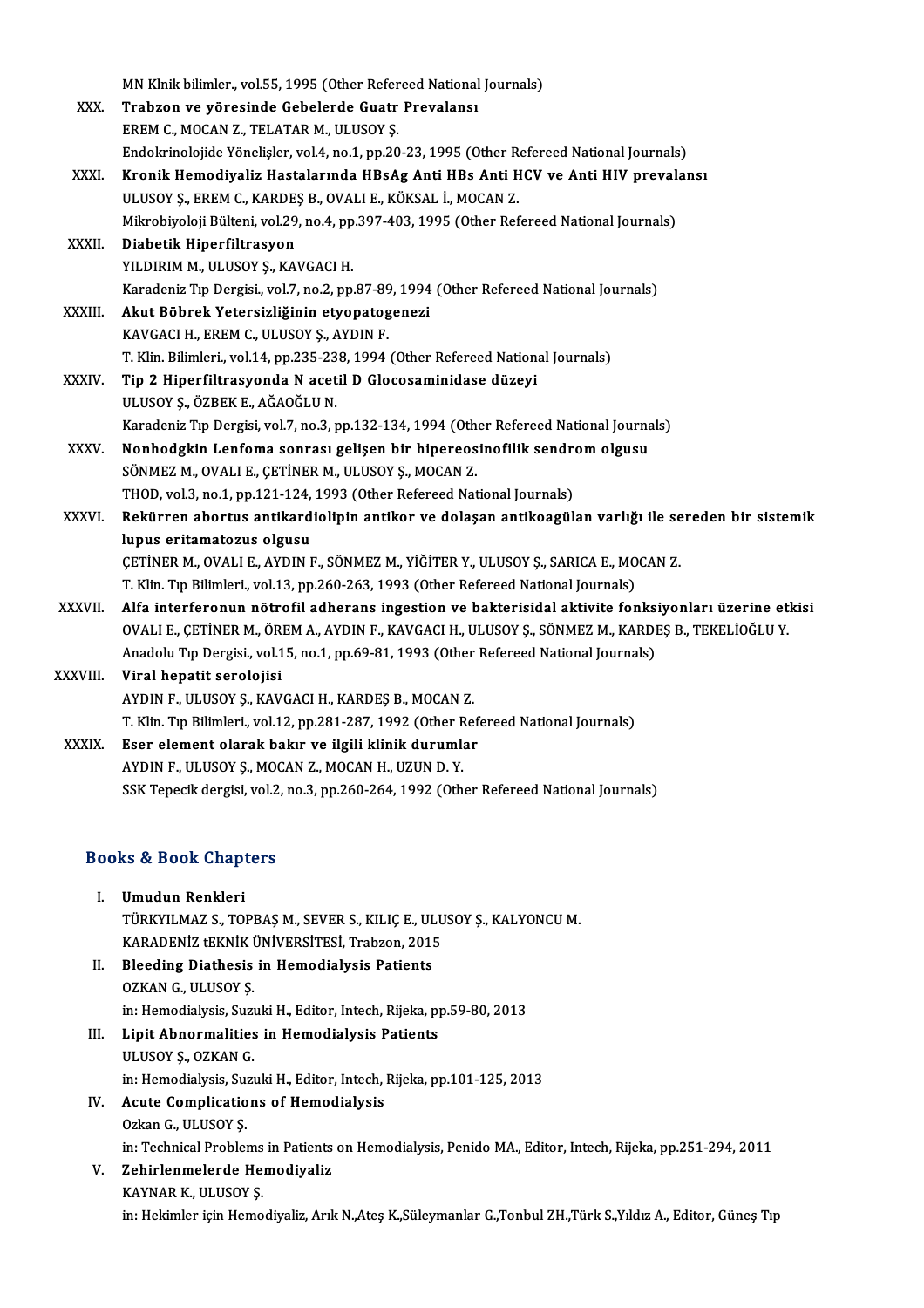Kitapevleri, Ankara, pp.403-409, 2009

VI. Hipertansion ve Böbrek ULUSOY S., CAGLAR S. in: III. Milenyumda Hipertansiyon ve modern tedavisi, Sağlıker Y., Editor, Akgün, Ankara, pp.191-199, 1999

### Refereed Congress / Symposium Publications in Proceedings

efereed Congress / Symposium Publications in Proceedings<br>I. Grape Seed proantosiyanidin Extract'ın Siklosporin Nefropatisini Önlemedeki Antiapoptotik ve<br>Antiaksidan Etkisi Antioksidan Etkisi<br>Antioksidan Etkisi<br>Özkən C. UU USOV S Grape Seed proantosiyanidin Extract'ın Siklosporin Nefropatisini Önlemedeki Antiapoptotik ve<br>Antioksidan Etkisi<br>Özkan G., ULUSOY Ş., BALABAN YÜCESAN F., Alkanat M., ERSÖZ Ş., ÖREM A., YULUĞ E., KAYNAR R. K. , Cansız M., Al

 $\frac{\text{A}}{\text{O}}$ <br>S. Özkan G., ULUSOY Ş., BALABAN YÜCESAN F., Alkanat M., ERSÖZ Ş., ÖREM A., YULUĞ E., KAYNAR<br>S.<br>28. Ulusal Nefroloji, Hipertansiyon, Diyaliz ve Transplantasyon Kongresi, Antalya, Turkey, pp.1<br>Ürik Asit Dürevi 71 Eme (d.L. Olan

- S.<br>28. Ulusal Nefroloji, Hipertansiyon, Diyaliz ve Transplantasyon Kongresi, Antalya,<br>II. Ürik Asit Düzeyi 71.5mg/dL Olan Tümör Lizis Sendromlu Olgu Sunumu<br>Cül S. III USOV S. SÖNMEZ M. Özkən G. Karagülle M. KAYNAR R. K 28. Ulusal Nefroloji, Hipertansiyon, Diyaliz ve Transplantasyon Kong<br>Ürik Asit Düzeyi 71.5mg/dL Olan Tümör Lizis Sendromlu Ol<br>Gül S., ULUSOY Ş., SÖNMEZ M., Özkan G., Karagülle M., KAYNAR R. K.<br>24. Ulusal Nefroloji, Hiperta 32. Gül S., ULUSOY Ş., SÖNMEZ M., Özkan G., Karagülle M., KAYNAR R. K.<br>24. Ulusal Nefroloji, Hipertansiyon, Diyaliz ve Transplantasyon Kongresi, Antalya, Turkey, pp.101
- III. Primer Hipertansiyonlu Hastalarda Hedef Organ Hasarı ile Serum Leptin Seviyeleri Arasındaki İlişki 24. Ulusal Nefroloji, Hipertansiyon, Diyaliz ve Transplantasyon Kongresi, Antalya, Turkey, pp.101<br>Primer Hipertansiyonlu Hastalarda Hedef Organ Hasarı ile Serum Leptin Seviyeleri Arasında<br>Erkut N., KAYNAR R. K. , ULUSOY Ş. Primer Hipertansiyonlu Hastalarda Hedef Organ Hasarı ile Serum Leptin Seviyeleri A<br>Erkut N., KAYNAR R. K. , ULUSOY Ş., KURAL B., KUTLU M., ERDÖL H., TOPBAŞ M., Öztürk S., KOLA I<br>25.. Ulusal Nefroloji, Hipertansiyon, Diyali Erkut N., KAYNAR R. K. , ULUSOY Ş., KURAL B., KUTLU M., ERDÖL H., TOPBAŞ M., Ö.<br>25.. Ulusal Nefroloji, Hipertansiyon, Diyaliz ve Transplantasyon Kongresi, Antalya,<br>IV. Hemodiyaliz Hastalarının Beslenme parametrelerinin Değ
- 25.. Ulusal Nefroloji, Hipertansiyon, Diyaliz ve Transplantasyon Kongres<br>Hemodiyaliz Hastalarının Beslenme parametrelerinin Değerlen<br>KAYNAR R. K. , Tat T. S. , ULUSOY Ş., Cansız M., Özkan G., Gül S., Bektaş Ö.<br>13. Ulusal H Hemodiyaliz Hastalarının Beslenme parametrelerinin Değerlendirilme:<br>KAYNAR R. K. , Tat T. S. , ULUSOY Ş., Cansız M., Özkan G., Gül S., Bektaş Ö.<br>13. Ulusal Hipertansiyon ve Böbrek Hastalıkları Kongresi, Antalya, Turkey, pp KAYNAR R. K. , Tat T. S. , ULUSOY Ş., Cansız M., Özkan G., Gül S., Bektaş Ö.<br>13. Ulusal Hipertansiyon ve Böbrek Hastalıkları Kongresi, Antalya, Turkey, pp.1<br>V. Eritropoetin Direncinde Nadir bir Sebep: Hipertroidi
- KAYNARR.K. ,ÖzkanG.,EREMC.,GülS.,YILMAZM.,SÖNMEZB.,ÖZDEMİRF.,ULUSOYŞ. 24. Ulusal Nefroloji, Hipertansiyon, Diyaliz ve Transplantasyon Kongresi, Antalya, Turkey, pp.76 KAYNAR R. K. , Özkan G., EREM C., Gül S., YILMAZ M., SÖNMEZ B., ÖZDEMİR F., ULUSOY Ş.<br>24. Ulusal Nefroloji, Hipertansiyon, Diyaliz ve Transplantasyon Kongresi, Antalya, Turkey, pp.76<br>VI. Kronik Böbrek Hastalığı olanlar

## 24. Ulusal Nefroloj<br><mark>Kronik Böbrek H</mark><br>Etkileşim Var mı<br>KAYNAR R K. KUL Kronik Böbrek Hastalığı olanlarda Resistin ve Adiponektin ile Protein Enerji Kaybı Arasında<br>Etkileşim Var mı<br>KAYNAR R. K. , KURAL B., ULUSOY Ş., Cansız M., akçan b., MISIR N., Yaman S., KAYA N., Aydın A., Bakkaloğlu M.<br>15

**Etkileşim Var mı**<br>KAYNAR R. K. , KURAL B., ULUSOY Ş., Cansız M., akçan b., MISIR N., Yaman S., KAYA N., Aydın A., Bakkaloğlu M.<br>15. Ulusal Hipertansiyon ve Böbrek Hastalıkları Kongresi, Antalya, Turkey, pp.1 KAYNAR R. K. , KURAL B., ULUSOY Ş., Cansız M., akçan b., MISIR N., Yaman S., KAYA N., Aydın A., E<br>15. Ulusal Hipertansiyon ve Böbrek Hastalıkları Kongresi, Antalya, Turkey, pp.1<br>VII. Renal Biyopsiden 5 Yıl Sonra Tesadüfi S

- 15. Ulusal Hipertansiyon ve Böbrek Hastalıkları Kongresi, Antalya, Tur<br>Renal Biyopsiden 5 Yıl Sonra Tesadüfi Saptanan Arteriovenöz<br>Özkan G., ULUSOY Ş., DİNÇ H., Öztürk H., Gül S., Sipahi T., KAYNAR R. K.<br>24 Ulusal Nefraləj Renal Biyopsiden 5 Yıl Sonra Tesadüfi Saptanan Arteriovenöz Fistüllü Olgu Sunumu<br>Özkan G., ULUSOY Ş., DİNÇ H., Öztürk H., Gül S., Sipahi T., KAYNAR R. K.<br>24. Ulusal Nefroloji, Hipertansiyon, Diyaliz ve Transplantasyon Kong Özkan G., ULUSOY Ş., DİNÇ H., Öztürk H., Gül S., Sipahi T., KAYNAR R. K.<br>24. Ulusal Nefroloji, Hipertansiyon, Diyaliz ve Transplantasyon Kongre<br>VIII. İnsidental Asemptomatik Renal Arter Stenozu Olan Bir Vaka,<br>KAYNAR R. K. 24. Ulusal Nefroloji, Hipertansiyon, Diyaliz ve Transplantasyon Kongresi, Antalya, Turkey, pp.102
- İnsidental Asemptomatik Renal Arter Stenozu Olan Bir Vaka,<br>KAYNAR R. K. , ULUSOY Ş., DİNÇ H., Gül S., Yıldız B., Ersoy K.<br>6. Ulusal Hipertansiyon ve Böbrek Hastalıkları Kongresi, Antalya, Turkey, pp.66<br>Kalaiflaksiali Bir H
- IX. Kalşiflaksisli Bir Hastada Akut Koroner Sendrom,<br>KAYNAR R. K., yılmazer b., erkut m., Gül S., kasap h., ULUSOY Ş. 6. Ulusal Hipertansiyon ve Böbrek Hastalıkları Kongresi, Antaly<br>Kalşiflaksisli Bir Hastada Akut Koroner Sendrom,<br>KAYNAR R. K. , yılmazer b., erkut m., Gül S., kasap h., ULUSOY Ş.<br>8. Ulusal Hipertansiyon ve Böbrek Hastalıkl 8. Ulusal Hipertansiyon ve Böbrek Hastalıkları Kongresi, Antalya, Turkey, pp.90 KAYNAR R. K. , yılmazer b., erkut m., Gül S., kasap h., ULUSOY Ş.<br>8. Ulusal Hipertansiyon ve Böbrek Hastalıkları Kongresi, Antalya, Turkey, pp.90<br>X. Doğu Karadeniz Bölgesindeki Sağlık Profesyonellerinin Organ Nakli ve

8. Ulusal Hipertansiyon v<mark>e</mark><br>Doğu Karadeniz Bölge:<br>Tutum ve Davranışları<br>TOPPAS M. TÜRKVU MAZ Doğu Karadeniz Bölgesindeki Sağlık Profesyonellerinin Organ Nakli ve Bağışı Konusundaki Bilgi,<br>Tutum ve Davranışları<br>Türkiye Organ Nakli Kuruluslar Keordinasyon Derneği VII Kongresi Eskisebir Turkey nn 9.<br>Türkiye Organ Nak Tutum ve Davranışları<br>TOPBAŞ M., TÜRKYILMAZ S., ÇAN G., ULUSOY Ş., KALYONCU M., KAYNAR R. K. , Yavuzyılmaz A., Kılıç E., Arı s., Arı B

Türkiye Organ Nakli Kuruluşları Koordinasyon Derneği VII. Kongresi, Eskişehir, Turkey, pp.9

### XI. Grape Seed proantosiyanidin Extract'ın Siklosporin Nefropatisini Önlemedeki Antiapoptotik ve Grape Seed proantosiyanidin Extract'ın Siklosporin Nefropatisini Önlemedeki Antiapoptotik ve<br>Antioksidan Etkisi<br>Özkan G., ULUSOY Ş., BALABAN YÜCESAN F., Alkanat M., ERSÖZ Ş., ÖREM A., YULUĞ E., KAYNAR R. K. , Cansız M., Al

 $\frac{\mathbf{A}}{\mathbf{0}}$ <br>S. Özkan G., ULUSOY Ş., BALABAN YÜCESAN F., Alkanat M., ERSÖZ Ş., ÖREM A., YULUĞ E., KAYNAR<br>S.<br>28. Ulusal Nefroloji, Hipertansiyon, Diyaliz ve Transplantasyon Kongresi, Antalya, Turkey, pp.1<br>Kanser Hestalarında Tanı Anındaki

S.<br>28. Ulusal Nefroloji, Hipertansiyon, Diyaliz ve Transplantasyon Kongresi, Antalya, Turkey, pp.1<br>XII. Kanser Hastalarında Tanı Anındaki Böbrek Fonksiyon Testleri

- KAYNARR.K. ,ÖZDEMİRF.,YıldızB.,ÇANG.,ÖzkanG.,GülS.,ULUSOYŞ. 23. Ulusal Nefroloji, Hipertansiyon, Diyaliz ve Transplantasyon kongresi, Antalya, Turkey, pp.48
- XIII. Renal Biyopsiden 5 Yıl Sonra Tesadüfi Saptanan Arteriovenöz Fistüllü Olgu Sunumu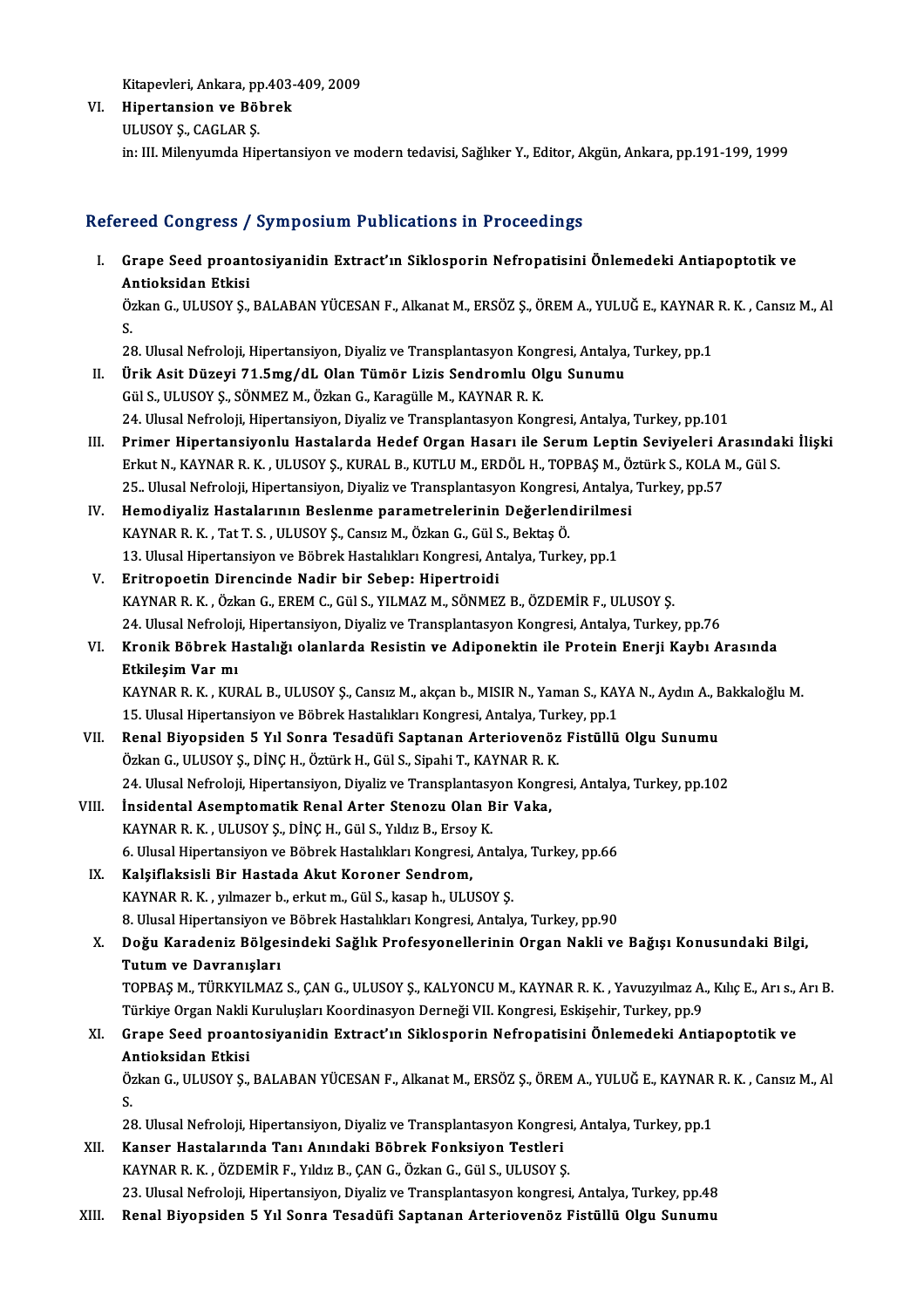Özkan G., ULUSOY Ş., DİNÇ H., Öztürk H., Gül S., Sipahi T., KAYNAR R. K. Özkan G., ULUSOY Ş., DİNÇ H., Öztürk H., Gül S., Sipahi T., KAYNAR R. K.<br>24. Ulusal Nefroloji, Hipertansiyon, Diyaliz ve Transplantasyon Kongresi, Antalya, Turkey, pp.102<br>İnkansana Umblikal Henni ve Fekal Sesmental Glamenu

- XIV. İnkarsere Umblikal Herni ve Fokal Segmental Glomeruloskleroz 24. Ulusal Nefroloji, Hipertansiyon, Diyaliz ve Transplantasyon Kongre<br>İnkarsere Umblikal Herni ve Fokal Segmental Glomeruloskler<br>ULUSOY Ş., Bektaş Ö., Gül S., KAYNAR R. K. , TÜRKYILMAZ S., Buran M.<br>6. Ulusal Hinertansiyan 6. Ulusal Hipertansiyon ve Böbrek Hastalıkları Kongresi, Antalya, Turkey, pp.74
- XV. On Üç Yıllık Hemodiyaliz Hastasında Eritrositoz Varlığı 6. Ulusal Hipertansiyon ve Böbrek Hastalıkları Kongresi, Antalya, Turkey, pp.74<br>On Üç Yıllık Hemodiyaliz Hastasında Eritrositoz Varlığı<br>KAYNAR R. K. , Dilli U. D. , AKDOĞAN R. A. , Akdoğan E., ÖZDEMİR F., ÇOBANOĞLU Ü., Gül 0n Üç Yıllık Hemodiyaliz Hastasında Eritrositoz Varlığı<br>KAYNAR R. K. , Dilli U. D. , AKDOĞAN R. A. , Akdoğan E., ÖZDEMİR F., ÇOBANOĞL<br>8. Ulusal Hipertansiyon ve Böbrek Hastalıkları Kongresi, Antalya, Turkey, pp.99<br>Primer H
- 8. Ulusal Hipertansiyon ve Böbrek Hastalıkları Kongresi, Antalya, Turkey, pp.99<br>XVI. Primer Hipertansiyonlu Hastalarda Hedef Organ Hasarı ile Serum Leptin Seviyeleri Arasındaki İlişki 8. Ulusal Hipertansiyon ve Böbrek Hastalıkları Kongresi, Antalya, Turkey, pp.99<br><mark>Primer Hipertansiyonlu Hastalarda Hedef Organ Hasarı ile Serum Leptin Seviyeleri Arasında</mark><br>Erkut N., KAYNAR R. K. , ULUSOY Ş., KURAL B., KUTL Primer Hipertansiyonlu Hastalarda Hedef Organ Hasarı ile Serum Leptin Seviyeleri A<br>Erkut N., KAYNAR R. K. , ULUSOY Ş., KURAL B., KUTLU M., ERDÖL H., TOPBAŞ M., Öztürk S., KOLA I<br>25.. Ulusal Nefroloji, Hipertansiyon, Diyali 25. Ulusal Nefroloji, Hipertansiyon, Diyaliz ve Transplantasyon Kongresi, Antalya, Turkey, pp.57
- XVII. Hemodiyaliz ve Periton Diyalizi Hastalarının Üst Gastrointestinal Sistem Bulgularının Arasında Fark<br>Var mıdır Hemodiyaliz ve Periton Diyalizi Hastalarının Üst Gastrointestinal Sistem Bul<br>Var mıdır<br>Özkan G., ULUSOY Ş., ARSLAN M., KAYNAR R. K. , Fidan S., Yıldız B., Cansız M., Kaplan T.<br>12. Ulusel Hinertansiyan ve Böhnek Hastalıklar

Var mıdır<br>Özkan G., ULUSOY Ş., ARSLAN M., KAYNAR R. K. , Fidan S., Yıldız B., Cansız M., Ka<sub>l</sub><br>12. Ulusal Hipertansiyon ve Böbrek Hastalıkları Kongresi, Antalya, Turkey, pp.1<br>Hamadiyalir Hastalarında Ataryastatinin Linid B

Özkan G., ULUSOY Ş., ARSLAN M., KAYNAR R. K. , Fidan S., Yıldız B., Cansız M., Kaplan T.<br>12. Ulusal Hipertansiyon ve Böbrek Hastalıkları Kongresi, Antalya, Turkey, pp.1<br>XVIII. Hemodiyaliz Hastalarında Atorvastatinin Li 12. Ulusal Hipertansiyon ve Böbrek Hastalıkları Kongresi, Antalya, Turkey, pp.1<br>Hemodiyaliz Hastalarında Atorvastatinin Lipid Paneli ve İnflamatuvar Sitol<br>Fidan S., ULUSOY Ş., KURAL B., KAYNAR R. K. , Topal C., Bozalioğlu Hemodiyaliz Hastalarında Atorvastatinin Lipid Paneli ve İnflamatuvar<br>Fidan S., ULUSOY Ş., KURAL B., KAYNAR R. K. , Topal C., Bozalioğlu H., Gül S., Özka<br>9. Ulusal Hipertansiyon ve Böbrek Hastalıkları Kongresi, Antalya, Tur 9. Ulusal Hipertansiyon ve Böbrek Hastalıkları Kongresi, Antalya, Turkey, pp.68<br>XIX. Renal Transplant Alıcısında Swine H1N1 Enfeksiyonu

Özkan G., ULUSOY Ş., KAYNAR R. K., Cansız M., ÖZTUNA F., Kazaz N. 12. Ulusal Hipertansiyon ve Böbrek Hastalıkları Kongresi, Antalya, Turkey, pp.1

XX. Kronik Böbrek Hastalarında Depresif Bozuklukların Gelişiminde Adipositokinlerin Rolü 12. Ulusal Hipertansiyon ve Böbrek Hastalıkları Kongresi, Antalya, Turkey, pp.1<br>Kronik Böbrek Hastalarında Depresif Bozuklukların Gelişiminde Adipositokinlerin Rolü<br>KAYNAR R. K. , ÖZKORUMAK E., KURAL B., ULUSOY Ş., Cansız Kronik<br>KAYNAI<br>A., et al.<br>15. Ulus KAYNAR R. K. , ÖZKORUMAK E., KURAL B., ULUSOY Ş., Cansız M., akçan b., MISIR<br>A., et al.<br>15. Ulusal Hipertansiyon ve Böbrek Hastalıkları Kongresi, Antalya, Turkey, pp.1<br>Dev Bilataral Banal Artar Anevrisması: Vaka Bildirimi A., et al.<br>15. Ulusal Hipertansiyon ve Böbrek Hastalıkları Kongresi, Antalya, Turkey, pp.1<br>XXI. Dev Bilateral Renal Arter Anevrizması; Vaka Bildirimi

- Özkan G., ULUSOY Ş., KAYNAR R. K., DİNÇ H., Akagündüz K., Gül S. 26. Ulusal Nefroloji, Hipertansiyon, Diyaliz ve Transplantasyon Kongresi, Antalya, Turkey, pp.49 Özkan G., ULUSOY Ş., KAYNAR R. K. , DİNÇ H., Akagündüz K., Gül S.<br>26. Ulusal Nefroloji, Hipertansiyon, Diyaliz ve Transplantasyon Kongresi, Antalya, Turkey, pp.49<br>XXII. Hemodiyaliz Hastalarında Atorvastatinin Lipid Pan
- 26. Ulusal Nefroloji, Hipertansiyon, Diyaliz ve Transplantasyon Kongresi, Antalya, Tu:<br>Hemodiyaliz Hastalarında Atorvastatinin Lipid Paneli ve İnflamatuvar Sitol<br>Fidan S., ULUSOY Ş., KURAL B., KAYNAR R. K. , Topal C., Boza Hemodiyaliz Hastalarında Atorvastatinin Lipid Paneli ve İnflamatuvar<br>Fidan S., ULUSOY Ş., KURAL B., KAYNAR R. K. , Topal C., Bozalioğlu H., Gül S., Özka<br>9. Ulusal Hipertansiyon ve Böbrek Hastalıkları Kongresi, Antalya, Tur Fidan S., ULUSOY Ş., KURAL B., KAYNAR R. K. , Topal C., Bozalioğlu<br>9. Ulusal Hipertansiyon ve Böbrek Hastalıkları Kongresi, Antalya, T.<br>XXIII. Hemodiyaliz Hastalarında Osteoporoz için Risk Faktörleri<br>7. KAYNAR R. K., Örken
- 9. Ulusal Hipertansiyon ve Böbrek Hastalıkları Kongresi, Anta<br>Hemodiyaliz Hastalarında Osteoporoz için Risk Faktöl<br>KAYNAR R. K. , Özkan G., Gül S., ÇAN G., TOSUN M., ULUSOY Ş.<br>22. Ulusal Nefralaji, Hinertansiyon, Divaliz v 23. Ulusal Nefroloji, Hipertansiyon, Diyaliz ve Transplantasyon Kongresi, Antalya, Turkey, pp.96<br>23. Ulusal Nefroloji, Hipertansiyon, Diyaliz ve Transplantasyon Kongresi, Antalya, Turkey, pp.96 KAYNAR R. K. , Özkan G., Gül S., ÇAN G., TOSUN M., ULUSOY Ş.<br>23. Ulusal Nefroloji, Hipertansiyon, Diyaliz ve Transplantasyon Kongresi, An<br>XXIV. Ürik Asitin Nefrotik Sendrom Progresyonunda Bir Rolü Var mıdır?<br>2000 RAYNA
- 23. Ulusal Nefroloji, Hipertansiyon, Diyaliz ve Transplantasyon<br>Ürik Asitin Nefrotik Sendrom Progresyonunda Bir Rolü<br>KAYNAR R. K. , ULUSOY Ş., Gül S., Güngör E., yılmazer b., ÇAN G.<br>8. Ulusal Hipertansiyon ve Böhnek Hestal Ürik Asitin Nefrotik Sendrom Progresyonunda Bir Rolü Var mıdır?<br>KAYNAR R. K. , ULUSOY Ş., Gül S., Güngör E., yılmazer b., ÇAN G.<br>8. Ulusal Hipertansiyon ve Böbrek Hastalıkları Kongresi, Antalya, Turkey, pp.94<br>Distal Tübüle KAYNAR R. K. , ULUSOY Ş., Gül S., Güngör E., yılmazer b., ÇAN G.<br>8. Ulusal Hipertansiyon ve Böbrek Hastalıkları Kongresi, Antalya, Turkey, pp.94<br>XXV. Distal Tübüler Asidoz, Osteopetrozis ve Serebral Kalsifikasyonu Olan Bir
- 8. Ulusal Hipertansiyon ve Böbrek Hastalıkları Kongresi, .<br>Distal Tübüler Asidoz, Osteopetrozis ve Serebral K<br>KAYNAR R. K. , BOZ C., ULUSOY Ş., ÖZMENOĞLU M., Gül S.<br>4. Ulusal Hipertansiyan ve Böbrek Hastalıkları Kongresi Distal Tübüler Asidoz, Osteopetrozis ve Serebral Kalsifikasyonu Olan B<br>KAYNAR R. K. , BOZ C., ULUSOY Ş., ÖZMENOĞLU M., Gül S.<br>4. Ulusal Hipertansiyon ve Böbrek Hastalıkları Kongresi,, Antalya, Turkey, pp.56<br>Sitüs İnversus KAYNAR R. K., BOZ C., ULUSOY Ş., ÖZMENOĞLU M., Gül S.<br>4. Ulusal Hipertansiyon ve Böbrek Hastalıkları Kongresi,, Al<br>XXVI. Sitüs İnversus Totalis ve Renal Hipoplazili Bir Vaka,<br>KAYNAR R. K. ULUSOY S. Gül S. Özkan C. Gaylan R
- 4. Ulusal Hipertansiyon ve Böbrek Hastalıkları Kongresi,, Antalya, Turkey, pp.56<br>Sitüs İnversus Totalis ve Renal Hipoplazili Bir Vaka,<br>KAYNAR R. K. , ULUSOY Ş., Gül S., Özkan G., Çaylan R., KOŞUCU P. 5. Ulusal Hipertansiyon ve Böbrek Hastalıkları Kongresi, Antalya, Turkey, pp.85
- XXVII. Sifilizin Yol Açtığı Kas Yıkımına İkincil Gelişen Akut Böbrek Hasarı Vakası KAYNAR R.K. , Cansız M., KAYA N., KUMBUZOĞLU M.A., İNCE M.S., Arslan S.G., ULUSOY Ş. 30. Ulusal Nefroloji, Hipertansiyon, Diyaliz ve Transplantasyon Kongresi, Antalya, Turkey, pp.1 KAYNAR R. K. , Cansız M., KAYA N., KUMBUZOĞLU M.<br>30. Ulusal Nefroloji, Hipertansiyon, Diyaliz ve Transp<br>XXVIII. Üreterosigmoidostomi ve Sekonder Amiloidoz
- 30. Ulusal Nefroloji, Hipertansiyon, Diyaliz ve Transplanta<br>Üreterosigmoidostomi ve Sekonder Amiloidoz<br>KAYNAR R. K. , ULUSOY Ş., Özoran Y., Özkan G., Demirel A.<br>13. Ulusal Hipertansiyon ve Böhnak Hastalıkları Kansresi. KAYNAR R. K. , ULUSOY Ş., Özoran Y., Özkan G., Demirel A.<br>13. Ulusal Hipertansiyon ve Böbrek Hastalıkları Kongresi, Antalya, Turkey, pp.1
- KAYNAR R. K. , ULUSOY Ş., Özoran Y., Özkan G., Demirel A.<br>13. Ulusal Hipertansiyon ve Böbrek Hastalıkları Kongresi, Antalya, Turkey, pp.1<br>XXIX. Üçüncü Basamak Bir Referans Hastanede akut Kidney Injury Görülme Sıklığı v 13. Ulusal Hipertansiyon ve Böbrek Hast<br>Üçüncü Basamak Bir Referans Hast:<br>Faktörler Mortaliteye Etki Etmekte?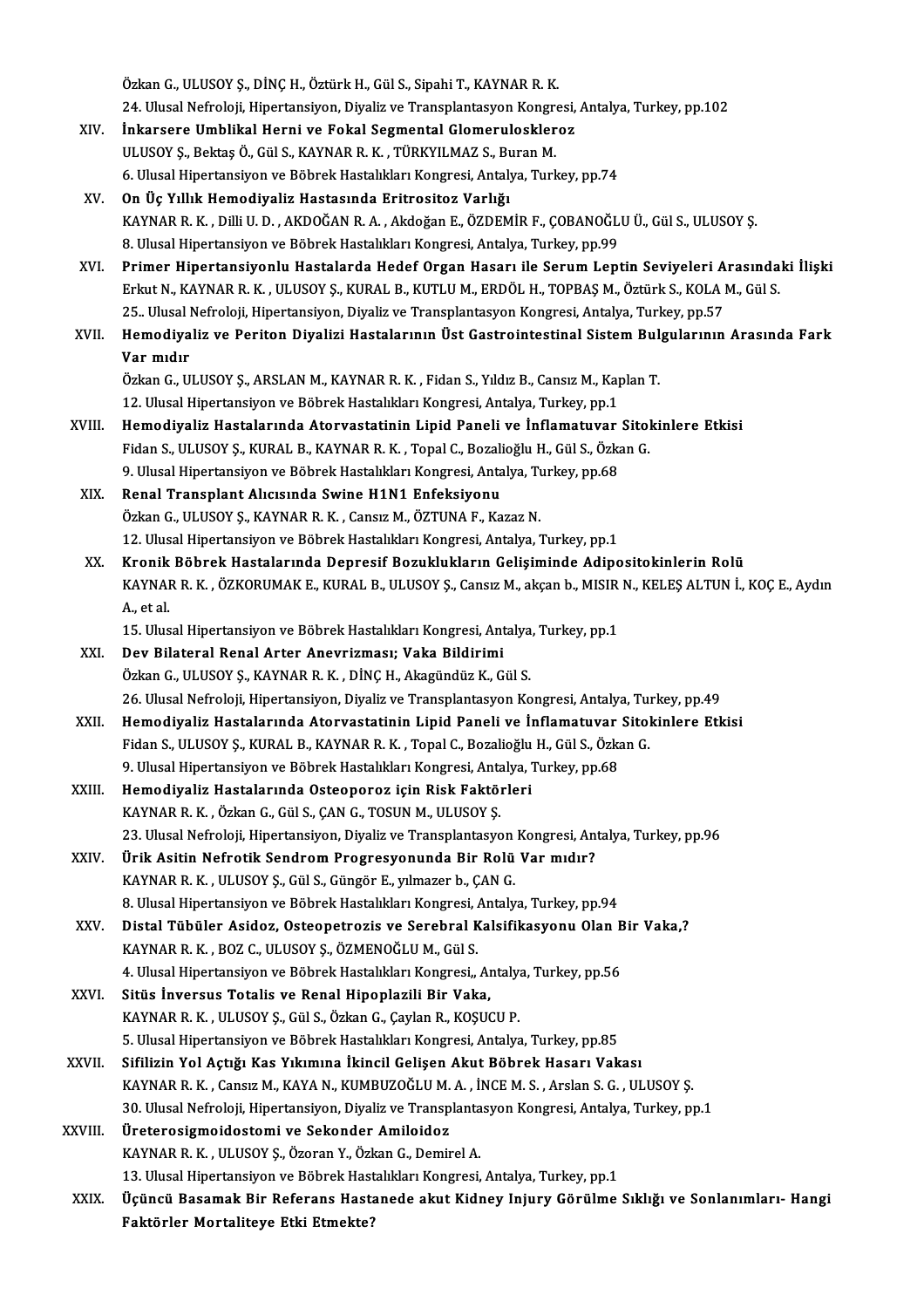ULUSOY Ş., Arı D., Özkan G., Cansız M., KAYNAR R. K.

ULUSOY Ş., Arı D., Özkan G., Cansız M., KAYNAR R. K.<br>16. Ulusal Hipertansiyon ve Böbrek Hastalıkları Kongresi, Antalya, Turkey, pp.1<br>Fanabi Hastanssinde Yanılan Böhnek Biyansileri: Komplikasyonları, Hi XXX. Farabi Hastanesinde Yapılan Böbrek Biyopsileri: Komplikasyonları, Histolojik Bulguları ve Klinik 16. Ulusal H<br>Farabi Has<br>Özellikleri<br>Akdapir L Akdeniz L., KAYNAR R. K., MUNĞAN S., ULUSOY Ş., Özkan G., Cansız M. 29. Ulusal Nefroloji, Hipertansiyon, Diyaliz ve Transplantasyon Kongresi, Antalya, Turkey, pp.1 Akdeniz L., KAYNAR R. K. , MUNĞAN S., ULUSOY Ş., Özkan G., Cansız M.<br>29. Ulusal Nefroloji, Hipertansiyon, Diyaliz ve Transplantasyon Kongresi, Antalya, Turkey, pp.1<br>XXXI. Kontrast Madde Nefropatisini Önlemede Grape See 29. Ulusal Nefroloji, Hipertansiyon, Diyaliz ve Transplantasyon Kongresi, Antalya, Turkey, pp.1<br>Kontrast Madde Nefropatisini Önlemede Grape Seed Proanthocyanidin Extract'ın Et<br>Özkan G., ULUSOY Ş., ÖREM A., ERSÖZ Ş., Alkana Kontrast Madde Nefropatisini Önlemede Grape Seed Proanthocyanidin<br>Özkan G., ULUSOY Ş., ÖREM A., ERSÖZ Ş., Alkanat M., BALABAN YÜCESAN F., KAY<br>13. Ulusal Hipertansiyon ve Böbrek Hastalıkları Kongresi, Antalya, Turkey, pp.1<br> Özkan G., ULUSOY Ş., ÖREM A., ERSÖZ Ş., Alkanat M., BALABAN YÜCESAN F., KAYNAR R. K. , Al S.<br>13. Ulusal Hipertansiyon ve Böbrek Hastalıkları Kongresi, Antalya, Turkey, pp.1<br>XXXII. Otozomal Resesif Polikistik Böbrek Has 13. Ulusal Hipertansiyon ve Böbrek Hastalıkları Kongresi, Antalya, Turkey, pp.1<br>Otozomal Resesif Polikistik Böbrek Hastalığı, Konjenital Hepatik Fibro<br>Fonksiyonları Olan Bir Olgu<br>KAYNAR R. K. , ULUSOY S., ÖZGÜR O., Reis A. Otozomal Resesif Polikistik Böbrek Hastalığı, Konjenita<br>Fonksiyonları Olan Bir Olgu<br>KAYNAR R. K. , ULUSOY Ş., ÖZGÜR O., Reis A., hacıhasanoğlu a.<br>Ulusel Hinertansiyon ve Böhrek Hestalıkları Konsresi, Antalya Ulusal Hipertansiyon ve Böbrek Hastalıkları Kongresi, Antalya, Turkey, pp.75 XXXIII. Dev Bilateral Renal Arter Anevrizması; Vaka Bildirimi Özkan G., ULUSOY Ş., KAYNAR R. K., DİNÇ H., Akagündüz K., Gül S. Dev Bilateral Renal Arter Anevrizması; Vaka Bildirimi<br>Özkan G., ULUSOY Ş., KAYNAR R. K. , DİNÇ H., Akagündüz K., Gül S.<br>26. Ulusal Nefroloji, Hipertansiyon, Diyaliz ve Transplantasyon Kongresi, Antalya, Turkey, pp.49<br>Losan Özkan G., ULUSOY Ş., KAYNAR R. K. , DİNÇ H., Akagündüz K., Gül S.<br>26. Ulusal Nefroloji, Hipertansiyon, Diyaliz ve Transplantasyon Kongresi, Antalya<br>XXXIV. Losartan ve Amlodipinin TGF-beta ve TNF-alfa Üretimi Üzerine Et 26. Ulusal Nefroloji, Hipertansiyon, Diyaliz ve Transplantasyon<br>Losartan ve Amlodipinin TGF-beta ve TNF-alfa Üretimi<br>KAYNAR R. K. , ULUSOY Ş., Ovalı E., KURAL B., Dikmen T., Gül S.<br>6. Ulusal Hipertansiyon ve Böhrek Hestalı Losartan ve Amlodipinin TGF-beta ve TNF-alfa Üretimi Üzerine Etkiler<br>KAYNAR R. K. , ULUSOY Ş., Ovalı E., KURAL B., Dikmen T., Gül S.<br>6. Ulusal Hipertansiyon ve Böbrek Hastalıkları Kongresi, Antalya, Turkey, pp.53<br>Hamadiyal KAYNAR R. K. , ULUSOY Ş., Ovalı E., KURAL B., Dikmen T., Gül S.<br>6. Ulusal Hipertansiyon ve Böbrek Hastalıkları Kongresi, Antalya, Turkey, pp.53<br>XXXV. Hemodiyaliz Sırasında Setlerin Işığa Maruz Kalması İmmun Sistemi Etk 6. Ulusal Hipertansiyon ve Böbrek Hastalıkları Kongresi, Antalya, Turkey,<br>Hemodiyaliz Sırasında Setlerin Işığa Maruz Kalması İmmun Siste<br>ULUSOY Ş., KAYNAR R. K. , KURAL B., ÖREM A., Ovalı E., Gül S., TOPBAŞ M.<br>5. Ulusal Hi Hemodiyaliz Sırasında Setlerin Işığa Maruz Kalması İmmun Sistemi Etk<br>ULUSOY Ş., KAYNAR R. K. , KURAL B., ÖREM A., Ovalı E., Gül S., TOPBAŞ M.<br>5. Ulusal Hipertansiyon ve Böbrek Hastalıkları Kongresi, Antalya, Turkey, pp.69<br> ULUSOY Ş., KAYNAR R. K. , KURAL B., ÖREM A., Ovalı E., Gül S., TOPBAŞ M.<br>5. Ulusal Hipertansiyon ve Böbrek Hastalıkları Kongresi, Antalya, Turkey, pp.69<br>XXXVI. Amikasin ilişkili Nefropatiden Korunmada Eritropoetinin ro 5. Ulusal Hipertansiyon ve Böbrek Hastalıkları Kongresi, Antalya, Turkey, pp.69<br><mark>Amikasin ilişkili Nefropatiden Korunmada Eritropoetinin rolü</mark><br>KAYNAR R. K. , ALİYAZICIOĞLU R., ERSÖZ Ş., ULUSOY Ş., Al S., Özkan G., Cansız M Amikasin ilişkili Nefropatiden Korunmada Eritropoetinin rolü<br>KAYNAR R. K. , ALİYAZICIOĞLU R., ERSÖZ Ş., ULUSOY Ş., Al S., Özkan G., Cansız M.<br>13. Ulusal Hipertansiyon ve Böbrek Hastalıkları Kongresi, Antalya, Turkey, pp.1<br> KAYNAR R. K. , ALİYAZICIOĞLU R., ERSÖZ Ş., ULUSOY Ş., Al S., Özkan G., Cansız M.<br>13. Ulusal Hipertansiyon ve Böbrek Hastalıkları Kongresi, Antalya, Turkey, pp.1<br>XXXVII. Doğu Karadeniz Bölgesindeki Sağlık Profesyoneller 13. Ulusal Hipertansiyon<br>Do<mark>ğu Karadeniz Bölge:</mark><br>Tutum ve Davranışları<br>TOPPAS M. TÜRKYU MAZ Doğu Karadeniz Bölgesindeki Sağlık Profesyonellerinin Organ Nakli ve Bağışı Konusundaki Bilgi,<br>Tutum ve Davranışları<br>Türkiye Organ Nakli Kuruluslar Keordinasyon Derneği VII Kongresi Eskisebir Turkey nn 9.<br>Türkiye Organ Nak <mark>Tutum ve Davranışları</mark><br>TOPBAŞ M., TÜRKYILMAZ S., ÇAN G., ULUSOY Ş., KALYONCU M., KAYNAR R. K. , Yavuzyılmaz A.<br>Türkiye Organ Nakli Kuruluşları Koordinasyon Derneği VII. Kongresi, Eskişehir, Turkey, pp.9<br>Distel Tübüler Asi TOPBAŞ M., TÜRKYILMAZ S., ÇAN G., ULUSOY Ş., KALYONCU M., KAYNAR R. K. , Yavuzyılmaz<br>Türkiye Organ Nakli Kuruluşları Koordinasyon Derneği VII. Kongresi, Eskişehir, Turkey, pp.<br>XXXVIII. Distal Tübüler Asidoz, Osteopetrozis Türkiye Organ Nakli Kuruluşları Koordinasyon Derneği V<br>Distal Tübüler Asidoz, Osteopetrozis ve Serebral K<br>KAYNAR R. K. , BOZ C., ULUSOY Ş., ÖZMENOĞLU M., Gül S.<br>4. Ulusel Hinertansiyan ve Böhrek Hestalıkları Konsresi Distal Tübüler Asidoz, Osteopetrozis ve Serebral Kalsifikasyonu Olan B<br>KAYNAR R. K. , BOZ C., ULUSOY Ş., ÖZMENOĞLU M., Gül S.<br>4. Ulusal Hipertansiyon ve Böbrek Hastalıkları Kongresi,, Antalya, Turkey, pp.56<br>Lesentan ve Aml KAYNAR R. K. , BOZ C., ULUSOY Ş., ÖZMENOĞLU M., Gül S.<br>4. Ulusal Hipertansiyon ve Böbrek Hastalıkları Kongresi,, Antalya, Turkey, pp.56<br>XXXIX. Losartan ve Amlodipinin TGF-beta ve TNF-alfa Üretimi Üzerine Etkileri 4. Ulusal Hipertansiyon ve Böbrek Hastalıkları Kongresi,, Antal<br>Losartan ve Amlodipinin TGF-beta ve TNF-alfa Üretimi<br>KAYNAR R. K. , ULUSOY Ş., Ovalı E., KURAL B., Dikmen T., Gül S.<br>6. Ulusal Hinertansiyan ve Böhrek Hastalı Losartan ve Amlodipinin TGF-beta ve TNF-alfa Üretimi Üzerine Etkiler<br>KAYNAR R. K. , ULUSOY Ş., Ovalı E., KURAL B., Dikmen T., Gül S.<br>6. Ulusal Hipertansiyon ve Böbrek Hastalıkları Kongresi, Antalya, Turkey, pp.53<br>Divebetik KAYNAR R. K. , ULUSOY Ş., Ovalı E., KURAL B., Dikmen T., Gül S.<br>6. Ulusal Hipertansiyon ve Böbrek Hastalıkları Kongresi, Antalya, Turkey, pp.53<br>XL. Diyabetik Nefropatisi olan Bir Hastada Sebebi Bilinmeyen Ateş Varlığı Diyabetik Nefropatisi olan Bir Hastada Sebebi Bilinmeyen Ateş Varlığı<br>KAYNAR R. K. , Özkan G., Güngör E., ARSLAN M., YILDIZ K., SARI A., ÖZTUNA F., Gül S., Besli S., ULUSOY Ş. Diyabetik Nefropatisi olan Bir Hastada Sebebi Bilinmeyen Ateş Varlığı<br>KAYNAR R. K. , Özkan G., Güngör E., ARSLAN M., YILDIZ K., SARI A., ÖZTUNA F., Gül S., Besli S., UL<br>24. Ulusal Nefroloji, Hipertansiyon, Diyaliz ve Trans KAYNAR R. K. , Özkan G., Güngör E., ARSLAN M., YILDIZ K., SARI A., Ö.<br>24. Ulusal Nefroloji, Hipertansiyon, Diyaliz ve Transplantasyon Kongi<br>XLI. İnsidental Asemptomatik Renal Arter Stenozu Olan Bir Vaka,<br>KAYNAR R. K. U 24. Ulusal Nefroloji, Hipertansiyon, Diyaliz ve Transplantasy<br>İnsidental Asemptomatik Renal Arter Stenozu Olan B<br>KAYNAR R. K. , ULUSOY Ş., DİNÇ H., Gül S., Yıldız B., Ersoy K.<br>6. Ulusal Hipertansiyon ve Böhrek Hastalıkları İnsidental Asemptomatik Renal Arter Stenozu Olan Bir Vaka,<br>KAYNAR R. K. , ULUSOY Ş., DİNÇ H., Gül S., Yıldız B., Ersoy K.<br>6. Ulusal Hipertansiyon ve Böbrek Hastalıkları Kongresi, Antalya, Turkey, pp.66<br>Penal Transplant Ali KAYNAR R. K. , ULUSOY Ş., DİNÇ H., Gül S., Yıldız B., Ersoy K.<br>6. Ulusal Hipertansiyon ve Böbrek Hastalıkları Kongresi, An<br>XLII. Renal Transplant Alıcısında Ransey Hunt Sendromu<br>Özkan C. III IISOV S. Bektes D. KAYNAR B. K. 6. Ulusal Hipertansiyon ve Böbrek Hastalıkları Kongresi, Antalya,<br>Renal Transplant Alıcısında Ransey Hunt Sendromu<br>Özkan G., ULUSOY Ş., Bektaş D., KAYNAR R. K. , Cansız M., Kazaz N.<br>12. Ulusal Hipertansiyan ve Böhrek Hasta Renal Transplant Alıcısında Ransey Hunt Sendromu<br>Özkan G., ULUSOY Ş., Bektaş D., KAYNAR R. K. , Cansız M., Kazaz N.<br>12. Ulusal Hipertansiyon ve Böbrek Hastalıkları Kongresi, Antalya, Turkey, pp.1<br>Hamadiyaliz Sırasında Satl Özkan G., ULUSOY Ş., Bektaş D., KAYNAR R. K. , Cansız M., Kazaz N.<br>12. Ulusal Hipertansiyon ve Böbrek Hastalıkları Kongresi, Antalya, Turkey, pp.1<br>XLIII. Hemodiyaliz Sırasında Setlerin Işığa Maruz Kalması İmmun Sistemi 12. Ulusal Hipertansiyon ve Böbrek Hastalıkları Kongresi, Antalya, Turkey<br>Hemodiyaliz Sırasında Setlerin Işığa Maruz Kalması İmmun Siste<br>ULUSOY Ş., KAYNAR R. K. , KURAL B., ÖREM A., Ovalı E., Gül S., TOPBAŞ M.<br>E. Ulusal Hi 5. Ulusal Hipertansiyon ve Böbrek Hastalıkları Kongresi, Antalya, Turkey, pp.69 ULUSOY Ş., KAYNAR R. K. , KURAL B., ÖREM A., Ovalı E., Gül S., TOPBAŞ M.<br>5. Ulusal Hipertansiyon ve Böbrek Hastalıkları Kongresi, Antalya, Turkey, pp<br>XLIV. İlk Bulgusu Miyokard İnfarktüsü Olan Bir Antifosfolipid Sendromu<br>X 5. Ulusal Hipertansiyon ve Böbrek Hastalıkları Kongresi, Antalya, Turkey, pp.69<br>İlk Bulgusu Miyokard İnfarktüsü Olan Bir Antifosfolipid Sendromu<br>KAYNAR R. K. , ULUSOY Ş., Gül S., KILIÇARSLAN F., ÖZTUNA F., AHMETOĞLU A., OM 23. KAYNAR R. K. , ULUSOY Ş., Gül S., KILIÇARSLAN F., ÖZTUNA F., AHMETOĞLU A., OMAY s.<br>23. Ulusal Nefroloji, Hipertansiyon, Diyaliz ve Transplantasyon Kongresi, Antalya, Turkey, pp.77 XLV. Metformin intoksikasyonunda yoğun bakımtedavisi (olgu sunumu)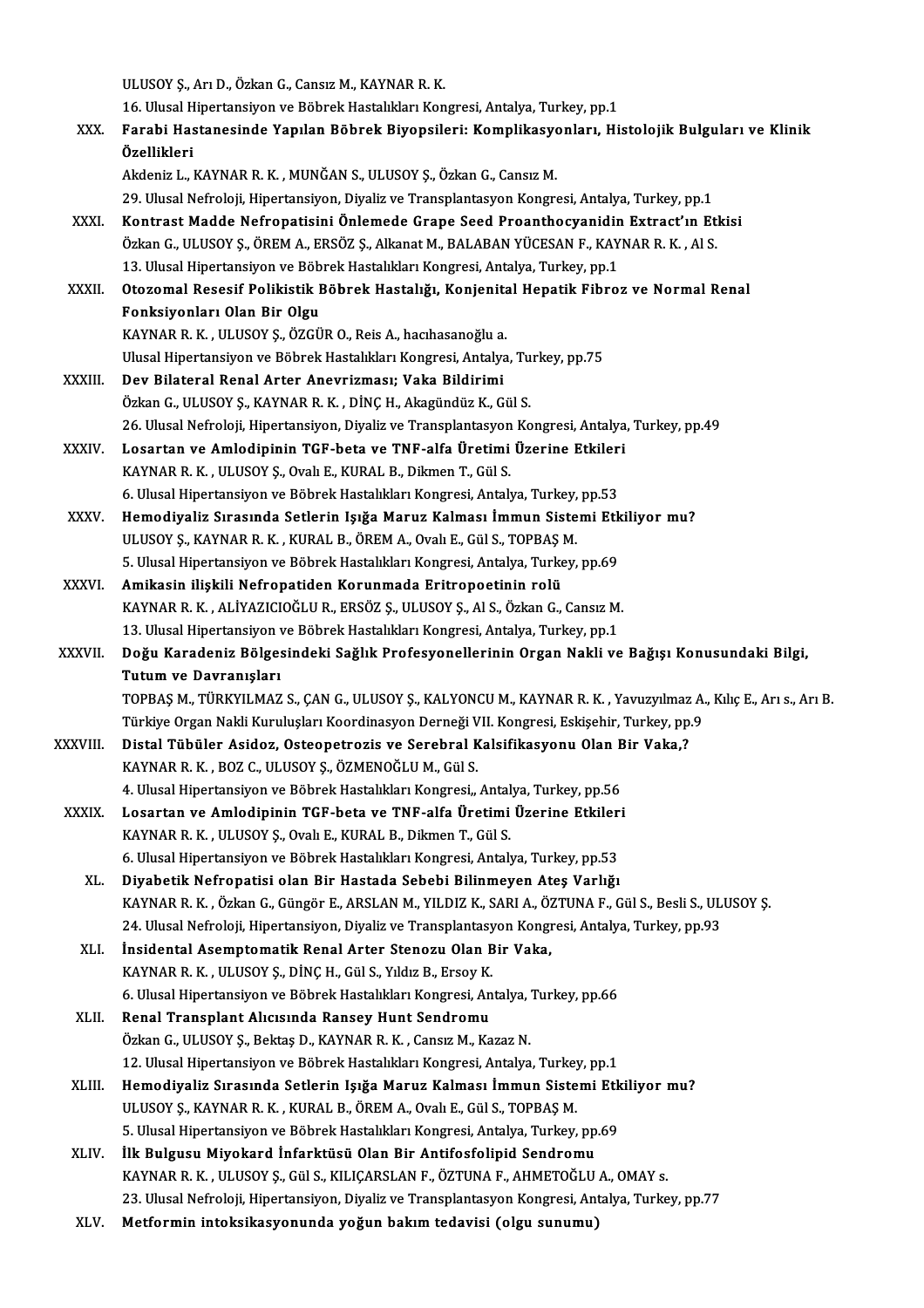ULUSOY H., KOŞUCU M., SAYLAN S., ULUSOY Ş., BESIR A., DİNAR TUNA V., ÖZEN İ. ULUSOY H., KOŞUCU M., SAYLAN S., ULUSOY Ş., BESIR A., DİNAR TUNA V., ÖZEN İ.<br>Türk Anesteziyoloji ve Reanimasyon Derneği Dergisi,, Antalya, Turkey, vol.33, no.1, pp.214<br>Nefnetik Düreyde Breteinürisi olun. Nermeslbüminemi il

ULUSOY H., KOŞUCU M., SAYLAN S., ULUSOY Ş., BESIR A., DİNAR TUNA V., ÖZEN İ.<br>Türk Anesteziyoloji ve Reanimasyon Derneği Dergisi,, Antalya, Turkey, vol.33, no.1, pp.214<br>XLVI. Nefrotik Düzeyde Proteinürisi olup, Normoalb Türk Anesteziyoloji ve Reanimasyon Derneği Dei<br>Nefrotik Düzeyde Proteinürisi olup, Normo<br>Fokal Segmental Glomerüloskleroz Olgusu<br>Özkan G. Hi HSOV S. SÖNMEZ M. MINĞAN S. KA Nefrotik Düzeyde Proteinürisi olup, Normoalbüminemi ile Seyreden Po<br>Fokal Segmental Glomerüloskleroz Olgusu<br>Özkan G., ULUSOY Ş., SÖNMEZ M., MUNĞAN S., KAYNAR R. K. , Cansız M., Kazaz N.<br>27 Ulusal Nefreloji Hipertansiyan Di Fokal Segmental Glomerüloskleroz Olgusu<br>Özkan G., ULUSOY Ş., SÖNMEZ M., MUNĞAN S., KAYNAR R. K. , Cansız M., Kazaz N.<br>27. Ulusal Nefroloji, Hipertansiyon, Diyaliz ve Transplantasyon Kongresi, Antalya, Turkey, pp.59 Özkan G., ULUSOY Ş., SÖNMEZ M., MUNĞAN S., KAYNAR R. K. , Cansız M., Kazaz N.<br>27. Ulusal Nefroloji, Hipertansiyon, Diyaliz ve Transplantasyon Kongresi, Antalya, Turkey, pp.59<br>XLVII. Hipertansif Otozomal Dominant Poliki 27. Ulusal Nefroloji, Hipertansiyon, Diyaliz ve Transplantasyon Kongresi, Antalya, Turkey, pp.59<br>Hipertansif Otozomal Dominant Polikistik Böbrek Hastalarında, Losartan ve Ramipril'in Kan Bas<br>Kontrolü, Renal Volüm, Proteinü Hipertansif Otozomal Dom<br>Kontrolü, Renal Volüm, Pr<br>Etkisinin Karşılaştırılması<br>Örkən C. ULUSOV S. KOSUCU Kontrolü, Renal Volüm, Proteinüri, Sol Ventrikül Hipertrofisi ve R<br>Etkisinin Karşılaştırılması<br>Özkan G., ULUSOY Ş., KOŞUCU P., ÖREM C., KAYNAR R. K. , Gül S., Erdoğan T.<br>9. Ulusel Hipertansiyan ve Böhrek Hastalıkları Kongr <mark>Etkisinin Karşılaştırılması</mark><br>Özkan G., ULUSOY Ş., KOŞUCU P., ÖREM C., KAYNAR R. K. , Gül S., Erdoğan T.<br>9. Ulusal Hipertansiyon ve Böbrek Hastalıkları Kongresi, Antalya, Turkey, pp.46<br>Hamadiyaliz Sırasında Satlarin Jaiža 9. Ulusal Hipertansiyon ve Böbrek Hastalıkları Kongresi, Antalya, Turkey, pp.46<br>XLVIII. Hemodiyaliz Sırasında Setlerin Işığa Maruz Kalması İmmun Sistemi Etkiliyor mu? ULUSOYŞ.,KAYNARR.K. ,KURALB.,ÖREMA.,OvalıE.,GülS.,TOPBAŞM. 5. Ulusal Hipertansiyon ve Böbrek Hastalıkları Kongresi, Antalya, Turkey, pp.69 ULUSOY Ş., KAYNAR R. K. , KURAL B., ÖREM A., Ovalı E., Gül S., TOPBAŞ M.<br>5. Ulusal Hipertansiyon ve Böbrek Hastalıkları Kongresi, Antalya, Turkey, pp.69<br>XLIX. Hipertansif Otozomal Dominant Polikistik Böbrek Hastalarınd 5. Ulusal Hipertansiyon ve Böbrek Hastalıkları Kongresi, Antalya, Turkey, pp.69<br>Hipertansif Otozomal Dominant Polikistik Böbrek Hastalarında, Losartan ve Ramipril'in Kan Bas<br>Kontrolü, Renal Volüm, Proteinüri, Sol Ventrikül Hipertansif Otozomal Dom<br>Kontrolü, Renal Volüm, Pr<br>Etkisinin Karşılaştırılması<br>Örkən C. ULUSOV S. KOSUCU Kontrolü, Renal Volüm, Proteinüri, Sol Ventrikül Hipertrofisi ve Renal Progresyon Üzerine olan<br>Etkisinin Karşılaştırılması<br>Özkan G., ULUSOY S., KOSUCU P., ÖREM C., KAYNAR R. K. , Gül S., Erdoğan T. 9. Ulusal Hipertansiyon ve Böbrek Hastalıkları Kongresi, Antalya, Turkey, pp.46 Özkan G., ULUSOY Ş., KOŞUCU P., ÖREM C., KAYNAR R. K. , Gül S., Erdoğan T.<br>9. Ulusal Hipertansiyon ve Böbrek Hastalıkları Kongresi, Antalya, Turkey, pp.4<br>L. Periton Diyalizi ile İlişkili Peritonit Gelişiminde Etkili Risk F 9. Ulusal Hipertansiyon ve Böbrek Hastalıkları Kongresi, Anta<br>Periton Diyalizi ile İlişkili Peritonit Gelişiminde Etkili I<br>Karagülle İ. V. , KAYNAR R. K. , ULUSOY Ş., Özkan G., Cansız M.<br>28. Ulusal Nefreleji, Hinertansiyon Karagülle İ. V. , KAYNAR R. K. , ULUSOY Ş., Özkan G., Cansız M.<br>28. Ulusal Nefroloji, Hipertansiyon, Diyaliz ve Transplantasyon Kongresi, Antalya, Turkey, pp.59 LI. Takrolimus ilişkili Renal ve Pankreas Toksisitesinde Eritropoetin ve Pentoksifilinin Koruyucu Etkisi 28. Ulusal N<br><mark>Takrolimu</mark><br>Var mıdır<br>KAVNAR R Takrolimus ilişkili Renal ve Pankreas Toksisitesinde Eritropoetin ve Pentoksifi<br>Var mıdır<br>KAYNAR R. K. , ERSÖZ Ş., ALİYAZICIOĞLU R., Uzun A., ULUSOY Ş., Al S., Özkan G., Cansız M.<br>14 Hlusel Hinertansiyan ve Böhnek Hastalık Var mıdır<br>KAYNAR R. K. , ERSÖZ Ş., ALİYAZICIOĞLU R., Uzun A., ULUSOY Ş., Al S., Özkan G., (<br>14. Ulusal Hipertansiyon ve Böbrek Hastalıkları Kongresi, Antalya, Turkey, pp.1<br>Amikasinin Nadan Olduğu Nafranatidan Konunmak Mümk KAYNAR R. K. , ERSÖZ Ş., ALİYAZICIOĞLU R., Uzun A., ULUSOY Ş., Al S., Özk:<br>14. Ulusal Hipertansiyon ve Böbrek Hastalıkları Kongresi, Antalya, Turkey<br>LII. Amikasinin Neden Olduğu Nefropatiden Korunmak Mümkün mü?<br>5. 14. Ulusal Hipertansiyon ve Böbrek Hastalıkları Kongresi, Antalya, Turkey, pp.1<br>LII. Amikasinin Neden Olduğu Nefropatiden Korunmak Mümkün mü?<br>KAYNAR R. K. , Gül S., ERSÖZ Ş., ÖZDEMİR F., ULUSOY H., ULUSOY Ş. Amikasinin Neden Olduğu Nefropatiden Korunmak Mümkün mü?<br>KAYNAR R. K. , Gül S., ERSÖZ Ş., ÖZDEMİR F., ULUSOY H., ULUSOY Ş.<br>23. Ulusal Nefroloji, Hipertansiyon, Diyaliz ve Transplantasyon Kongresi, Antalya, Turkey, pp.35<br>Be KAYNAR R. K. , Gül S., ERSÖZ Ş., ÖZDEMİR F., ULUSOY H., ULUSOY Ş.<br>23. Ulusal Nefroloji, Hipertansiyon, Diyaliz ve Transplantasyon Kongresi, Anta<br>19. LIII. Renal Torsiyona Bağlı Gelişen Tekrarlayan Akut Allograft Yetmezliği KAYNAR R. K. , SÖNMEZ B., KUTLU Ö., ULUSOY Ş., Cansız M., TÜRKYILMAZ S., CANSU A., MUNĞAN S., Köseoğlu R.,<br>Kazaz İ. Renal Torsiyona Bağlı Gelişen Tekrarlayan Akut Allograft Yetmezliği KAYNAR R. K. , SÖNMEZ B., KUTLU Ö., ULUSOY Ş., Cansız M., TÜRKYILMAZ S., CANSU A., MUNĞA.<br>Kazaz İ.<br>29. Ulusal Nefroloji, Hipertansiyon, Diyaliz ve Transplantasyon Kongresi, Antalya, Turkey, pp.1<br>Bardat Biadl Sandramlu Olay Kazaz İ.<br>29. Ulusal Nefroloji, Hipertansiyon, Diyaliz v<br>LIV. Bardet-Biedl Sendromlu Olgu Sunumu<br>III USOV S. KAYNAR B. K. Göl S. Uline K. 29. Ulusal Nefroloji, Hipertansiyon, Diyali:<br>Bardet-Biedl Sendromlu Olgu Sunum<br>ULUSOY Ş., KAYNAR R. K. , Gül S., Ukinç K.<br>2. Ulusal Hinertansiyan ve Böhnel: Hastalı Bardet-Biedl Sendromlu Olgu Sunumu<br>ULUSOY Ş., KAYNAR R. K. , Gül S., Ukinç K.<br>3. Ulusal Hipertansiyon ve Böbrek Hastalıkları Kongresi, Antalya, Turkey, pp.102 LV. Metformin intoksikasyonunda yoğun bakım tedavisi (olgu sunumu). 3. Ulusal Hipertansiyon ve Böbrek Hastalıkları Kongresi, Antalya, Turkey, pp.102<br>Metformin intoksikasyonunda yoğun bakım tedavisi (olgu sunumu).<br>ULUSOY H., KOŞUCU M., SAYLAN S., ULUSOY Ş., BEŞİR A., DİNAR TUNA V., ÖZEN İ.<br> Metformin intoksikasyonunda yoğun bakım tedavisi (olgu sunumu).<br>ULUSOY H., KOŞUCU M., SAYLAN S., ULUSOY Ş., BEŞİR A., DİNAR TUNA V., ÖZEN İ.<br>Türk Anesteziyoloji ve Reanimasyon Derneği Dergisi, Antalya, Turkey, vol.33, no.1 LVI. Primer Hipertansif Hastalarda Trombinle Aktive Edilen Fibrinolizis İnhibitörü (TAFİ) Düzeyi ve Amlodipin ve Ramiprilin TAFİ Üzerine Etkisinin Karşılaştırılması Primer Hipertansif Hastalarda Trombinle Aktive Edilen Fibrinolizis İnhibitöri<br>Amlodipin ve Ramiprilin TAFİ Üzerine Etkisinin Karşılaştırılması<br>Özkan G., ULUSOY Ş., SÖNMEZ M., KARAHAN S. C. , MENTEŞE A., Bektaş Ö., KAYNAR R Amlodipin ve Ramiprilin TAFİ Üzerine Etkisinin Karşılaştırılması<br>Özkan G., ULUSOY Ş., SÖNMEZ M., KARAHAN S. C. , MENTEŞE A., Bektaş Ö., KAYN.<br>14. Ulusal Hipertansiyon ve Böbrek Hastalıkları Kongresi, Antalya, Turkey, pp.1<br> Özkan G., ULUSOY Ş., SÖNMEZ M., KARAHAN S. C. , MENTEŞE A., Bektaş Ö., KAYNAR<br>14. Ulusal Hipertansiyon ve Böbrek Hastalıkları Kongresi, Antalya, Turkey, pp.1<br>LVII. Tüberküloz Lenfadenitine Sekonder Proliferatif Glomerülone 14. Ulusal Hipertansiyon ve Böbrek Hastalıkları Kongresi, Antalya, Turkey, pp.1<br>Tüberküloz Lenfadenitine Sekonder Proliferatif Glomerülonefrit Olgusu<br>Özkan G., ULUSOY Ş., KAYNAR R. K. , YILDIZ K., ÖZLÜT., Akagündüz K., Gül 26. Ulusal Nefroloji, Hipertansiyon, Diyaliz ve Transplantasyon Kongresi, Antalya, Turkey, pp.1 Özkan G., ULUSOY Ş., KAYNAR R. K. , YILDIZ K., ÖZLÜ T., Akagündüz K., Gül S.<br>26. Ulusal Nefroloji, Hipertansiyon, Diyaliz ve Transplantasyon Kongresi, Antalya, Turkey, pp.1<br>LVIII. Primer Hipertansiyonlu Hastalarda Hedef Or 26. Ulusal Nefroloji, Hipertansiyon, Diyaliz ve Transplantasyon Kongresi, Antalya, Turkey, pp.1<br>Primer Hipertansiyonlu Hastalarda Hedef Organ Hasarı ile Serum Leptin Seviyeleri Arasında<br>Erkut N., KAYNAR R. K. , ULUSOY Ş., Primer Hipertansiyonlu Hastalarda Hedef Organ Hasarı ile Serum Leptin Seviyeleri A<br>Erkut N., KAYNAR R. K. , ULUSOY Ş., KURAL B., KUTLU M., ERDÖL H., TOPBAŞ M., Öztürk S., KOLA I<br>25.. Ulusal Nefroloji, Hipertansiyon, Diyali Erkut N., KAYNAR R. K. , ULUSOY Ş., KURAL B., KUTLU M., ERDÖL H., TOPBAŞ M., Öztürk S., KOLA M., Gül S.<br>25.. Ulusal Nefroloji, Hipertansiyon, Diyaliz ve Transplantasyon Kongresi, Antalya, Turkey, pp.57<br>LIX. Aspergillüs Aspergillüs Nidulansa Bağlı ilk Peritonit Bildirimi ve Vorikanazol ile Etkin Tedavis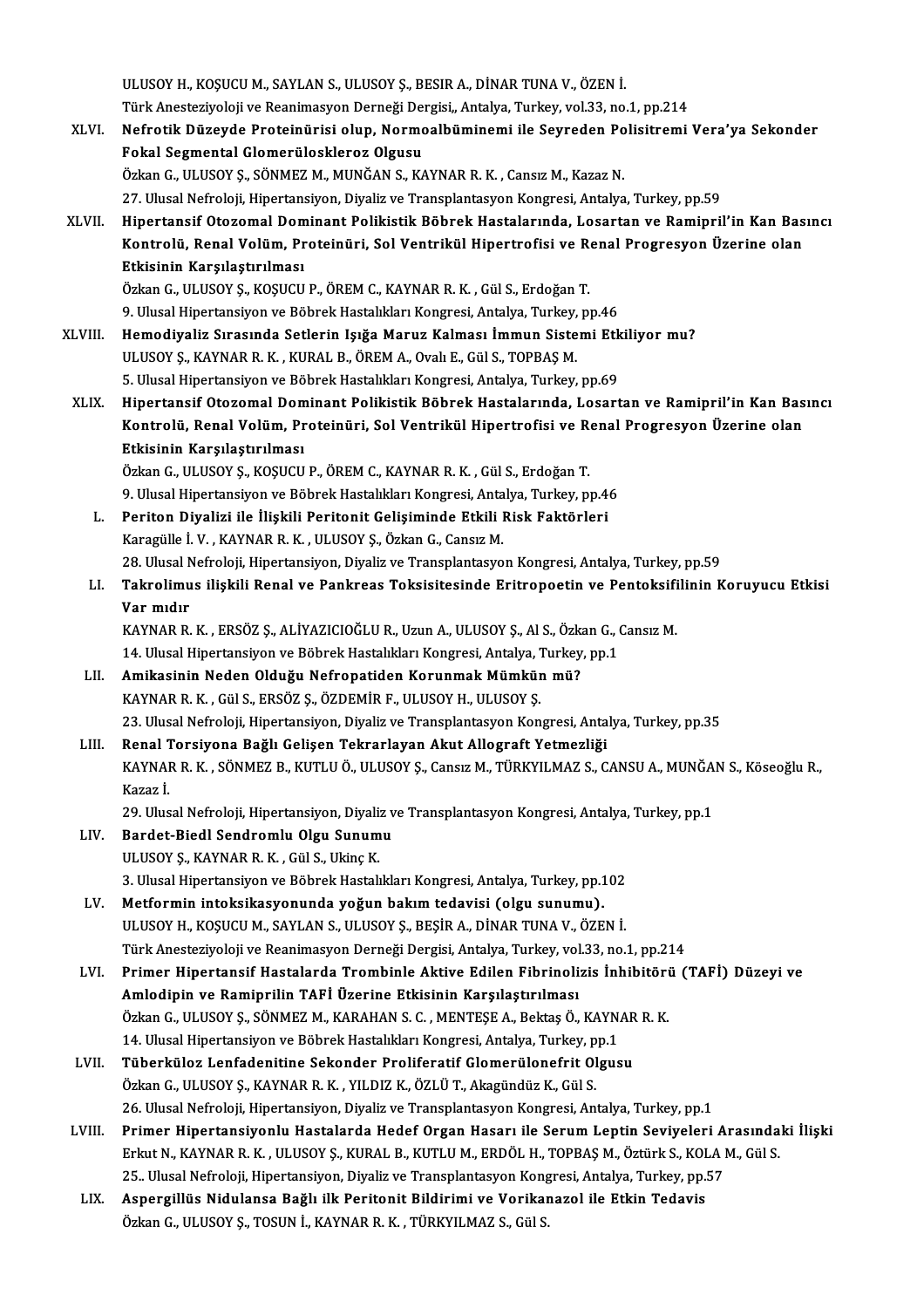26. Ulusal Nefroloji, Hipertansiyon, Diyaliz ve Transplantasyon Kongresi, Antalya, Turkey, pp.78<br>Enitranastin Dinansinda Nadin bin Saban: Hinartraidi

- LX. Eritropoetin Direncinde Nadir bir Sebep: Hipertroidi 26. Ulusal Nefroloji, Hipertansiyon, Diyaliz ve Transplantasyon Kongresi, Antalya, Turkey<br>Eritropoetin Direncinde Nadir bir Sebep: Hipertroidi<br>KAYNAR R. K. , Özkan G., EREM C., Gül S., YILMAZ M., SÖNMEZ B., ÖZDEMİR F., ULU Eritropoetin Direncinde Nadir bir Sebep: Hipertroidi<br>KAYNAR R. K. , Özkan G., EREM C., Gül S., YILMAZ M., SÖNMEZ B., ÖZDEMİR F., ULUSOY Ş.<br>24. Ulusal Nefroloji, Hipertansiyon, Diyaliz ve Transplantasyon Kongresi, Antalya, KAYNAR R. K. , Özkan G., EREM C., Gül S., YILMAZ M., SÖNMEZ B., ÖZDEMİR F., ULUSOY Ş.<br>24. Ulusal Nefroloji, Hipertansiyon, Diyaliz ve Transplantasyon Kongresi, Antalya, Turkey, pp.76<br>28. Kontrast Madde Nefropatisini Önleme
- 24. Ulusal Nefroloji, Hipertansiyon, Diyaliz ve Transplantasyon Kongresi, Antalya, Turkey, pp.76<br>Kontrast Madde Nefropatisini Önlemede Grape Seed Proanthocyanidin Extract'ın Et<br>Özkan G., ULUSOY Ş., ÖREM A., ERSÖZ Ş., Alkan Kontrast Madde Nefropatisini Önlemede Grape Seed Proanthocyanidin<br>Özkan G., ULUSOY Ş., ÖREM A., ERSÖZ Ş., Alkanat M., BALABAN YÜCESAN F., KAY<br>13. Ulusal Hipertansiyon ve Böbrek Hastalıkları Kongresi, Antalya, Turkey, pp.1<br> Özkan G., ULUSOY Ş., ÖREM A., ERSÖZ Ş., Alkanat M., BALABAN YÜCESAN F., KAYNAR R. K. , Al S.<br>13. Ulusal Hipertansiyon ve Böbrek Hastalıkları Kongresi, Antalya, Turkey, pp.1<br>LXII. Hemodiyaliz Sırasında Setlerin Işığa Ma 13. Ulusal Hipertansiyon ve Böbrek Hastalıkları Kongresi, Antalya, Turkey, pp.1
- 5. Ulusal Hipertansiyon ve Böbrek Hastalıkları Kongresi, Antalya, Turkey, pp.69 ULUSOY Ş., KAYNAR R. K. , KURAL B., ÖREM A., Ovalı E., Gül S., TOPBAŞ M.<br>5. Ulusal Hipertansiyon ve Böbrek Hastalıkları Kongresi, Antalya, Turkey, pp.69<br>2. Erlot N. KAYNAR R. K., HI HSOV S. KURAL R. KUTH H.M. ERDÖL H. TORR
- 5. Ulusal Hipertansiyon ve Böbrek Hastalıkları Kongresi, Antalya, Turkey, pp.69<br>Primer Hipertansiyonlu Hastalarda Hedef Organ Hasarı ile Serum Leptin Seviyeleri Arasında<br>Erkut N., KAYNAR R. K. , ULUSOY Ş., KURAL B., KUTLU Primer Hipertansiyonlu Hastalarda Hedef Organ Hasarı ile Serum Leptin Seviyeleri A<br>Erkut N., KAYNAR R. K. , ULUSOY Ş., KURAL B., KUTLU M., ERDÖL H., TOPBAŞ M., Öztürk S., KOLA I<br>25.. Ulusal Nefroloji, Hipertansiyon, Diyali Erkut N., KAYNAR R. K. , ULUSOY Ş., KURAL B., KUTLU M., ERDÖL H., TOPBAŞ M., Öztürk S., KOLA M., Gül S.<br>25.. Ulusal Nefroloji, Hipertansiyon, Diyaliz ve Transplantasyon Kongresi, Antalya, Turkey, pp.57<br>28. KIV. Grape S
- 25. Ulusal Nefroloji,<br>Grape Seed proant<br>Antioksidan Etkisi<br>Özkon C. ULUSOV S Grape Seed proantosiyanidin Extract'ın Siklosporin Nefropatisini Önlemedeki Antiapoptotik ve<br>Antioksidan Etkisi<br>Özkan G., ULUSOY Ş., BALABAN YÜCESAN F., Alkanat M., ERSÖZ Ş., ÖREM A., YULUĞ E., KAYNAR R. K. , Cansız M., Al

 $\frac{\mathbf{A}}{\mathbf{0}}$ <br>S. Özkan G., ULUSOY Ş., BALABAN YÜCESAN F., Alkanat M., ERSÖZ Ş., ÖREM A., YULUĞ E., KAYNAR R. K. , Cansız M., Al<br>S.<br>28. Ulusal Nefroloji, Hipertansiyon, Diyaliz ve Transplantasyon Kongresi, Antalya, Turkey, pp.1

LXV. AKUT ANTİKOR ARACILI REJEKSİYON SONRASI GRAFT FONKSİYONLARI STABİL GİDEN VAKA 28. Ulusal Nefroloji, Hipertansiyon, Diyaliz ve Transplantasyon Kongresi, Antalya, Turkey, pp.1<br>AKUT ANTİKOR ARACILI REJEKSİYON SONRASI GRAFT FONKSİYONLARI STABİL GİDEN VAKA<br>KAYNAR R. K. , ŞEHİT C., TÜRKYILMAZ S., MUNĞAN S **AKUT ANTİKOR AL<br>KAYNAR R. K. , ŞEHİ'<br>CANSIZ M., ÇELİK A.<br>TÜRKİVE ORCAN NA** KAYNAR R. K. , ŞEHİT C., TÜRKYILMAZ S., MUNĞAN S., ULUSOY Ş., SÖNMEZ M., KUTLU Ö., KARAÇİN SÜLEYMAN A.<br>CANSIZ M., ÇELİK A.<br>TÜRKİYE ORGAN NAKLİ KURULUŞLARIKOORDİNASYON DERNEĞİ XII. KONGRESİ, Turkey, 18 - 21 October 2018<br>The

- CANSIZ M., ÇELİK A.<br>TÜRKİYE ORGAN NAKLİ KURULUŞLARIKOORDİNASYON DERNEĞİ XII. KONGRESİ, Turkey, 18 21 October 2018<br>LXVI. The relation between target organ damage and leptin levels in patients with primary hypertansion<br>ERK TÜRKİYE ORGAN NAKLİ KURULUŞLARIKOORDİNASYON DERNEĞİ XII. KONGRESİ, Turkey, 18 - 21 October 2018<br>The relation between target organ damage and leptin levels in patients with primary hypertansion<br>ERKUT N., KAYNAR R. K. , ULUS The relation between target organ damage and leptin levels in patients with primary hype<br>ERKUT N., KAYNAR R. K. , ULUSOY Ş., KURAL B., KUTLU M., ERDÖL H., TOPBAŞ M., ÖZTÜRK S., KOLA M.,<br>7. Uluslararası Karadeniz Aile Hekim 7. Uluslararası Karadeniz Aile Hekimliği Kongresi, Trabzon, Turkey, 11 - 14 October 2018, pp.130-139
- LXVII. GLUKOZÜRİ SAPTADIM NE DÜŞÜNMELİYİM?<br>KAYNAR R. K. , SEHİT C., COSAR A. M. , CEBECİOĞLU HASANÇEBİ G., CANSIZ M., ULUSOY S. GLUKOZÜRİ SAPTADIM NE DÜŞÜNMELİYİM?<br>KAYNAR R. K. , ŞEHİT C., COŞAR A. M. , CEBECİOĞLU HASANÇEBİ G., CANSIZ M., ULUSOY Ş.<br>20. ULUSAL HİPERTANSİYON VE BÖBREK HASTALIKLARI KONGRESİ, Turkey, 9 - 13 May 2018<br>Banal Transplantasy KAYNAR R. K. , ŞEHİT C., COŞAR A. M. , CEBECİOĞLU HASANÇEBİ G., CANSIZ M., ULUSOY Ş.<br>20. ULUSAL HİPERTANSİYON VE BÖBREK HASTALIKLARI KONGRESİ, Turkey, 9 - 13 May 2018<br>20. ULUSAL HİPERTANSİYON VE BÖBREK HASTALIKLARI KONGRES
- 20. ULUSAL HİPERTANSİYON VE BÖBREK HASTALIKLARI KONGRESİ, Tu<br>Renal Transplantasyon Olmuş Hastalarda Renal ve Hasta sağkalı<br>KAYNAR R. K. , ULUSOY Ş., TÜRKYILMAZ S., KUTLU Ö., ÇAN G., CANSIZ M.<br>19. Ulusal Hinertansiyon ve Bö Renal Transplantasyon Olmuş Hastalarda Renal ve Hasta sağkalımına Etki Eden |<br>KAYNAR R. K. , ULUSOY Ş., TÜRKYILMAZ S., KUTLU Ö., ÇAN G., CANSIZ M.<br>19. Ulusal Hipertansiyon ve Böbrek Hastalıkları Kongresi, KKTC, Turkey, 10 KAYNAR R. K. , ULUSOY Ş., TÜRKYILMAZ S., KUTLU Ö., ÇAN G., CANSIZ M.<br>19. Ulusal Hipertansiyon ve Böbrek Hastalıkları Kongresi, KKTC, Turkey, 10 - 14 May 2017<br>LXIX. RENAL TRANSPLANTASYON OLMUŞ HASTALARDA RENAL VE HASTA
- 19. Ulusal Hipe<br>RENAL TRAN<br>FAKTÖRLER<br>SAHIN N.O. K RENAL TRANSPLANTASYON OLMUŞ HASTALARDA RENAL VE HASTA SAĞKALIMINA ETKİ EDEN<br>FAKTÖRLER<br>ŞAHİN N. O. , KAYNAR R. K. , ULUSOY Ş., TÜRKYILMAZ S., KUTLU Ö., ÇAN G., CANSIZ M., YEŞİLBAŞ ÜÇÜNCÜ Ş., İÇEL<br>A. XII MAZ E. etel

FAKTÖRLER<br>ŞAHİN N. O. , KAYN<br>A., YILMAZ E., et al.<br>10. III USAL HİPEP. ŞAHİN N. O. , KAYNAR R. K. , ULUSOY Ş., TÜRKYILMAZ S., KUTLU Ö., ÇAN G., CANSIZ M., YEŞİLBAŞ ÜÇÜNCÜ Ş., İÇ<br>A., YILMAZ E., et al.<br>19. ULUSAL HİPERTANSİYON VE BÖBREK HASTALIKLARI KONGRESİ, Girne, Cyprus (Kktc), 10 - 14 May 2

A., YILMAZ E., et al.<br>19. ULUSAL HİPERTANSİYON VE BÖBREK HASTALIKLARI KONGRESİ, Girne, Cyprus (Kktc), 10 - 14 May 2017,<br>pp.31 19. ULUSAL HİPERTANSİYON VE BÖBREK HASTALIKLARI KONGRESİ, Girne, Cyprus (Kktc), 10 - 14 May 2017,<br>pp.31<br>LXX. kronik böbrek hastası olanlarda serum II31 ve UDP Glukoz Seramid Glikozil Transferaz Düzeylerinin

pp.31<br>kronik böbrek hastası olanlarda<br>Dermatolojik Bulgular ile ilişkisi<br>KAVNAR R K. AKSUARICA D. KURA kronik böbrek hastası olanlarda serum II31 ve UDP Glukoz Seramid Glikozil Transferaz Düzey<br>Dermatolojik Bulgular ile ilişkisi<br>KAYNAR R. K. , AKSU ARICA D., KURAL B., ULUSOY Ş., CANSIZ M., BAYKAL SELÇUK L., ÇAN G., KOLAYLI

Dermatolojik Bulgular ile ilişkisi<br>KAYNAR R. K. , AKSU ARICA D., KURAL B., ULUSOY Ş., CANSIZ M., BAYKAL SELÇUK L., ÇAN G., KOLAYLI C. C.<br>19. ULUSAL HİPERTANSİYON VE BÖBREK HASTALIKLARI KONGRESİ, Girne, Cyprus (Kktc), 10 - KAYNA<br>19. UL<br>pp.31<br>Kroni 19. ULUSAL HİPERTANSİYON VE BÖBREK HASTALIKLARI KONGRESİ, Girne, Cyprus (Kktc), 10 - 14 M;<br>pp.31<br>LXXI. Kronik Böbrek Hastası Olanlarda Serum İl-31 ve UDP Glukoz Seramid Glikozil Transferaz<br>Düzeylerinin Dermateleijk Bulgula

pp.31<br>Kronik Böbrek Hastası Olanlarda Serum İl-31 v<br>Düzeylerinin Dermatolojik Bulgular İle İlişkisi.<br>Cüvepçin B. KAYNAR B. K., AKSU ARICA D. ULUSOV Kronik Böbrek Hastası Olanlarda Serum İl-31 ve UDP Gluko<br>Düzeylerinin Dermatolojik Bulgular İle İlişkisi.<br>GÜVERCİN B., KAYNAR R. K. , AKSU ARICA D., ULUSOY Ş., CANSIZ M.<br>19 Ulusel Hinertansiyan ve Böhrek Hastalıkları Konsu Düzeylerinin Dermatolojik Bulgular İle İlişkisi.<br>GÜVERCİN B., KAYNAR R. K. , AKSU ARICA D., ULUSOY Ş., CANSIZ M.<br>19. Ulusal Hipertansiyon ve Böbrek Hastalıkları Kongresi, KKTC, Turkey, 10 - 14 May 2017

GÜVERCİN B., KAYNAR R. K. , AKSU ARICA D., ULUSOY Ş., CANSIZ M.<br>19. Ulusal Hipertansiyon ve Böbrek Hastalıkları Kongresi, KKTC, Turkey, 10 - 14 May 2017<br>LXXII. Kronik böbrek hastası olanlarda serum IL-31 ve UDG Glukoz Sera 19. Ulusal Hipertansiyon ve Böbrek Hastalıkları Kor<br>Kronik böbrek hastası olanlarda serum IL-31<br>düzeylerinin dermatolojik bulgular ile ilişkisi<br>Güyepçin B. KAYNAR R. K. AKSU ARIGA D. KURA düzeylerinin dermatolojik bulgular ile ilişkisi<br>GÜVERCİN B., KAYNAR R. K. , AKSU ARICA D., KURAL B., ULUSOY Ş., CANSIZ M., BAYKAL SELÇUK L., ÇAN G., kolaylı<br>c. di<br>Gl<br>16

19. ulusal hipertansiyon ve böbrek hastalıkları kongresi, Cyprus (Kktc), 10 - 14 May 2017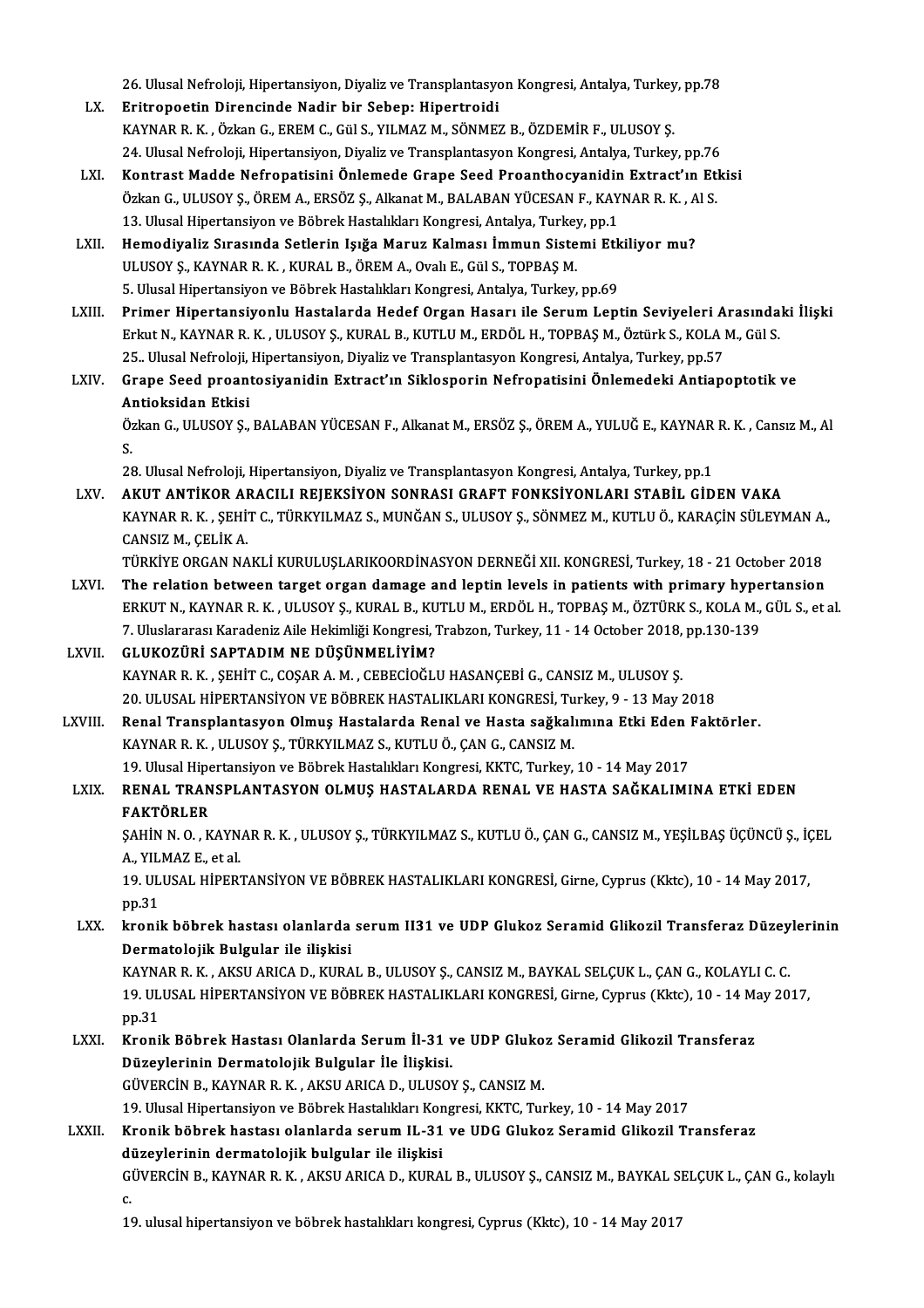| <b>LXXIII</b>   | KEMIRGEN İLIŞKILI AKUT BÖBREK HASARI OLAN HASTALARIN KLINIK SEYRI                                                                                           |
|-----------------|-------------------------------------------------------------------------------------------------------------------------------------------------------------|
|                 | YILDIZ İ., İNCE N., KARABACAK V., ÇELİK A., ULUSOY Ş., ÇAN G., KAYNAR R. K.                                                                                 |
|                 | 19. ULUSAL HİPERTANSİYON VE BÖBREK HASTALIKLARI KONGRESİ, Girne, Cyprus (Kktc), 10 - 14 May 2017,                                                           |
|                 | pp.33                                                                                                                                                       |
| LXXIV.          | Amiloidoz Tanılı hastaların özellikleri                                                                                                                     |
|                 | REİS ARAS M., GÜVERCİN B., MUNĞAN S., ÇOBANOĞLU Ü., YILDIZ K., KOLAYLI C. C. , ÇELİK A., ULUSOY Ş., KAYNAR<br>$R$ . $K$                                     |
|                 | 33. ulusal Nefroloji, Hipertansiyon, Diyaliz ve Transplantasyon Kongresi, Antalya, Turkey, 20 - 22 October 2016,                                            |
|                 | pp 82                                                                                                                                                       |
| <b>LXXV</b>     | The relationship of dermatological findings with serum IL-31 and UDP glucose ceramide                                                                       |
|                 | glucosyltransferase levels among chronic kidney disease patients.                                                                                           |
|                 | yılmaz güvercin b., KAYNAR R. K. , AKSU ARICA D., KURAL B., ULUSOY Ş., CANSIZ M., BAYKAL SELÇUK L., ŞENTÜRK                                                 |
|                 | A, ÇAN G.                                                                                                                                                   |
|                 | 53 rd. Congress ERA-EDTA, 21 - 24 May 2016                                                                                                                  |
| <b>LXXVI</b>    | The Relationship of dermatological findings with serum IL 31 and UDP glukose Ceramide                                                                       |
|                 | Glucosyltransferase level among chronic kidney disease Patients                                                                                             |
|                 | GÜVERCİN B.Y., KAYNAR R.K., ARICA D. A., KURAL B., ULUSOY Ş., CANSIZ M., BAYKAL SELÇUK L., AKYÜZ A., ÇAN                                                    |
|                 | G.                                                                                                                                                          |
|                 | KONGRE, 21 - 24 May 2016                                                                                                                                    |
| <b>LXXVII</b> . | The relationship of dermatological findings with serum Il 31 and UDP glucose ceramide                                                                       |
|                 | glucosyltransferase levels among chronic kidney disease patients                                                                                            |
|                 | GÜVERCİN B., KAYNAR R. K. , AKSU ARICA D., KURAL B., ULUSOY Ş., CANSIZ M., BAYKAL SELÇUK L., AKYÜZ A., ÇAN                                                  |
|                 | G.                                                                                                                                                          |
|                 | 53rd ERA-EDTA Congress, 21 - 24 May 2016                                                                                                                    |
| <b>LXXVIII</b>  | Üçüncü Basamak Bir Referans Hastanede Akut Kidney Injury Görülme Sıklığı ve Sonlanımları                                                                    |
|                 | ULUSOY Ş., ÖZKAN G., CANSIZ M., KAYNAR R. K.                                                                                                                |
|                 | 16. Ulusal Hipertansiyon ve Böbrek Hastalıkları Kongresi, Turkey, 21 - 25 May 2016                                                                          |
| <b>LXXIX</b>    | Dışa Akım Problemi Olan Perşton Diyaliz Hastası<br>ULUSOY Ș., Bakkaloğlu M., TÜRKYILMAZ S., OĞUZ Ş., AHMETOĞLU A., GÜVERCİN B., USDA KONAK Y. Y., KAYNAR R. |
|                 | К.                                                                                                                                                          |
|                 | 18. Ulusal Hipertansiyon ve Böbrek hastalıkları Kongresi, Turkey, 11 - 15 May 2016                                                                          |
| <b>LXXX</b>     | Üremik Hastalarda SCUBE1 Düzeyi Yüksek midir                                                                                                                |
|                 | CANSIZ M., ULUSOY Ş., ÖZKAN G., MENTEŞE A., ALİYAZICIOĞLU Y., KAYNAR R. K.                                                                                  |
|                 | 18. ULUSAL HİPERTANSİYON VE BÖBREK HASTALIKLARI KONGRESİ, Turkey, 11 - 15 May 2016                                                                          |
| LXXXI.          | THE RELATIONSHIP OF DERMATOLOGICAL FINDINGS WITH SERUM IL-31 AND UDP GLUCOSE                                                                                |
|                 | CERAMIDE GLUCOSYLTRANSFERASE LEVELS AMONG CHRONIC KIDNEY DISEASE PATIENTS.                                                                                  |
|                 | GUVERCIN B.Y., KAYNAR K., Arica D. A., KURAL B., ULUSOY Ş., CANSIZ M., SELCUK L. B., AKYUZ A., ÇAN G.                                                       |
|                 | 53rd ERA-EDTA Congress, Vienna, Austria, 21 - 24 May 2016, vol.31, pp.347                                                                                   |
| LXXXII.         | Features of cadaver kidney transplant donors                                                                                                                |
|                 | KAYNAR R. K., ULUSOY Ş., ŞAHİN N. O., TÜRKYILMAZ S., KUTLU Ö., KILIÇ E., MISIR N.                                                                           |
|                 | 17th Congress of the European Society for Organ Transplantation, Brussel, Belgium, 13 - 16 September 2015, pp.9                                             |
| <b>LXXXIII</b>  | A NEW PREDICTOR OF MORTALITY IN HEMODIALYSIS PATIENTS; TENASCIN C                                                                                           |
|                 | ULUSOY Ș., Ozkan G., MENTEȘE A., GÜVERCİN B., Karahan C. S., Yavuz A., Altay D. U.                                                                          |
|                 | 52nd Congress of the European-Renal-Association-European-Dialysis-and-Transplant-Assocation, London, Canada,                                                |
|                 | 28 - 31 May 2015, vol 30                                                                                                                                    |
| <b>LXXXIV</b>   | New marker of platelet activation, SCUBE1, is elevated in hypertensive patients.                                                                            |
|                 | ÖZKAN G., ULUSOY Ş., MENTEŞE A., KARAHAN S. C., CANSIZ M.                                                                                                   |
|                 | 24rd European Meeting on Hypertension and Cardiovascular Protection., 24 - 27 May 2014                                                                      |
| <b>LXXXV.</b>   | Resistin levels and protein energy wasting of patients with chronic kidney disease; is there any                                                            |
|                 | interaction                                                                                                                                                 |
|                 | KAYNAR R. K., KURAL B., ULUSOY Ş., CANSIZ M.                                                                                                                |
|                 |                                                                                                                                                             |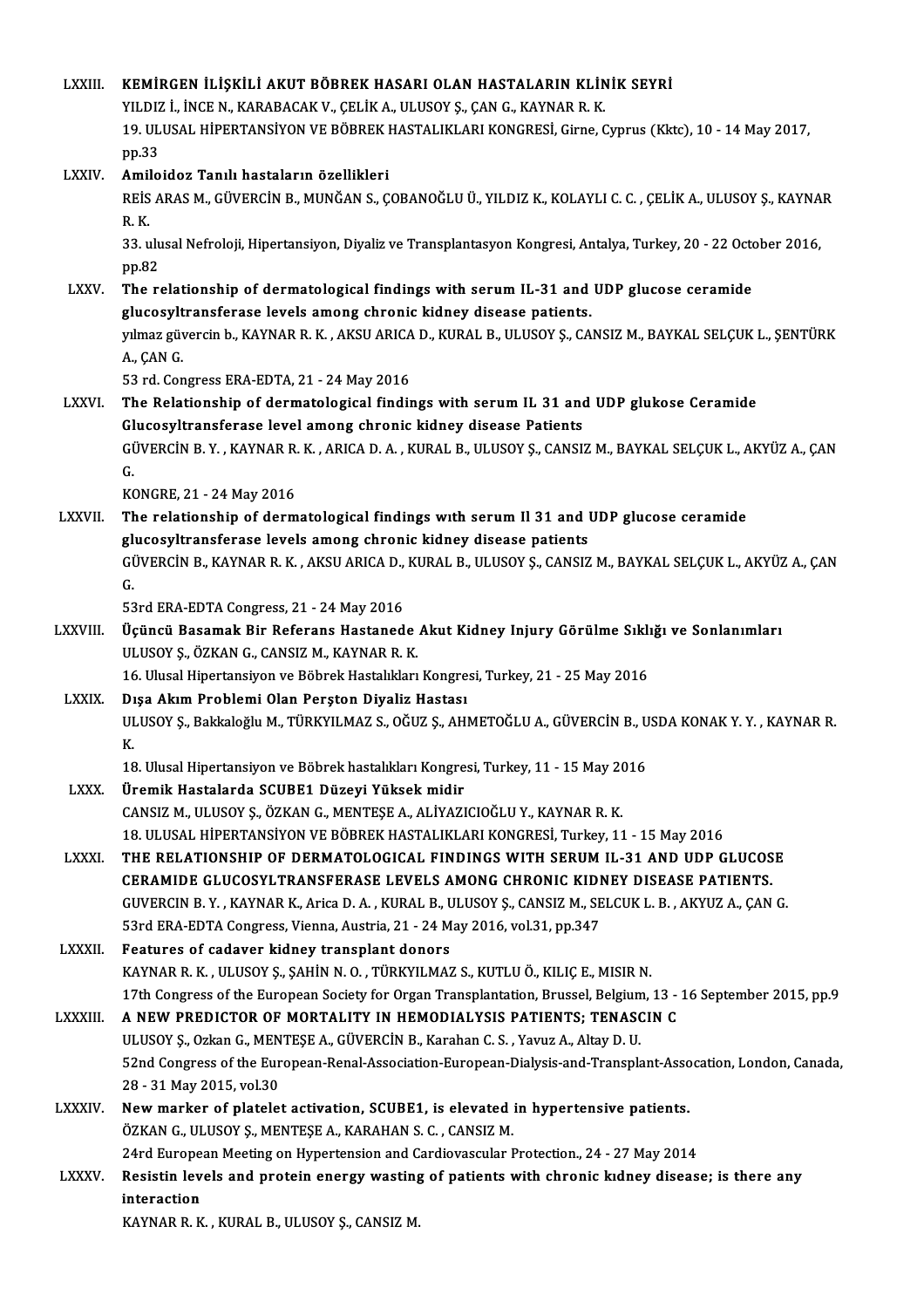era<br>ERA-EDTA 50th congress İstanbul, 18 - 21 May 2013<br>Registin Javala and pratein energywesting of na LXXXVI. Resistin levels and protein energywasting of patients with chronic kidney disease;is there any ERA-EDTA 50<br>Resistin leve<br>interaction?<br>Kamar K. Kur Resistin levels and protein energywasting of patients with chronic kidne<br>interaction?<br>Kaynar K., Kural B. V. , ULUSOY Ş., Cansiz M., Akcan B., MISIR N., Yaman S., KAYA N.<br>EPA ADTA E9th Congress, Istanbul Turkey, 19, 21 May interaction?<br>Kaynar K., Kural B. V. , ULUSOY Ş., Cansiz M., Akcan B., MISIR N., Yaman S.<br>ERA-ADTA 50th Congress, İstanbul, Turkey, 18 - 21 May 2013, pp.25-28<br>RESISTIN I EVELS AND RROTEIN ENERCYWASTINC OF RATIENTS Kaynar K., Kural B. V. , ULUSOY Ş., Cansiz M., Akcan B., MISIR N., Yaman S., KAYA N.<br>ERA-ADTA 50th Congress, İstanbul, Turkey, 18 - 21 May 2013, pp.25-28<br>LXXXVII. RESISTIN LEVELS AND PROTEIN ENERGYWASTING OF PATIENTS WITH ERA-ADTA 50th Congress, İstanbul, Turkey, 18 - 21 May 2013, pp.25-28<br>RESISTIN LEVELS AND PROTEIN ENERGYWASTING OF PATIENTS WITH CHR<br>IS THERE ANY INTERACTION?<br>KAYNAR K., Kural B. V. , ULUSOY S., CANSIZ M., AKCAN B., MISIR N RESISTIN LEVELS AND PROTEIN ENERGYWASTING OF PATIENTS WITH CHR<br>IS THERE ANY INTERACTION?<br>KAYNAR K., Kural B. V. , ULUSOY Ş., CANSIZ M., AKCAN B., MISIR N., YAMAN S., Kaya N.<br>50th European Panal Association . European Dialy 50th European-Renal-Association - European-Dialysis-and-Transplant-Association Congress, İstanbul, Turkey, 18 -21May2013,vol.28,pp.162 50th European-Renal-Association - European-Dialysis-and-Transplant-Association Congress, İstanbul, Turkey, 1<br>21 May 2013, vol.28, pp.162<br>LXXXVIII. SIGNAL PEPTIDE-CUB-EGF DOMAIN-CONTAINING PROTEIN 1 (SCUBE1) LEVEL IN HEMODI 21 May 2013, vol.28, pp.162<br>SIGNAL PEPTIDE-CUB-EGF DOMAIN-CONTAINING PROT<br>PATIENTS AND PARAMETERS AFFECTING THAT LEVEL<br>MENTESE A Varuz A. Karaban G. Sumar A. Ozkan G. HI HSOV SIGNAL PEPTIDE-CUB-EGF DOMAIN-CONTAINING PROTEI<br>PATIENTS AND PARAMETERS AFFECTING THAT LEVEL<br>MENTEŞE A., Yavuz A., Karahan C., Sumer A., Ozkan G., ULUSOY Ş.<br>E<sup>0th European Bonal Association - European Dialysis and Trans</sup> PATIENTS AND PARAMETERS AFFECTING THAT LEVEL<br>MENTEŞE A., Yavuz A., Karahan C., Sumer A., Ozkan G., ULUSOY Ş.<br>50th European-Renal-Association - European-Dialysis-and-Transplant-Association Congress, İstanbul, Turkey, 18 -<br>2 MENTEŞE A., Yavuz A., Karah<br>50th European-Renal-Associa<br>21 May 2013, vol.28, pp.454<br>Knonik böhnek bestaların 50th European-Renal-Association - European-Dialysis-and-Transplant-Association Congress, İstan<br>21 May 2013, vol.28, pp.454<br>LXXXIX. Kronik böbrek hastalarında depresif bozuklukların gelişiminde adipositokinlerin rolü 21 May 2013, vol.28, pp.454<br><mark>Kronik böbrek hastalarında depresif bozuklukların gelişiminde adipositokinlerin rolü</mark><br>Kaynar K., OZKORUMAK E., Kural B. V. , ULUSOY Ş., Cansiz M., Akcan B., MISIR N., KELES I., KOÇ E., AYDIN A. Kronik böbrek hastalarında depresif bozuklukların gelişiminde adipositokinlerin rolü<br>Kaynar K., OZKORUMAK E., Kural B. V. , ULUSOY Ş., Cansiz M., Akcan B., MISIR N., KELES I., KOÇ E., AYI<br>15. Ulusal Hipertansiyon ve Böbrek Kaynar K., OZKORUMAK E., Kural B. V. , ULUSOY Ş., Cansiz M., Akcan B., MISIR N., KELES I., KOÇ E., *A*<br>15. Ulusal Hipertansiyon ve Böbrek Hastalıkları Kongresi, Antalya, Turkey, 24 - 28 April 2013, pp.;<br>XC. Kronik Böbrek H 15. Ulusal Hipertansiyon ve Böbrek Hastalıkları Kongresi, Antalya, Turkey, 24 - 28 April 2013, pp.73<br>Kronik Böbrek Hastalıklarında Depresif Bozuklukların Gelişiminde Adipositlerin Rolü.<br>KAYNAR R. K. , ÖZKORUMAK KARAGÜZEL E Kronik Böbrek Hastalıklarında Depresif Bozuklukların Gelişiminde Adipositl<br>KAYNAR R. K. , ÖZKORUMAK KARAGÜZEL E., KURAL B., ULUSOY Ş., CANSIZ M.<br>15. Ulusal Hipertansiyon Ve Böbrek Hastalıkları Kongresi., Turkey, 24 - 28 Ap XCI. Kronik böbrek hastalığı olanlarda resistin ve adiponektin ile protein enerji kaybı arasında etkileşim 15. Ulusal Hipertansiyon Ve Böbrek Hastalıkları Kongresi., Turkey, 24 - 28 April 2013 Kronik böbrek hastalığı olanlarda resistin ve adiponektin ile protein enerji kaybı arasında etkileş<br>var mı?<br>Kaynar K., Kural B. V. , ULUSOY Ş., Cansiz M., Akcan B., MISIR N., Yaman S., KAYA N., AYDIN A., BAKKALOĞLU M.<br>15. <mark>var mı?</mark><br>Kaynar K., Kural B. V. , ULUSOY Ş., Cansiz M., Akcan B., MISIR N., Yaman S., KAYA N., AYDIN A., BAKKA<br>15. Ulusal Hipertansiyon ve Böbrek Hastalıkları Kongresi, Antalya, Turkey, 24 - 28 April 2013, pp.18<br>Knonik Bö Kaynar K., Kural B. V., ULUSOY Ş., Cansiz M., Akcan B., MISIR N., Yaman S., KAYA N., AYDIN A., BAKKALOĞL<br>15. Ulusal Hipertansiyon ve Böbrek Hastalıkları Kongresi, Antalya, Turkey, 24 - 28 April 2013, pp.18<br>XCII. Kronik 15. Ulusal Hipertansiyon ve Böbrek Hastalıkları Kongresi, Antalya, Turkey, 24 - 28 April 2013, pp.18<br>Kronik Böbrek Hastalığı Olanlarda Resistin ve Adiponektin İle Protein Enerji Kaybı Aras<br>Etkileşim Var mı?<br>KAYNAR R. K. , Kronik Böbrek Hastalığı Olanlarda Resistir<br>Etkileşim Var mı?<br>KAYNAR R. K. , KURAL B., ULUSOY Ş., CANSIZ M.<br>15 Illusel Hinertansiyan ve Böhnek Hastalıkları I Etkileşim Var mı?<br>KAYNAR R. K. , KURAL B., ULUSOY Ş., CANSIZ M.<br>15.Ulusal Hipertansiyon ve Böbrek Hastalıkları Kongresi Antalya, Turkey, 24 - 28 April 2013<br>Primer Hipertansif Hastalarda Trambinle Aktive Edilen Eihrineligis XCIII. Primer Hipertansif Hastalarda Trombinle Aktive Edilen Fibrinolizis İnhibitörü (TAFİ) Düzeyi ve<br>Amlodipin ve Ramiprilin TAFİ Üzerine Etkisinin Karsılaştırılması 15.Ulusal Hipertansiyon ve Böbrek Hastalıkları Kongresi Antalya, Turkey,<br>Primer Hipertansif Hastalarda Trombinle Aktive Edilen Fibrinoli<br>Amlodipin ve Ramiprilin TAFİ Üzerine Etkisinin Karşılaştırılması<br>Özkən G. III USOV S. Primer Hipertansif Hastalarda Trombinle Aktive Edilen Fibrinolizis İnhibitöri<br>Amlodipin ve Ramiprilin TAFİ Üzerine Etkisinin Karşılaştırılması<br>Özkan G., ULUSOY Ş., SÖNMEZ M., KARAHAN S. C. , MENTEŞE A., Bektaş Ö., KAYNAR R Amlodipin ve Ramiprilin TAFİ Üzerine Etkisinin Karşılaştırılması<br>Özkan G., ULUSOY Ş., SÖNMEZ M., KARAHAN S. C. , MENTEŞE A., Bektaş Ö., KAYNAR R. K.<br>14. Ulusal Hipertansiyon ve Böbrek Hastalıkları Kongresi, Antalya, Turkey Özkan G., ULUSOY Ş., SÖNMEZ M., KARAHAN S. C. , MENTEŞE A., Bektaş Ö., KAYNAR R. K.<br>14. Ulusal Hipertansiyon ve Böbrek Hastalıkları Kongresi, Antalya, Turkey, 17 - 19 May 2012, pp.1<br>XCIV. Ekinokok Alveolarise Sekonder 14. Ulusal Hipertansiyon ve Böbrek Hastalıkları Kongresi, Antalya, Turkey, 17 - 19 May 2012, pp.1<br>Ekinokok Alveolarise Sekonder Mezengioproliferatif Glomerulonefrit Vakasının Albend<br>Tedavisi<br>ÖZKAN G., ULUSOY Ş., ARSLAN M., Ekinokok Alveolarise Sekonder Mezengioproliferatif Glomerul<br>Tedavisi<br>ÖZKAN G., ULUSOY Ş., ARSLAN M., CANSU A., CANSIZ M., KAYNAR R. K.<br>14. Ulusel Hinertansiyan ve Böhnel: Hastalıkları Kansussi, Antalya Tur 14. Ulusal Hipertansiyon ve Böbrek Hastalıkları Kongresi, Antalya, Turkey, 16 - 20 May 2012 ÖZKAN G., ULUSOY Ş., ARSLAN M., CANSU A., CANSIZ M., KAYNAR R. K.<br>14. Ulusal Hipertansiyon ve Böbrek Hastalıkları Kongresi, Antalya, Turkey, 16 - 20 May 2012<br>XCV. Takrolimus Iliskili Renal ve Pankreas Toksisitesinde Er 14. Ulusal Hi<br><mark>Takrolimus</mark><br>Var mıdır?<br><sup>KAVNAD D. I</sup> Takrolimus Iliskili Renal ve Pankreas Toksisitesinde Eritropoetin ve<br>Var mıdır?<br>KAYNAR R. K. , ERSÖZ Ş., ALİYAZICIOĞLU R., ULUSOY Ş., ÖZKAN G., CANSIZ M.<br>'14. Ulusal Hinertansiyan ve Böhrek Hastalıkları Kongresi, Antalya T Var mıdır?<br>KAYNAR R. K. , ERSÖZ Ş., ALİYAZICIOĞLU R., ULUSOY Ş., ÖZKAN G., CANSIZ M.<br>'14. Ulusal Hipertansiyon ve Böbrek Hastalıkları Kongresi, Antalya, Turkey, 16 - 20 May 2012<br>Kolistin Tedavisine Sekander Siddetli Kas Gü KAYNAR R. K. , ERSÖZ Ş., ALİYAZICIOĞLU R., ULUSOY Ş., ÖZKAN G., CANSIZ M.<br>14. Ulusal Hipertansiyon ve Böbrek Hastalıkları Kongresi, Antalya, Turkey, 16 - 20 May 2012'<br>XCVI. Kolistin Tedavisine Sekonder Şiddetli Kas Güç '14. Ulusal Hipertansiyon ve Böbrek Hastalıkları Kongresi, An<br>Kolistin Tedavisine Sekonder Şiddetli Kas Güçsüzlüğü<br>ÖZKAN G., ULUSOY Ş., GAZİOĞLU S., CANSIZ M., KAYNAR R. K.<br>14. Ulusal Hinertansiyon ve Böhrek Hastalıkları K Kolistin Tedavisine Sekonder Şiddetli Kas Güçsüzlüğü ile Giden Rabdomiyo<br>ÖZKAN G., ULUSOY Ş., GAZİOĞLU S., CANSIZ M., KAYNAR R. K.<br>14. Ulusal Hipertansiyon ve Böbrek Hastalıkları Kongresi, Turkey, 16 - 20 May 2012<br>15 TUERE ÖZKAN G., ULUSOY Ş., GAZİOĞLU S., CANSIZ M., KAYNAR R. K.<br>14. Ulusal Hipertansiyon ve Böbrek Hastalıkları Kongresi, Turkey, 16 - 20 May 2012<br>20 XCVII. IS THERE ANY WAY TO PROTECT FROM TACROLIMUS-INDUCED RENAL AND PANC 14. Ulusal Hipertansiyon ve Böbrek Hastalıkları Kongresi, Turkey, 16 - 20 May 2012<br>IS THERE ANY WAY TO PROTECT FROM TACROLIMUS-INDUCED RENAL AND PAN<br>Kaynar K., Kaynar K., ERSÖZ Ş., Aliyazioglu R., Uzun A., ULUSOY Ş., Al S. IS THERE ANY WAY TO PROTECT FROM TACROLIMUS-INDUCED RENAL AND PANCREAS INJURY?<br>Kaynar K., Kaynar K., ERSÖZ Ş., Aliyazioglu R., Uzun A., ULUSOY Ş., Al S., Ozkan G., CANSIZ M.<br>49th Congress of the European-Renal-Association/ Kaynar K., Kaynar K., ERSÖZ Ş., Aliyazioglu R., Uz<br>49th Congress of the European-Renal-Association<br>Paris, France, 24 - 27 May 2012, vol.27, pp.333<br>Panal Tersiyana Bažlı Gelisen Teknarlayar 49th Congress of the European-Renal-Association/European-Dialysis-and-Tra<br>Paris, France, 24 - 27 May 2012, vol.27, pp.333<br>XCVIII. Renal Torsiyona Bağlı Gelişen Tekrarlayan Akut Allogreft Yetmezliği Paris, France, 24 - 27 May 2012, vol.27, pp.333<br>Renal Torsiyona Bağlı Gelişen Tekrarlayan Akut Allogreft Yetmezliği<br>KAYNAR R. K. , SÖNMEZ B., KUTLU O., ULUSOY Ş., CANSIZ M., TÜRKYILMAZ S., CANSU A., MUNĞAN S., KÖSEOĞLU R., Renal <mark>Tor</mark><br>KAYNAR R.<br>KAZAZ İ. O.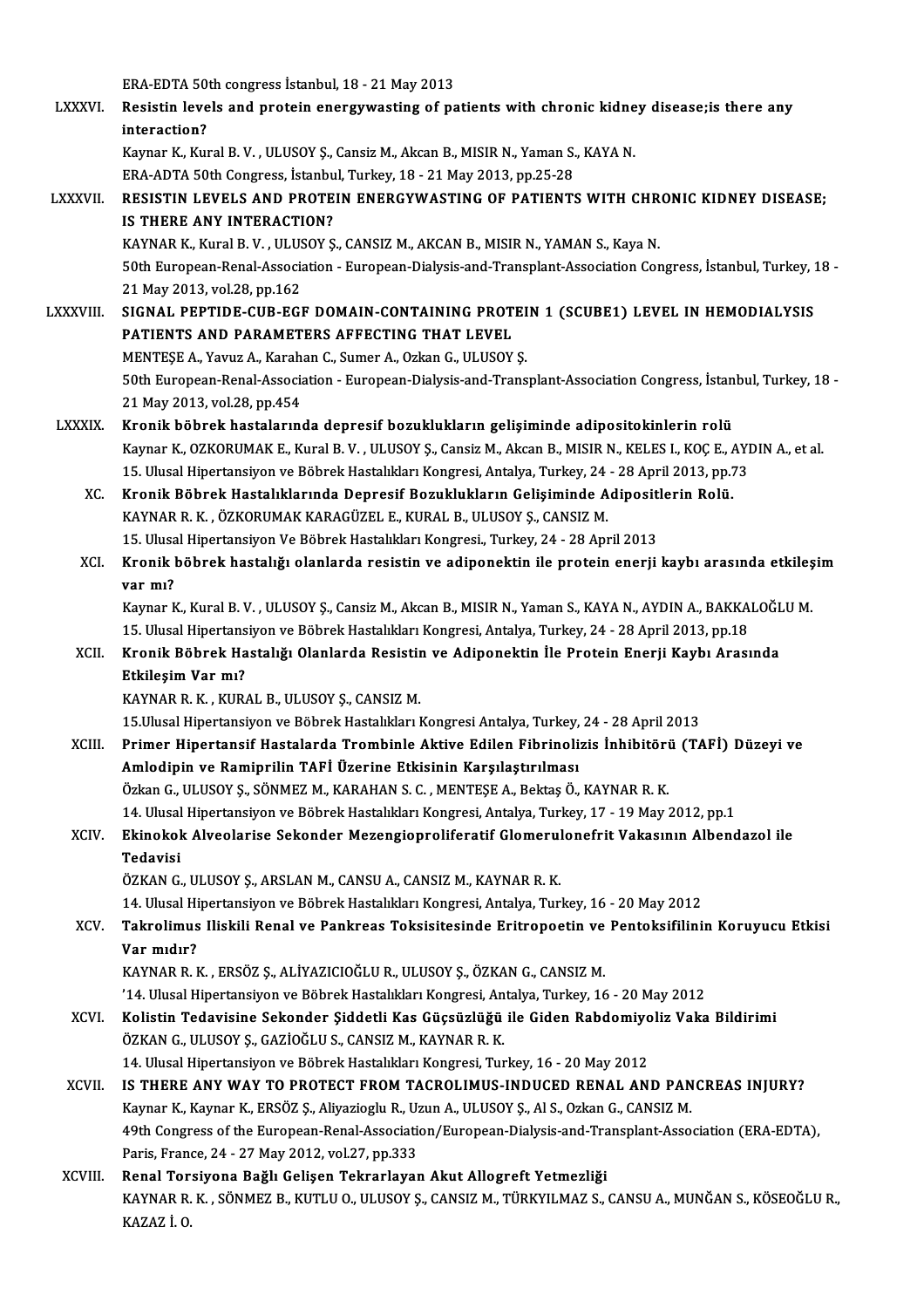29. Ulusal Nefroloji Hipertansiyon Diyaliz ve Transplantasyon Kongresi, Antalya, Turkey, 01 May 2012 - 06 May<br>2016.pp 105 29. Ulusal Nef<br>2016, pp.105<br>Canne Seed J 29. Ulusal Nefroloji Hipertansiyon Diyaliz ve Transplantasyon Kongresi, Antalya, Turkey, 01 May 2012 - 06<br>2016, pp.105<br>XCIX. Garpe Seed Proantsiyanidin Extract'ın Siklosporin Nefropatisini Önlemedeki Antiapoptotik ve<br>Antia

- 2016, pp.105<br>Garpe Seed Proant<br>Antioksidan Etkisi<br>ÖZKAN C. HI HSOV S Garpe Seed Proantsiyanidin Extract'ın Siklosporin Nefropatisini Önlemedeki Antiapoptotik ve<br>Antioksidan Etkisi<br>ÖZKAN G., ULUSOY Ş., BALABAN YÜCESAN F., ALKANAT M., ERSÖZ Ş., ÖREM A., YULUĞ E., KAYNAR R. K. , CANSIZ M.<br>28 U Antioksidan Etkisi<br>ÖZKAN G., ULUSOY Ş., BALABAN YÜCESAN F., ALKANAT M., ERSÖZ Ş., ÖREM A., YULUĞ E., KAYNAR R. K. , CANSIZ<br>28.Ulusal Nefroloji, Hipertansiyon, Diyaliz Ve Transplantasyon Kongresi. Antalya, Turkey, 19 - 23 O ÖZKAN G., ULUSOY Ş., BALABAN YÜCESAN F., ALKANAT M., ERSÖZ Ş., ÖREM A., YULUČ<br>28.Ulusal Nefroloji, Hipertansiyon, Diyaliz Ve Transplantasyon Kongresi. Antalya, Turk<br>C. The role of erythropoietin in prevention of amikacin i 28.Ulusal Nefroloji, Hipertansiyon, Diyaliz Ve Transplantasyon Kongresi. Anta<br>The role of erythropoietin in prevention of amikacin induced nephre<br>KAYNAR R. K. , ALİYAZICIOĞLU R., ERSÖZ Ş., ULUSOY Ş., ÖZKAN G., CANSIZ M.<br>YL The role of erythropoietin in prevention of amik<br>KAYNAR R. K. , ALİYAZICIOĞLU R., ERSÖZ Ş., ULUSOY Ş.<br>XLVIII ERA-EDTA Congress Praque, 23 - 26 June 2011<br>Amikasin İliakili Nafranatidan karunmada Eritra KAYNAR R. K. , ALİYAZICIOĞLU R., ERSÖZ Ş., ULUSOY Ş., ÖZKAN G., CANSIZ M.<br>XLVIII ERA-EDTA Congress Praque, 23 - 26 June 2011<br>CI. Amikasin İlişkili Nefropatiden korunmada Eritropoetinin Rolü KAYNARR.K. ,ALİYAZICIOĞLUR.,ERSÖZ Ş.,ULUSOYŞ.,ÖZKANG.,CANSIZM. 13. Ulusal Hipertansiyon ve Böbrek Hastalıkları Kongresi, Turkey, 18 - 22 May 2011 CII. Nefrotik Düzeyde Proteinurisi Olup Normoalbuminemi ile Seyreden Polistemi Vera'ya Sekonder Fokal Segmental Glomeruloskleroz Olgusu ÖZKAN G., ULUSOY Ş., SÖNMEZ M., KAYNAR R. K., CANSIZ M. Fokal Segmental Glomeruloskleroz Olgusu<br>ÖZKAN G., ULUSOY Ş., SÖNMEZ M., KAYNAR R. K. , CANSIZ M.<br>27. Ulusal Nefroloji, Hipertansiyon, Diyaliz ve Transplantasyon Kongresi, Turkey, 22 - 26 September 2010<br>'Penel Transplant Al CIII. 'Renal Transplant Alıcısında Ramsay-Hunt Sendromu<br>ÖZKAN G., ULUSOY S., KAYNAR R. K. , CANSIZ M., KAZAZ S. N. 27. Ulusal Nefroloji, Hipertansiyon, Diyaliz ve Transplantasyo<br>'Renal Transplant Alıcısında Ramsay-Hunt Sendromu<br>ÖZKAN G., ULUSOY Ş., KAYNAR R. K. , CANSIZ M., KAZAZ S. N.<br>12. Ulusal Hipertansiyon ve Böhnek Hastalıları Kon 'Renal Transplant Alıcısında Ramsay-Hunt Sendromu<br>ÖZKAN G., ULUSOY Ş., KAYNAR R. K. , CANSIZ M., KAZAZ S. N.<br>12. Ulusal Hipertansiyon ve Böbrek Hastalıkları Kongresi, Antalya, Turkey, 19 - 23 May 2010<br>Hamadiyalir hastaları
	- ÖZKAN G., ULUSOY Ş., KAYNAR R. K. , CANSIZ M., KAZAZ S. N.<br>12. Ulusal Hipertansiyon ve Böbrek Hastalıkları Kongresi, Antalya, Turkey, 19 23 May 2010<br>CIV. Hemodiyaliz hastalarında atorvastatinin lipid paneli ve inflamatua 12. Ulusal Hipertansiyon ve Böbrek Hastalıkları Kongresi, Anta<br>Hemodiyaliz hastalarında atorvastatinin lipid paneli ve<br>FİDAN S., ULUSOY Ş., KAYNAR R. K. , Topal C., Gül S., ÖZKAN G.<br>9 Ulusal Hipertansiyon ve Böhrek Hastalı Hemodiyaliz hastalarında atorvastatinin lipid paneli ve inflamatuar sitokinler<br>FİDAN S., ULUSOY Ş., KAYNAR R. K. , Topal C., Gül S., ÖZKAN G.<br>9.Ulusal Hipertansiyon ve Böbrek Hastalıkları Kongresi, Turkey, 30 May - 03 June FİDAN S., ULUSOY Ş., KAYNAR R. K. , Topal C., Gül S., ÖZKAN G.<br>9.Ulusal Hipertansiyon ve Böbrek Hastalıkları Kongresi, Turkey, 30 May - 03 June 2007<br>CV. METFORMIN INTOKSIKASYONUNDA YOĞUN BAKIM TEDAVISI (OLGU SUNUMU)<br>II
	- 9.Ulusal Hipertansiyon ve Böbrek Hastalıkları Kongresi, Turke<br>METFORMIN INTOKSIKASYONUNDA YOĞUN BAKIM TEI<br>ULUSOY H., KOŞUCU M., ULUSOY Ş., BEŞİR A., TUNA V., ÖZEN İ.<br>20. ULUSAL ANESTEZİYOLOJİ VE PEANİMASYON KONCRESİ. 1 METFORMIN INTOKSIKASYONUNDA YOĞUN BAKIM TEDAVISI (OLGU SUNUMU)<br>ULUSOY H., KOŞUCU M., ULUSOY Ş., BEŞİR A., TUNA V., ÖZEN İ.<br>39. ULUSAL ANESTEZİYOLOJİ VE REANİMASYON KONGRESİ, Turkey, 26 - 27 October 2005<br>İnkarsora umblikal ULUSOY H., KOŞUCU M., ULUSOY Ş., BEŞİR A., TUNA V., ÖZEN İ.<br>39. ULUSAL ANESTEZİYOLOJİ VE REANİMASYON KONGRESİ, Turkey, 26<br>CVI. Inkarsere umblikal herni ve fokal segmental glomerüloskleroz<br>III USOV S. BEKTASÖ CÜL S. KAYNAB
	- 39. ULUSAL ANESTEZİYOLOJİ VE REANİMASYON KONGRESİ, Turkey, 26 -<br>İnkarsere umblikal herni ve fokal segmental glomerüloskleroz<br>ULUSOY Ş., BEKTAŞ Ö., GÜL S., KAYNAR R. K. , TÜRKYILMAZ S., BURAN M.<br>Ulusel binertansiyon ve böhr ULUSOY Ş., BEKTAŞ Ö., GÜL S., KAYNAR R. K. , TÜRKYILMAZ S., BURAN M.<br>Ulusal hipertansiyon ve böbrek hastalıkları kongresi. Antalya, Turkey, 2 - 06 June 2004

# olusal hipertansiyon ve bobrek h $\bf Ep$ isodes in the Encyclopedia

pisodes in the Ency<br>I. Umudun Renkleri<br>T<sup>rinkvu</sup> M47.5 UU UMUD III THE EHEY EFPETHT<br>Umudun Renkleri<br>TÜRKYILMAZ S., ULUSOY Ş., KALYONCU M., Sever S. Umudun Renkleri<br>TÜRKYILMAZ S., ULUSOY<br>KTÜ Matbaası, pp., 2015

# KTÜ Matbaası, pp., 2015<br>Activities in Scientific Journals

Turkish journal of medical sciences, Committee Member, 2015 - Continues

### Memberships / Tasks in Scientific Organizations

Memberships / Tasks in Scientific Organizations<br>Türk Hipertansiyon ve Böbrek Hastalıkları Derneği, Secretary General, 2015 - Continues<br>Türk Nefrelaji Derneği Member 2009, Centinues Türk Hipertansiyon ve Böbrek Hastalıkları Derneği,<br>Türk Hipertansiyon ve Böbrek Hastalıkları Derneği<br>Türk Nefroloji Derneği, Member, 2009 - Continues Türk Nefroloji Derneği, Member, 2009 - Continues<br>Scientific Refereeing

Food and Function, SCI Journal, April 2015 American Journal of Nephrolohy, SCI Journal, March 2015